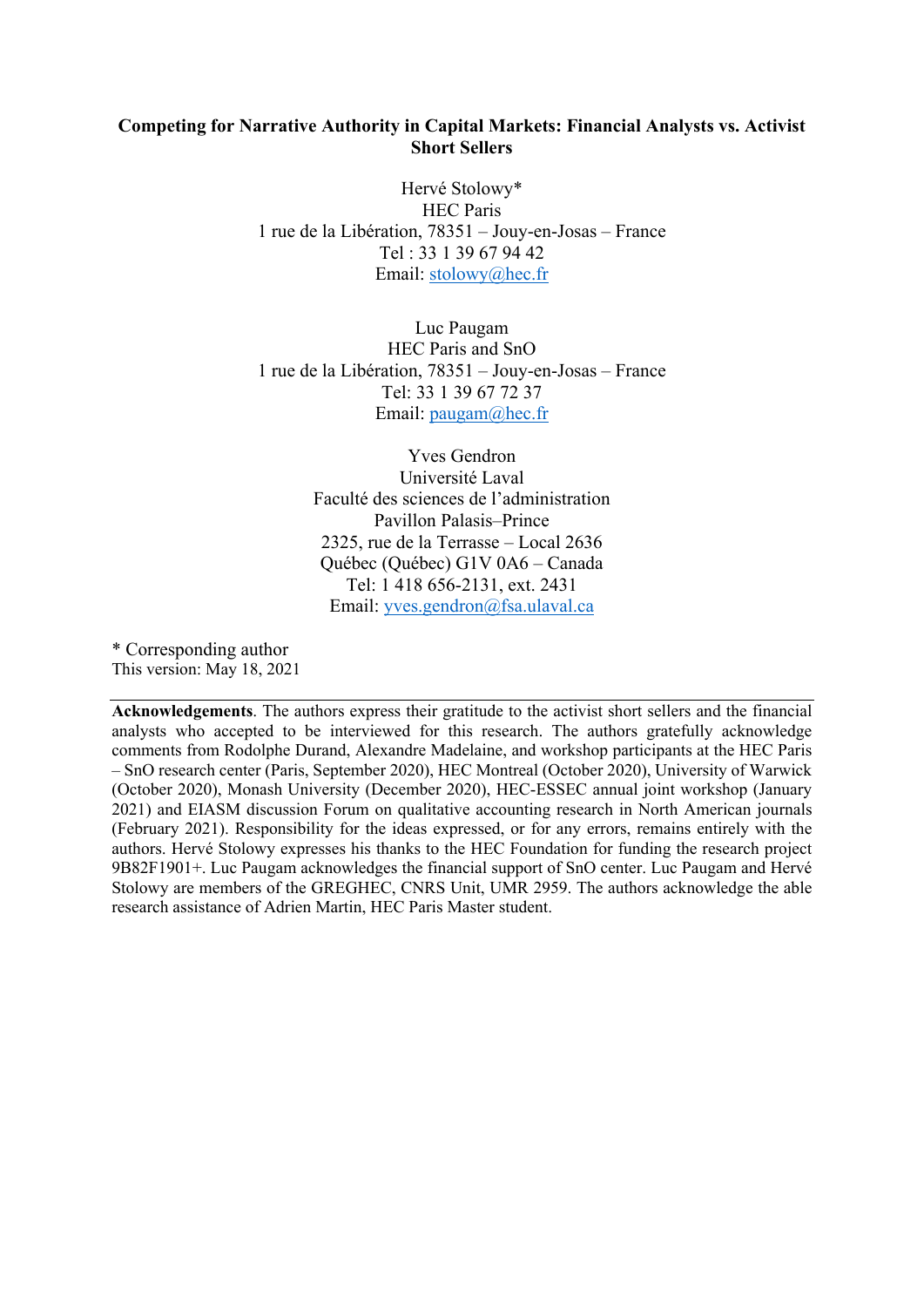# **Competing for narrative authority in capital markets: Activist short sellers vs. financial analysts**

# ABSTRACT

This study aims to better understand narrative challenges surrounding legitimate expertise in capital markets. Specifically, we examine how activist short sellers (AShSs), by producing a negative (counter) investment narrative, challenge sell-side financial analysts' narrative authority (i.e., the perception that they produce expert knowledge) in interpreting firms' performance and future prospects. We investigate how financial analysts respond to this challenge in frontstage and backstage activities. We use 442 activist short sellers' reports, 12 interviews with AShSs and financial analysts, and we mobilize mixed research methods. We find at least one explicit attack against financial analysts in 146 reports. In their attacks, AShSs frequently frame financial analysts as lacking market expertise and critical thinking. 66% of financial analysts, although explicitly attacked in short sellers' reports, do not engage in visible frontstage responses in their equity research report but sometimes engage in backstage activities. However, 34% of financial analysts respond by counter-framing AShSs as also lacking market expertise and lacking objectivity. Finally, we show that after the dissemination of AShSs' reports, financial analysts, on average, do no revise their highly visible stock recommendations (frontstage activity), while revising their target prices downward (backstage activity).

**Keywords:** Activist short sellers; expertise; backstage/frontstage activities; financial analysts; framing theory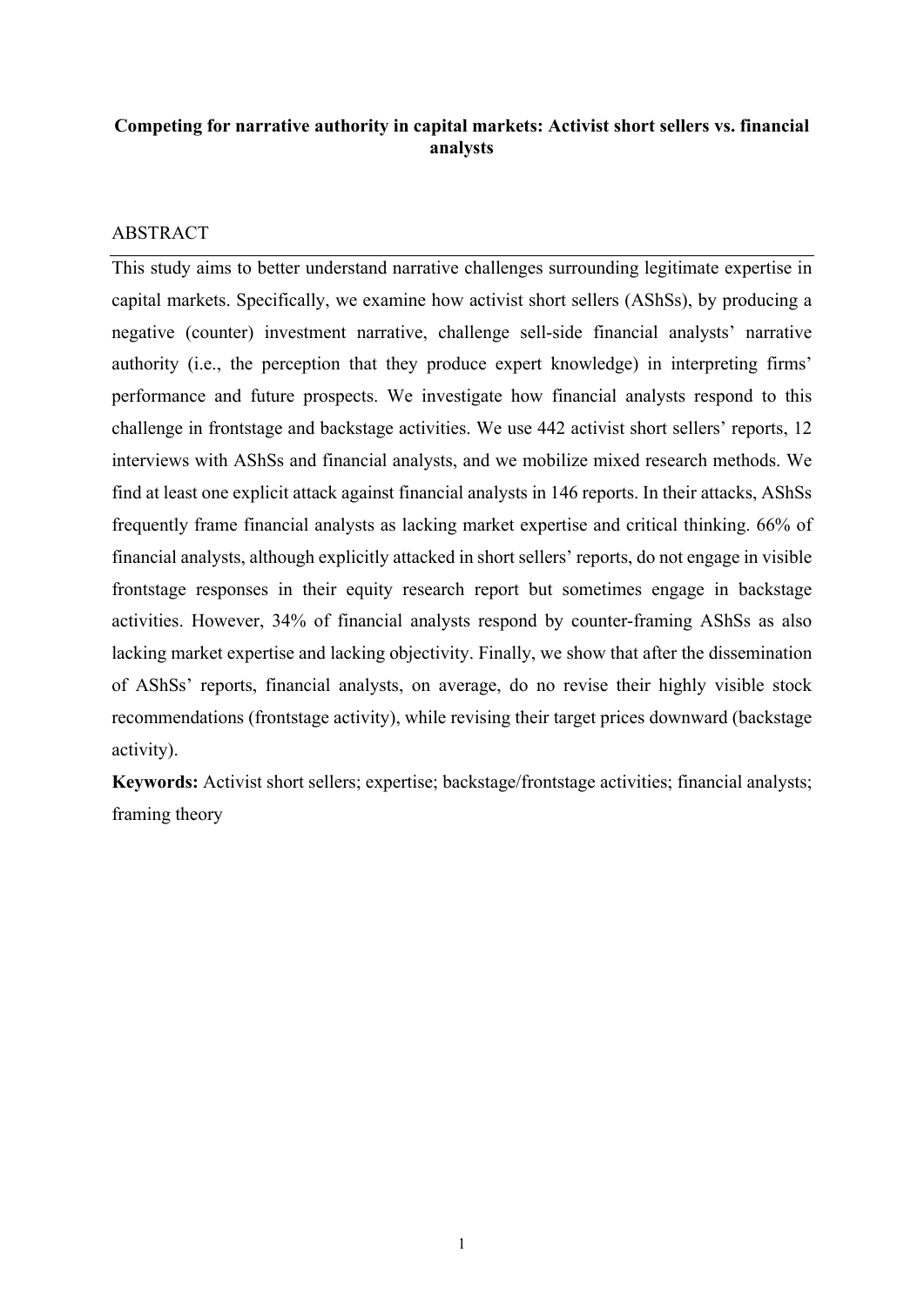### **1. Introduction**

Expertise is a hallmark of contemporary society. Research indicates, though, that complex dynamics surround the development and legitimation of expertise, including professional expertise (Robson & Cooper, 1990; Reed, 1996; Freidson, 2001; Collins & Evans, 2007; Collins, 2010). Contests surrounding expertise take place, notably, through the elaboration and propagation of narratives or texts aiming to enroll audiences into claims to expertise (Sikka & Willmott, 1995).

The setting we examine in this paper is characterized by a challenge of the legitimate expertise of financial analysts taking place in the capital market arena. Our study undertakes a sociologically-informed examination of a contest for authority and expertise regarding the interpretation of firms' performance and future prospects, through an in-depth approach (Power & Gendron, 2015). In addition, we rely on quantitative analyses to carry out part of our indepth examination, therefore illustrating the role that quantification can take as a meaningful support in qualitative research (Everett, Neu, Rahaman & Maharaj, 2015). As such, our mixed approach provides insight into an unappreciated aspect of capital market dynamics, namely how influential market players seek to promote and defend their respective claims to expertise in the eyes of their audience.

The jurisdictional contest we examine opposes AShSs to financial analysts – particularly regarding their respective claim to expertise in interpreting meaningfully corporate disclosures and the continuous flow of information produced on companies. These influential actors are very different but are both producers of meaning and predictions about uncertain future market developments for other market participants. Our research is coherent with the emerging study of narratives, which focuses the analytical gaze on the role of texts and narratives in current finance (Holmes, 2009; Appadurai, 2011; Leins, 2018, 2020).

Our broad objective is to better understand the dynamics surrounding expertise contests in capital markets. We examine written documents such as "research reports" (prepared by AShSs) as well as sell-side financial analysts' equity research reports. We investigate the investment narratives produced by AShSs to criticize explicitly financial analysts and challenge their narrative authority.<sup>1</sup> We also examine if and how financial analysts engage in activities to

<sup>&</sup>lt;sup>1</sup> An *investment narrative* constitutes a story, based on several economic and strategic arguments, about whether investors should or should not make capital allocation decisions such as buying or selling securities, or refraining from dealing with certain types of investment products. An actor's *narrative authority* is reinforced when the investment narrative she promotes is seen by investors as resulting from expert knowledge.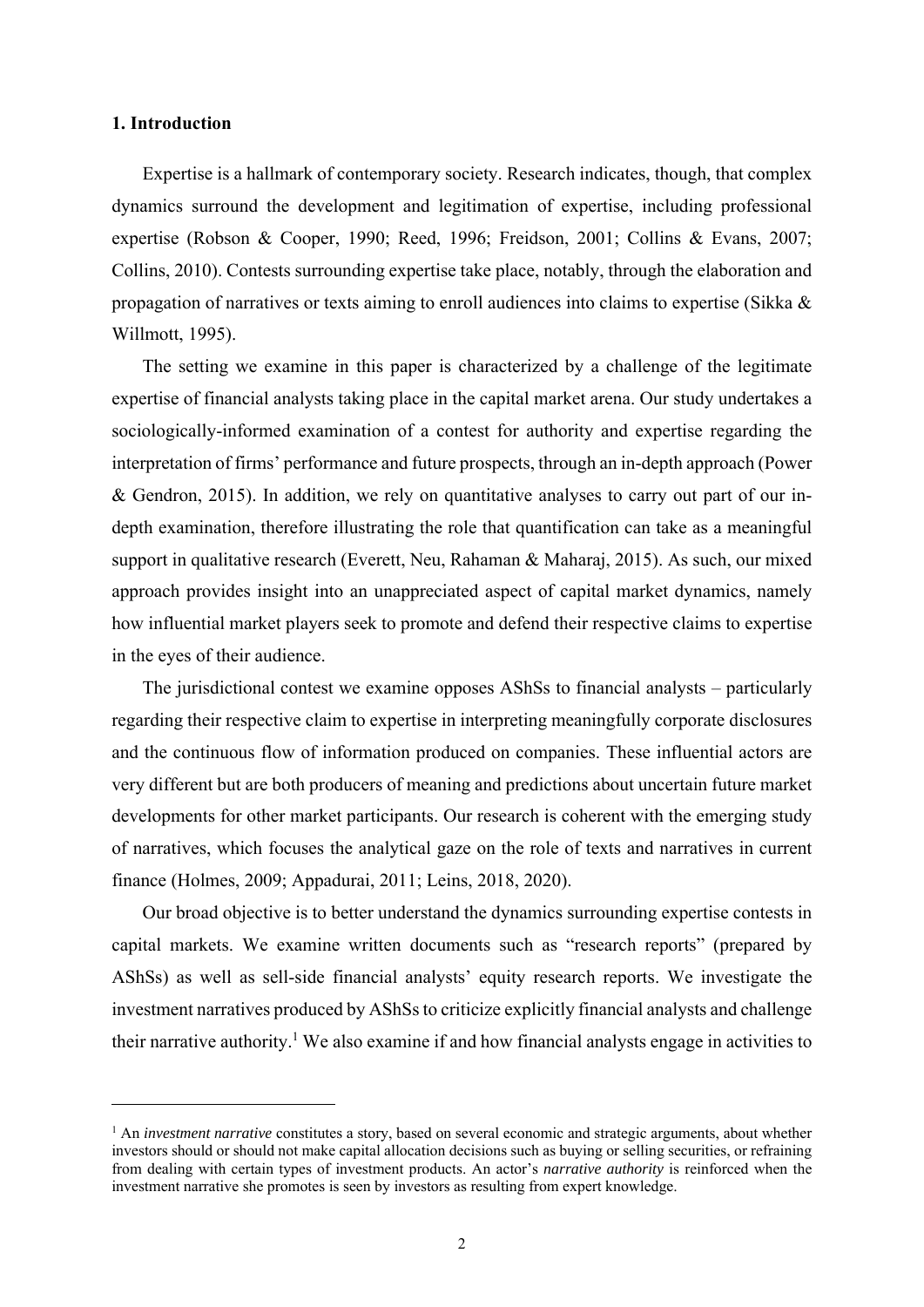respond to this challenge, which may destabilize their established position as producers of expert knowledge. The stakes involved are significant, relating to one's narrative authority in interpreting firms' performance and future prospects.

It is commonly understood that financial analysts are influential actors in capital markets (Fogarty & Rogers, 2005). They process relevant information and produce and disseminate narratives and forecasts to other market participants, who react to recommendation changes and analysts' forecasts (Hirst, Koonce & Simko, 1995; Ramnath, 2002). Investors expect from financial analysts that they make sense of past and current economic events surrounding a given company to predict its future, in a reasonable manner. Their role is to "absorb" uncertainty through the investment narrative they produce (Fogarty & Rogers, 2005, p. 341). Brauer and Wiersema (2018) maintain that financial analysts fulfill an important information brokerage and monitoring function for investors. Some recent research points to the role of narratives in promoting financial analysts' claim to expertise. For instance, according to Leins (2018, 2020) financial analysts tend to act as a powerful guild of economic experts with narrative authority, defined as the ability to create narratives that are accepted by other market participants as expert knowledge. Spence et al. (2019) explore how sell‐side financial analysts seek to position themselves advantageously within the wider field of investment advice. Financial analysts' narratives are notably produced in equity research reports, which aim to influence investors who commonly face important uncertainties about future market developments (Huang, Zang & Rong, 2014; Franco, Hope, Vyas & Zhou, 2015). Imam and Spence (2016) shed light on the nature of the work that financial analysts actually do. Millo, Spence and Valentine (2020) point to financial analysts' capacity to persist and resist waves of criticisms against their work.

Importantly, claims to expertise do not exert a deterministic influence on targeted audiences (Power, 1996). A range of tests of claims occur daily, whose outcomes may solidify or decrease the legitimacy of a given expertise (Gendron & Barrett, 2004). We may therefore expect the legitimacy of financial analysts' expertise and their narrative authority being subject to tests of claims, where interested parties such as activist short sellers seek to question and disrupt the aura of credibility surrounding financial analysis reports. Thereafter, financial analysts may want to engage in frontstage or backstage defensive work. The concept of frontstage and backstage interactions (Goffman, 1959) has been used in accounting research (e.g., Abraham & Bamber, 2017; Goretzki & Messner, 2019; Dunne, Brennan & Kirwan, 2021).

Especially since the 2008-09 financial crisis, a distinct group of market participants has produced a radically different type of investment narrative about listed firms (Ljungqvist  $\&$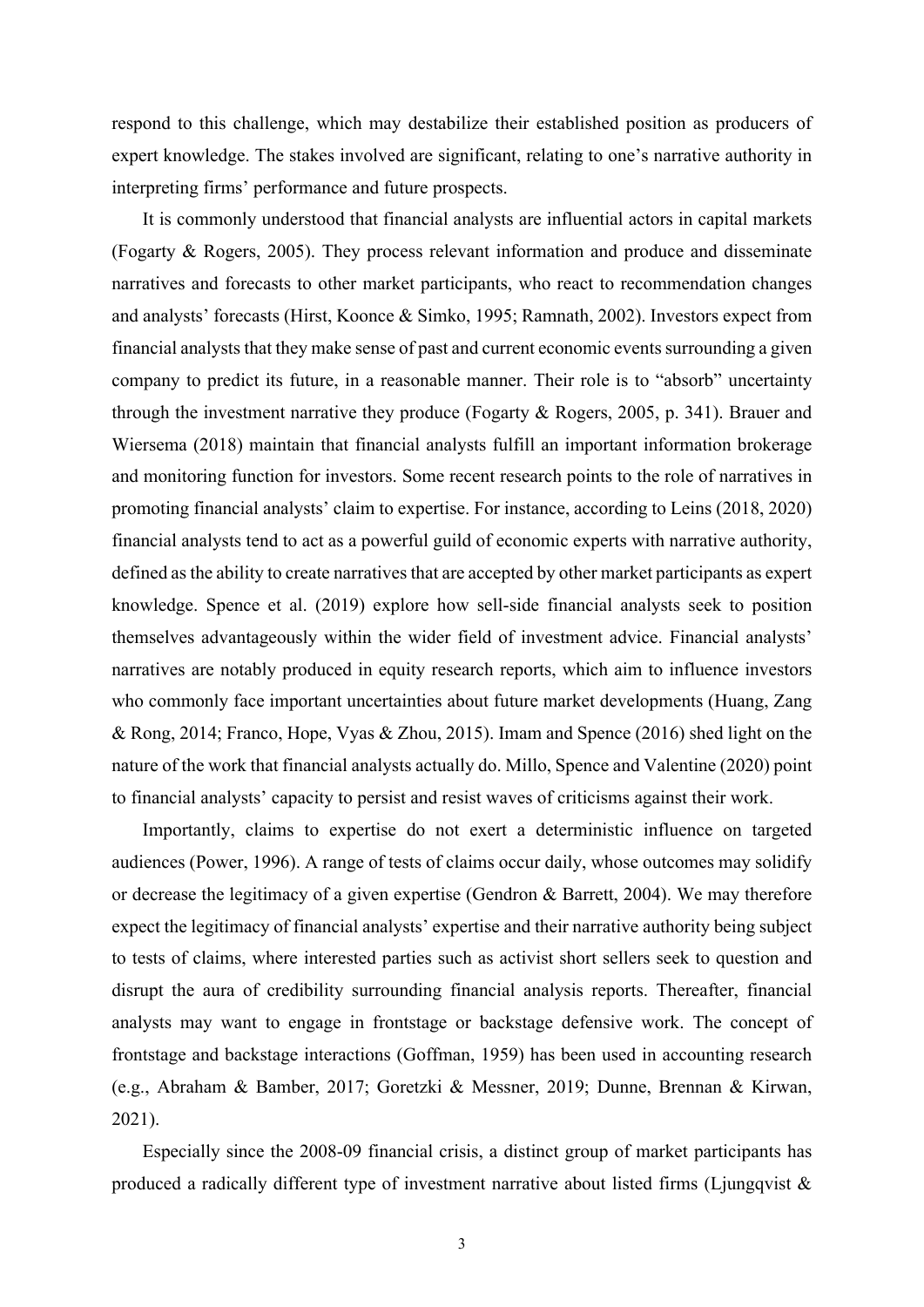Qian, 2016; Wong & Zhao, 2017; Black, 2018; Zhao, 2020; Brendel & Ryans, Forthcoming). AShSs' narratives have led to the discovery of certain financial frauds (e.g., Let's Gowex, Sino-Forest, Valeant, Noble Group, Wirecard). In their reports, AShSs deploy rhetorical strategies conveying a negative investment narrative that aims to convince investors that a given target firm is overvalued (Paugam, Stolowy & Gendron, Forthcoming).<sup>2</sup> AShSs, who engage in public short campaigns and benefit from a declining stock price,<sup>3</sup> develop and disseminate "research reports" targeting listed firms, in which they claim expert knowledge.

Past research indicates, though indirectly, that AShSs' tend to be perceived as legitimate actors by investors.<sup>4</sup> Indeed, negative views about target firms expressed by AShSs lead to material effects: spikes in SEC filing views about the target firms, immediate price drop, longterm negative stock returns over the next six to twelve months, and sell off by current shareholders (Ljungqvist & Qian, 2016). Several studies document similar effects on investors, with large drop in the stock price surrounding the disclosure of short sellers' reports (e.g., Chen, 2016; Brendel & Ryans, Forthcoming; Paugam, Stolowy & Gendron, Forthcoming). These studies show that stock returns are persistently negative a long time after the disclosure of AShSs' reports. The stock price is on average –39% one year after fraud allegations and –27% one year after other allegations (Brendel & Ryans, Forthcoming). In Paugam, Stolowy and Gendron (Forthcoming), the stock price is down 23% six months after the AShSs' reports.

Further, Brendel and Ryans (Forthcoming) show that target firms frequently respond to activist short sellers' allegations through public denials, press releases, conference calls, internal investigations, or lawsuit threats. They find that 32% of attacked firms respond to activist short sellers. Therefore, some attacked firms consider that AShSs are viewed as legitimate enough by investors that they need to address AShSs publicly. Overall, these studies indicate that investors perceive, on average, that AShSs are legitimate actors revealing information that is at least partly accurate.

Nevertheless, AShSs' activities are also frequently criticized. AShSs are accused of spreading false rumors to negatively impact the stock price to increase their profits (see, e.g., Fox, Glosten & Rauterberg, 2018; Weiner, Totino & Goodman, 2019; Langton, 2020; Mitts,

<sup>&</sup>lt;sup>2</sup> For a literature review on short selling, see Jiang, Habib and Hasan (Forthcoming).

<sup>&</sup>lt;sup>3</sup> Although there are different ways to benefit from a declining stock price, the most straightforward form of short selling implies borrowing stocks in order to sell them immediately, in the hope of buying them back at a later date after a price decline, returning the stocks back to the lender, and thus pocketing a profit (net of a lending fee). 4

<sup>&</sup>lt;sup>4</sup> Some AShSs, such as Muddy Waters Research or Citron Research, often appear in the business media (e.g., Bloomberg TV, CNBC) to disseminate their opinions, which contribute to the perception of expertise in the investment community.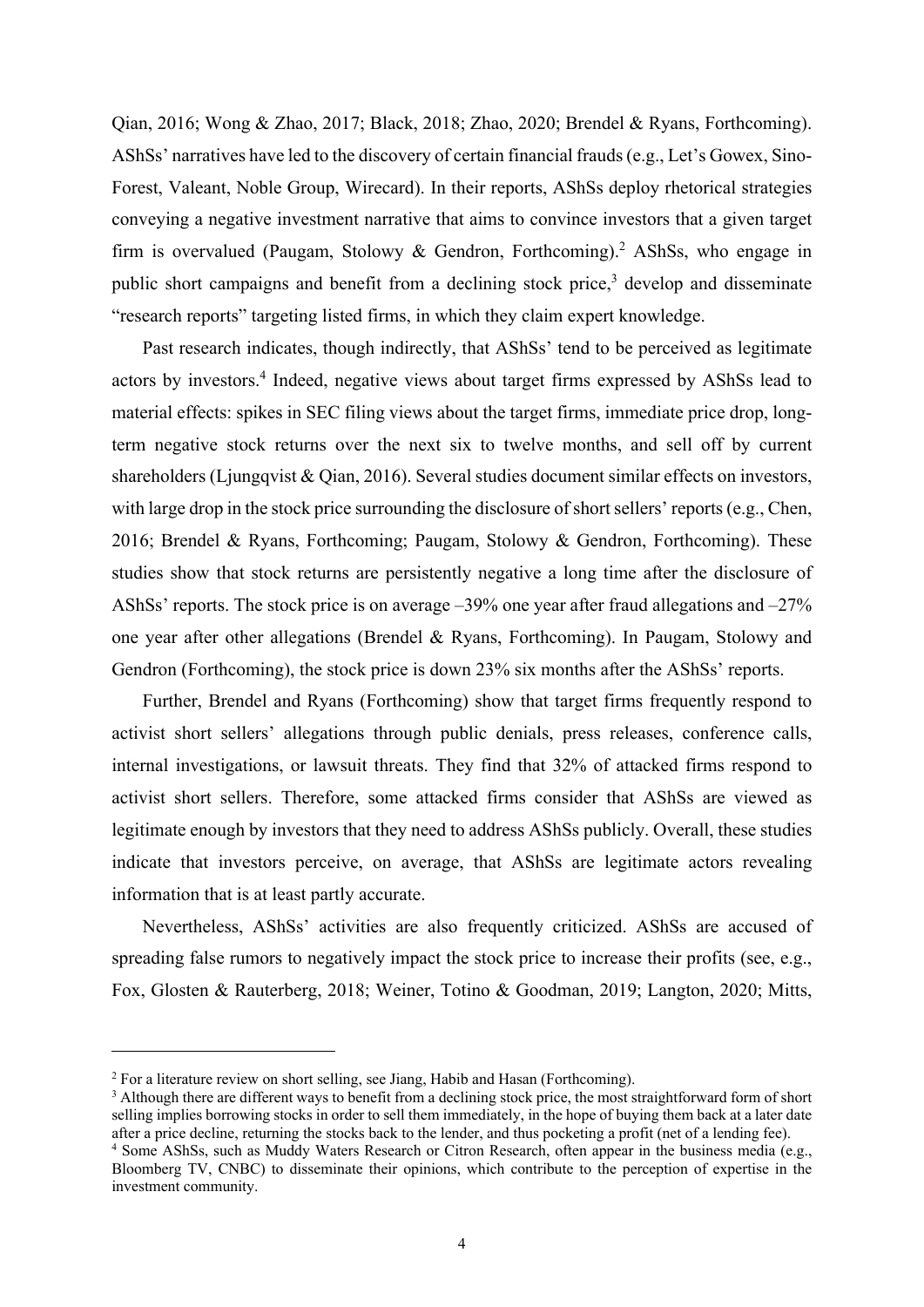2020). AShSs' activities are the subject of reflections from securities regulators, who are concerned about protecting investors (e.g., in France, see Autorité des Marchés Financiers, 2019; in Canada, see Ontario Securities Commission, 2020).

The investment narrative produced by short sellers is of interest because it challenges, explicitly or implicitly, financial analysts' narrative authority. Empirical evidence suggests that financial analysts are often optimistically biased (Bradshaw, Brown & Huang, 2013; Bradshaw, Huang & Tan, 2019; Dechow & You, 2020) and their stock recommendations frequently underperform the market (e.g., Wiegold, 2000).<sup>5</sup> Because short sellers argue that the stock price of a target firm is overvalued (i.e., that it overestimates considerably the "true" value of the firm), short sellers necessarily challenge financial analysts' work, whether they include or not in their report an explicit critique against financial analysts. Besides, a number of AShSs, in their reports, explicitly criticize financial analysts, sometimes quite aggressively (in 33% of campaigns in our sample) (see, e.g., Citron Research, 2016, p. 12).

However, it is not clear whether and how financial analysts respond to AShSs' accusations in subsequent frontstage or backstage activities. Should financial analysts respond to accusations? To what extent is responding central to (re)establishing analysts' narrative authority? How should they respond? Could it be that a number of analysts engage in backstage activities while avoiding to engage with AShSs' in their frontstage activities? In summary, our main research question is: how does the contest for narrative authority between influential actors (i.e., AShSs and financial analysts) unfold in the area of legitimate expertise for investment narratives?

Specifically, we analyze 442 short sellers' public reports and examine whether we identify explicit attacks against financial analysts. We find that 146 short seller reports (one third) directly attack financial analysts. Using framing theory (see Goffman, 1974, 1986; Brivot, Himick & Martinez, 2017, p. 705), we identify the framing tasks of AShSs that challenge financial analysts' narrative authority. AShSs' attacks focus on two dimensions of financial analysts' narrative authority: market expertise and critical thinking. Next, to make sense of financial analysts' activities following these attacks, we investigate 138 financial analysts' reports published within three months following the dissemination of short sellers' reports containing at least one explicit attack against financial analysts. We search these reports for the

<sup>&</sup>lt;sup>5</sup> We do not claim that there exists a "true" investment narrative about listed firms because the future is highly uncertain and unpredictable. We are rather interested in the contest for the perception of being recognized as a legitimate producer of investment narratives.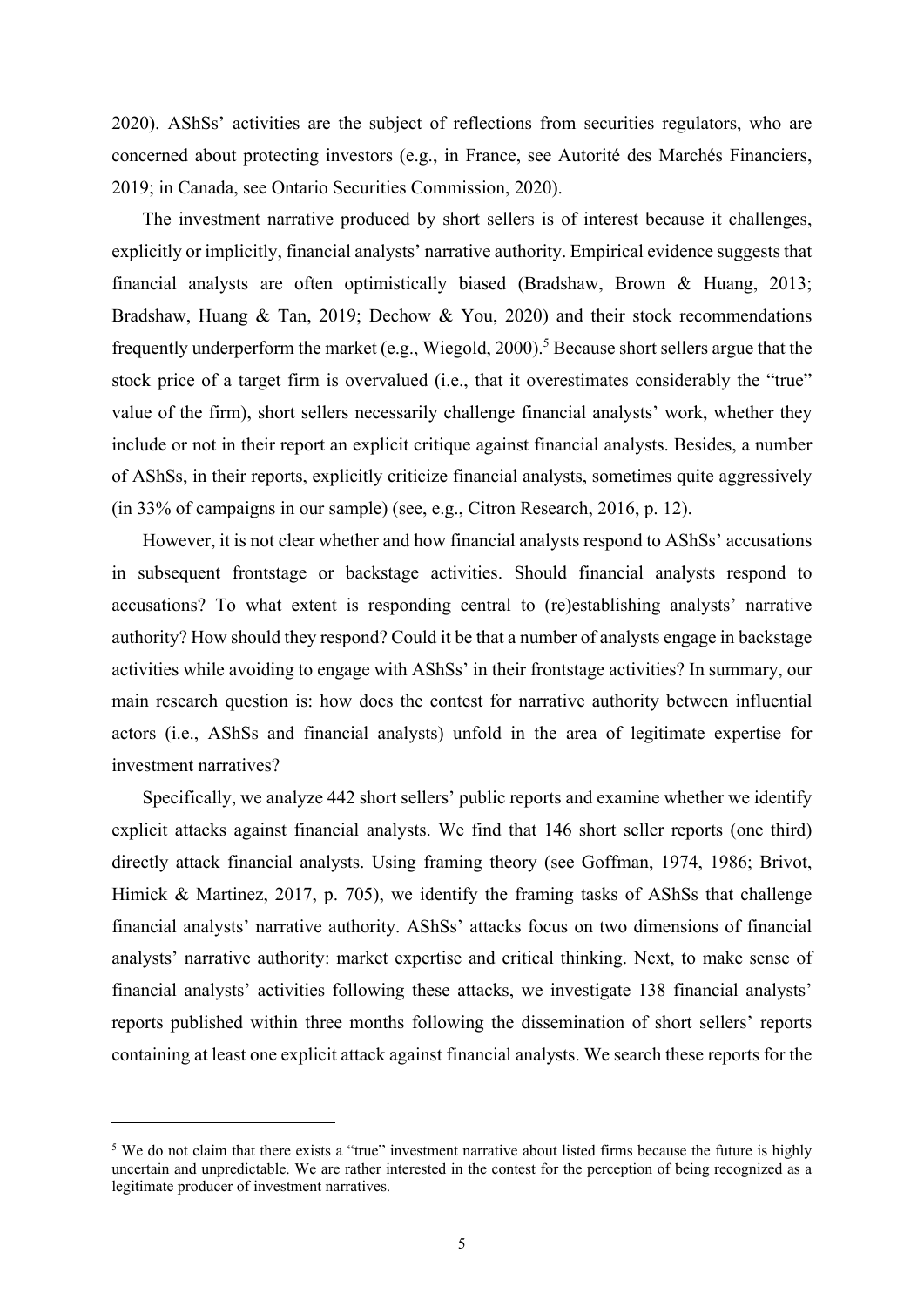presence of narratives about short sellers' allegations. We also conduct 12 interviews with AShSs and financial analysts.

We find that 66% of the financial analysts do not mention short sellers in the equity research reports that follow public criticisms of their work. This indicates that analysts generally avoid frontstage activities following explicit attacks against them. Indeed, equity research reports prepared by financial analysts are important because they are highly visible artefacts disseminating a salient narrative about firms. Our interviews with analysts and AShSs allow to make sense of this frequent lack of frontstage activities. $6$ 

We find that 34% of financial analysts chose to respond to AShSs' accusations in frontstage activities using equity research reports. We identify the counter-frames that the analysts use to react to AShSs' attacks. Interestingly, we find that analysts engage in similar framing tasks as AShSs. In their counter-frames they also argue that AShSs lack market expertise and that they exhibit a severe lack of objectivity in their activities.

Finally, we examine whether empirical archival data corroborate the existence of this dual level of analysts' activities following AShSs: a lack of frontstage activities while backstage activities are taking place. To do so, we use financial analysts' revisions of stock recommendations and of target prices. Stock recommendations are highly visible and result from frontstage activities. However, target prices are less visible and less scrutinized by managers and can be the outcome of backstage activities. Analysts' target prices are the quantitative expression of their opinion about the fundamental value of a stock. If financial analysts truly believe that AShSs are incorrect, then financial analysts should, on average, maintain their evaluation about the highly visible investment recommendation *and* the less visible target prices.

If no backstage activities exist, financial analysts' target prices should be unrelated to AShSs' campaigns because the most frequent attitude from financial analysts is the lack of frontstage activities. We find that financial analysts do not change their stock recommendations (65% buy recommendations) while we find a significant association with negative revision of their target prices after the dissemination of activist short sellers' reports. This supports the idea that financial analysts engage in backstage activities, on average, when addressing activist short sellers' contest for narrative authority despite no change in their frontstage activities.<sup>7</sup>

<sup>&</sup>lt;sup>6</sup> Our interviews indicate quite clearly that the lack of frontstage response is not due to the lack of financial analysts' awareness of AShSs' reports. We provide quotes to support this in Section 5.1.

<sup>&</sup>lt;sup>7</sup> Social learning can explain why financial analysts revise their target prices following short sellers' attacks (Do & Zhang, 2020).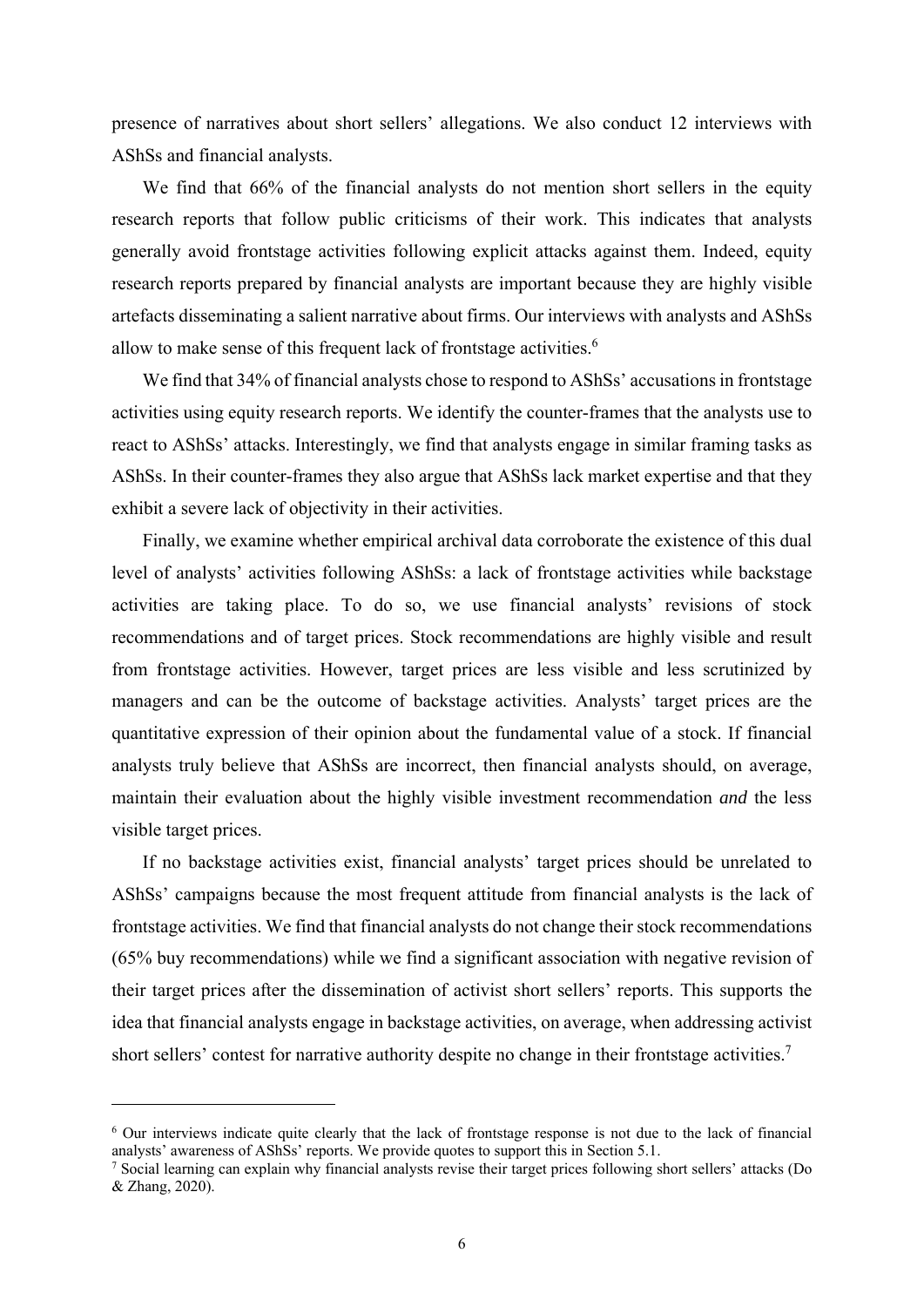We make the following contributions to the literature. First, with the exception of Zhao (2017), we know very little about the interaction between AShSs and financial analysts – both being influential actors who are producers of meaning and predictions about future market developments. Our paper is the first to the best of our knowledge to focus on the contest for narrative authority.<sup>8</sup> Considering the growing importance of AShSs, we need to understand better what they do and how their activities affect others.

Second, we contribute to a better theoretical and empirical understanding of the concept of narrative authority developed by Leins (2018, 2020). At the theoretical level, we identify critical dimensions supporting actors' narrative authority, in particular a dimension related to skills (i.e., calculative expertise) and a dimension related to morality (i.e., independence or ethical behavior). At the empirical level, we show that narrative authority of one party may be gained at the expense of the narrative authority of another party. We also show how financial analysts engage in activities (often in the backstage) to counter-attack and defend their narrative authority. As maintained in a general way by Goffman (1959), claiming for expertise in contemporary capital markets may imply a form of theater where frontstage images may be quite remote from behavior actually taking place in the backstage.

Third, we contribute to the debate about the regulation of AShSs, who are currently largely unregulated. Concerned with investor protection, regulators consider whether they should increase the regulation of the activities of AShSs (e.g., in France, see Autorité des Marchés Financiers, 2019; in Canada, see Ontario Securities Commission, 2020). Conversely, financial analysts' activities are highly regulated. This rare setting, involving these two groups of market participants, constitutes to a form of natural experiment about the interactions between two opposite paradigms, which is relevant to market regulators.

The remainder of the paper is organized as follows. In Section 2, we develop the core concepts that underlie our theoretical underpinnings. Section 3 describes our research approach and methods. In Section 4, we investigate how AShSs attack financial analysts. In Section 5, we assess the extent to which financial analysts respond to AShSs. In Section 6, we discuss the frontstage and backstage activities of financial analysts and we discuss and conclude our study in Section 7.

<sup>&</sup>lt;sup>8</sup> While Paugam, Stolowy and Gendron (Forthcoming) focused on the rhetorical discursive strategies of six AShS, we analyze the contest for narrative authority on the basis of 442 reports written by 72 AShSs.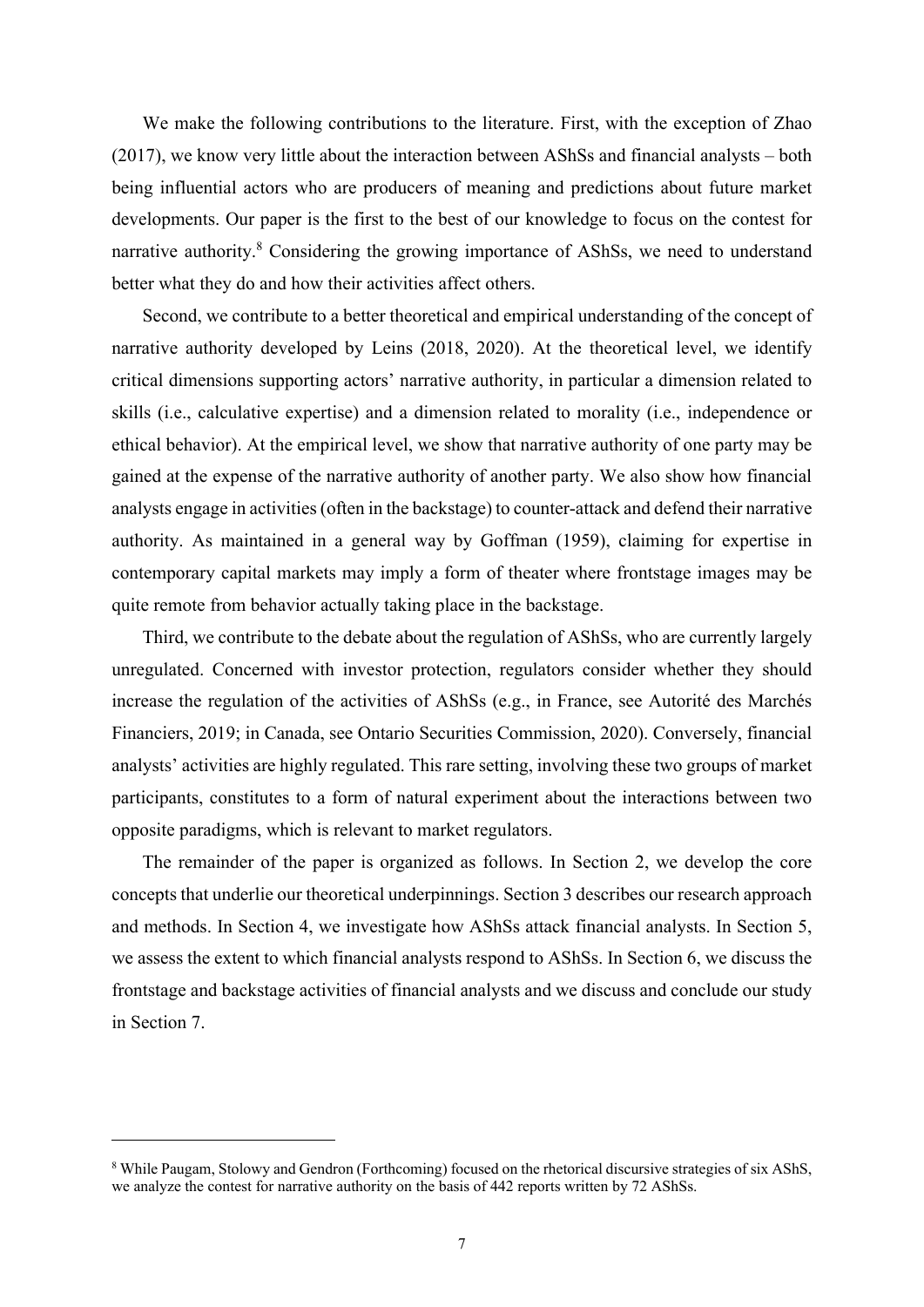### **2. Theoretical underpinnings: narrative authority, framing and counter-framing**

# *2.1. The role of investment narratives in establishing financial analysts' expertise: the concept of narrative authority*

Historically, financial analysts have come to play a central role in capital markets, being often perceived as skilled interpreters of a company's financial performance and prospects – mediating between a company's future, present and past through their sense-making abilities and techniques. Leins (2018, p. 117) explains that "analysts clearly become important actors in the governing process of the market, in that they have the opportunity to shape markets as well as describe them". Their role is understood as being very important as many capital market stakeholders assume that a significant aura of complexity and uncertainty surrounds firms' financial performance and future value. Accordingly, predicting future firm value has been viewed, at least in the last decades, at the center of investors' investment decisions – and at the core of financial analysts' expertise (MacKenzie, 2006). That being said, whereas financial analysts disseminate their advice via text and written reports, it is only lately that research has come to manifest some significant interest toward the role of narratives in influencing investor behavior (e.g., Holmes, 2009).<sup>9</sup>

In other words, the assumption is that market participants (such as financial analysts) rely strategically on text and narratives to promote their claims. These claims often relate to the construction of expertise. In the context of our study, financial analysts' role is predicated on the persuasiveness and legitimacy of their claims to expertise, which are conveyed at least in part in certain highly visible (frontstage) activities such as the research reports they write and the recommendations they make. Importantly, the fate of analysts' claims is into others' hands (Latour, 1987), depending on how their reports and recommendations are acted upon by the audiences in the financial community. In other words, tests of claims take place in public arenas in order to determine the solidity of a given argument promoted by some proponents (Bourguignon & Chiapello, 2005). A report that is favorably received establishes further the legitimacy and "narrative authority" of financial analysts in capital markets. Narrative authority is defined by Leins (2020, p. 13) as "the ability to come up with narratives that are accepted by other market participants as expert knowledge". More precisely, Leins elaborates on narrative authority in the following manner:

<sup>&</sup>lt;sup>9</sup> Narratives have already been studied in research on organizations (see, e.g., Czarniawska, 1998).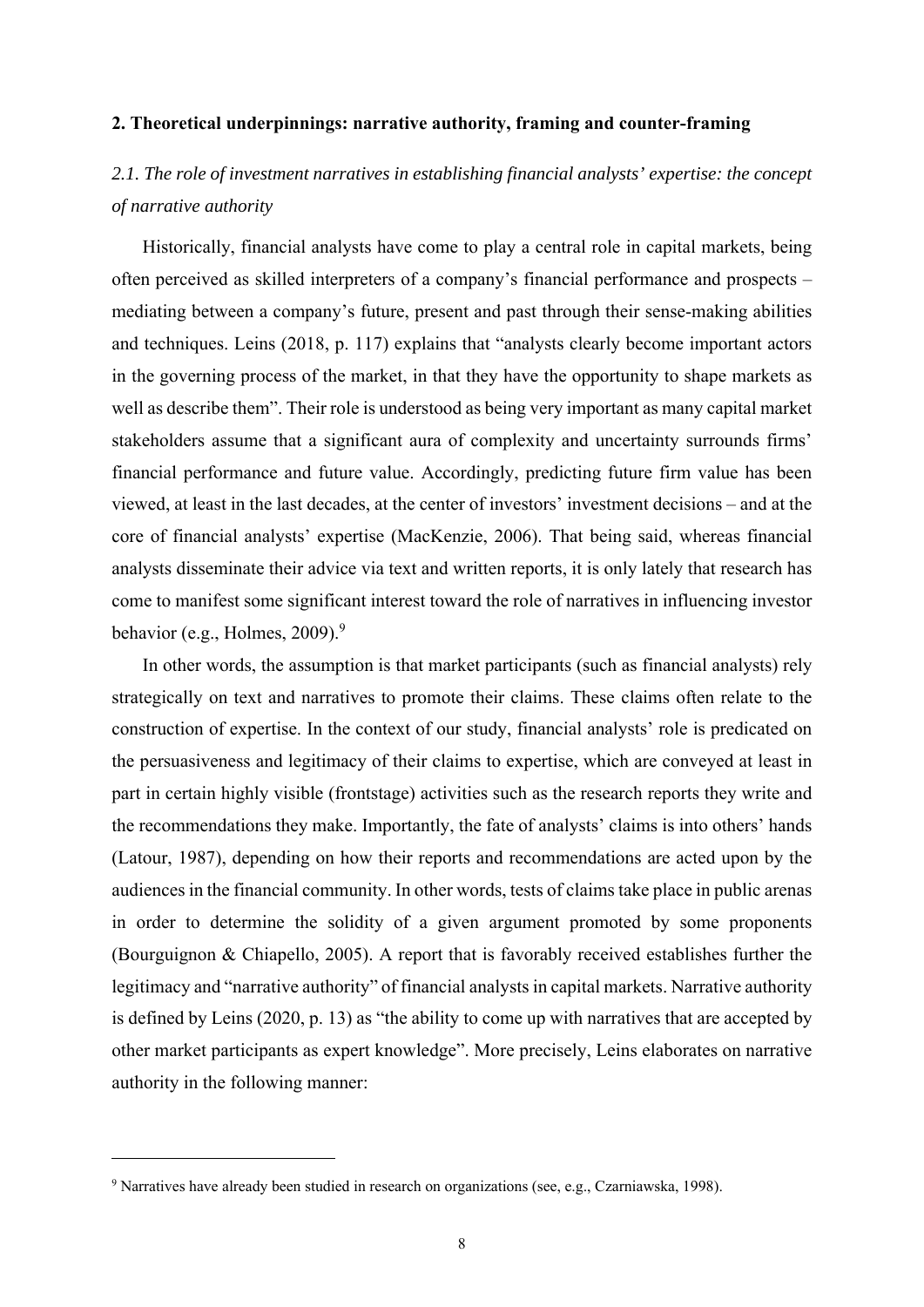The concept of narrative authority means that economic experts — and financial analysts in particular —try to gain influence in the market by establishing particular narratives and defend them against other narratives that circulate among market practitioners. To successfully create, circulate, and defend a narrative enables them to get a reputation and maintain their expert status [our emphasis]. (Leins, our interview)

Today, financial analysts' narrative authority is often taken for granted,<sup>10</sup> not least in a stream of financial accounting research where their recommendations often constitute empirical material that is mobilized by researchers in their explanatory models to capture observable market consensus or expert opinion (e.g., Abarbanell & Lehavy, 2003; Asquith, Mikhail & Au, 2005; Malmendier & Shanthikumar, 2014; Beaver, McNichols & Wang, 2020). Sell-side financial analysts are viewed as sophisticated information intermediaries who play an important role in capital markets (Brauer & Wiersema, 2018) as they process and disseminate financial information to other market participants (Hirst, Koonce & Simko, 1995; Ramnath, 2002). Yet, the value and meaningfulness of financial analysts' work is challenged by a number of academic studies that point to the efficient market hypothesis, which posits that prices already reflect all relevant information (Fama, 1970). Such studies implicitly argue that financial analysts' work is futile because it is impossible to predict future asset prices which follow a "random walk" (Malkiel, 2020). Evidence suggests that stock pickers cannot systematically outperform the market (Brealey, Myers & Allen, 2016).

### *2.2. Framing and counter-framing in establishing and defending narrative authority*

Narrative authority in capital markets is not a pre-existing feature and must be developed by market participants. We draw on framing theory, first formulated by Burke (1937) and Bateson (1955/1972), popularized by Goffman (1974, 1986) and further developed by Benford and Snow  $(2000)^{11}$  to analyze the "discursive strategies" (see Bucher, Chreim, Langley & Reay, 2016, p. 498) or "framing repertoires" (Giorgi & Weber, 2015, p. 333) of the two groups of actors, objects of our study. As defined by Entman (1993, p. 52), "to frame is to select some aspects of a perceived reality and make them more salient in a communicating text, in such a way as to promote a particular problem definition, causal interpretation, moral evaluation, and/or treatment recommendation for the item described".

If framing theory has developed around social movements (e.g., Snow, Rochford Jr, Worden & Benford, 1986), there is a growing literature that mobilizes the tools from framing

 $10$  For instance, the financial media frequently mention financial analysts' work (e.g., recommendation changes) to explain stock price changes. See, e.g., https://www.barrons.com/articles/ge-stock-upgrade-bearish-bullish-valuation-51581080212 (Last accessed: January 11, 2021).

<sup>&</sup>lt;sup>11</sup> For reviews on the framing theory, see Cornelissen and Werner (2014) and Borah (2011).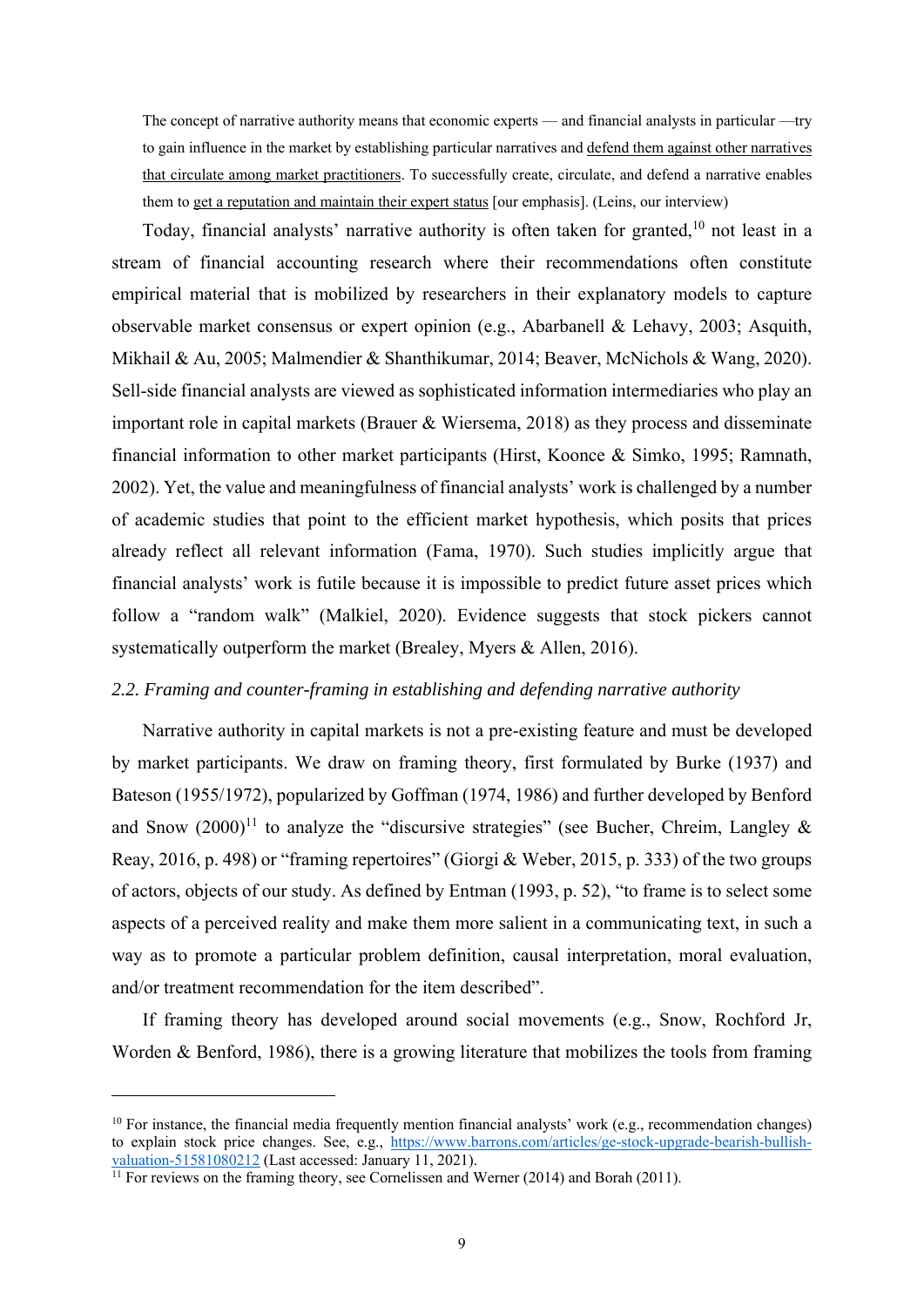outside the scope of social movements (see, e.g., Bay, 2011, p. 596; Giorgi & Weber, 2015; Himick & Audousset-Coulier, 2016; Brivot, Himick & Martinez, 2017; Cooper, Ezzamel & Qu, 2017; Himick & Brivot, 2018; Beelitz & Merkl-Davies, 2019). As pointed out by Entman (1993, p. 51), "whatever its specific use, the concept of framing consistently offers a way to describe the power of a communicating text".

Framing theory includes the definition of an audience. Actors frame issues so that they become relevant to the audience they seek to influence (Himick & Brivot, 2018, p. 32). In our setting, the main audience of AShSs are investors. Frames are like a "collective interpretive map", that simultaneously hide and highlight certain aspects of reality to display a version of reality that the producer of the frame wants that its target audience sees (Brivot, Himick & Martinez, 2017, p. 708). Giorgi and Weber (2015, p. 335) stresses that framing often reduces a complex situation on a few dimensions that structure communication with an audience, thus reducing sensemaking efforts for the audience's evaluation of a situation. A particularly useful notion in our setting is "diagnostic framing", which refers to the identification of specific problems by the producer of the frame and the attribution the problems' causes and blames for such problems on certain parties (Yang & Modell, 2015, p. 3). In their research reports, AShSs engage typically in a process of diagnostic framing to present financial analysts as the cause of certain problems with investors' perception of attacked firms.

Frames can be seen as "schemata of interpretation" (Snow, Rochford Jr, Worden & Benford, 1986) that actors use to influence the interpretation of events among different audiences (Fiss & Zajac, 2006, p. 1174). Related to this, Fiss and Zajac (2006) and Beelitz and Merkl-Davies (2019, p. 1591) argue that framing is a sense-giving process, which involves the strategic construction of certain schemata, in order to guide audiences' understanding and interpretation of a situation, with the objective to influence their sense-making processes. Himick and Brivot (2018, p. 32) recall that certain direct or indirect audience may not passively accept the frame produced by certain actors. They can produce a counter frame, concept introduced by Benford (1987, p. 75) and developed by Benford and Snow (2000, p. 626), as a way to interpret differently a situation in order to achieve a different objective.<sup>12</sup>

# *2.3. Financial analysts' frontstage and backstage activities*

How analysts behave vis-à-vis challenges to their narrative authority (or their reputation) may be understood through the prism of frontstage and backstage interactions with different

<sup>&</sup>lt;sup>12</sup> Brivot, Himick and Martinez (2017, p. 709) refer to "contesting frames".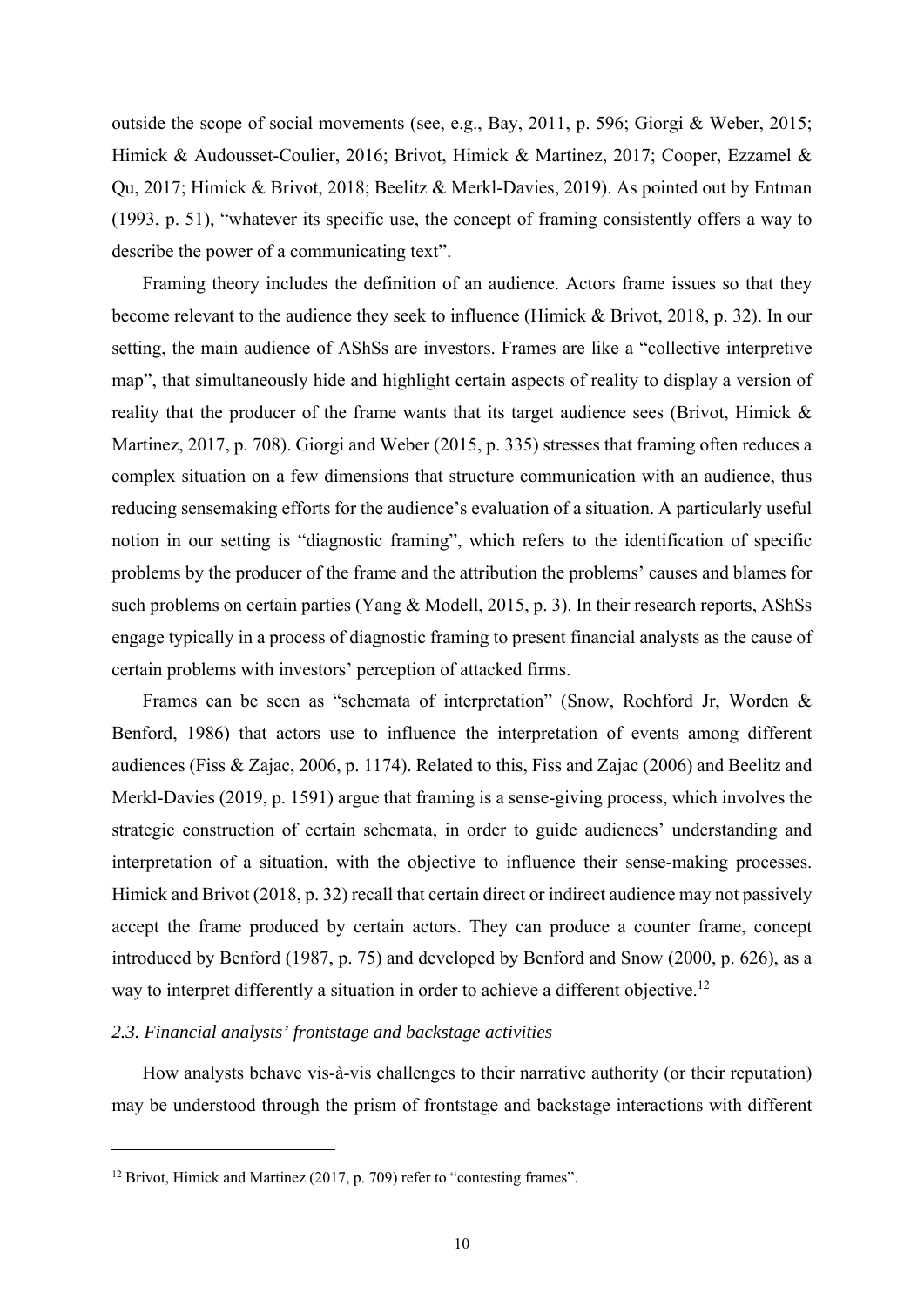actors of capital markets (Goffman, 1959). Goffman highlights that within society, each actor is deeply involved in daily performances, which take place in the frontstage. The actor's challenge is to protect her image in the frontstage – while making sure that the audience is not able to access the backstage, as the backstage is characterized with some significant differences as compared to the front. In certain circumstances, the actor will decide to respond to challenges to her legitimacy – while at other times, she will decide to ignore them. Goffman (1959, p. 75) highlights: "A status, a position, a social place is not a material thing, to be possessed and then displayed; it is a pattern of appropriate conduct, coherent, embellished, and well articulated."

Why is it, then, that some actors will engage in taking proactive means to address legitimacy challenges sometimes in frontstage activities? Others will just seem to apparently ignore such challenges? We believe that our unique data, which pertains to narrative authority challenges opposing AShSs to financial analysts, provides us with the opportunity to understand better the set of circumstances that motivates a breed of "experts" with high social status (financial analysts), to sometimes break silence and engage in frontstage activities to address AShSs' accusations, while in other cases avoiding the frontstage to engage in backstage activities.

### **3. Research approach and methods**

### *3.1. Scope of data collected: short sellers' reports*

We obtained our sample of short-selling campaigns from the "Short" section of the database Activist Insight (previously Activist Short Research) accessed in December 2019. We identified all short sellers' campaigns over the period 2015 to 2018 (we exclude 2019 campaigns to focus on four complete years of data). For the sake of homogeneity, we restricted our sample to target firms listed in the U.S. We obtained a total of 619 short sellers' campaigns (targeting for  $452$  unique firms).<sup>13</sup> Table 1 reports descriptive statistics concerning the data collected and analyzed.

For all these campaigns, we searched for the short sellers' reports. We were able to retrieve 442 reports (which represent 71.4% of the full sample). Our main source for obtaining short sellers' reports was Activist Insight. When the short sellers' reports were not available on Activist Insight, we searched the blog Seeking Alpha (https://seekingalpha.com), which

<sup>&</sup>lt;sup>13</sup> A firm may be the target of several short sellers and/or may be targeted by a short seller several times over the sample period.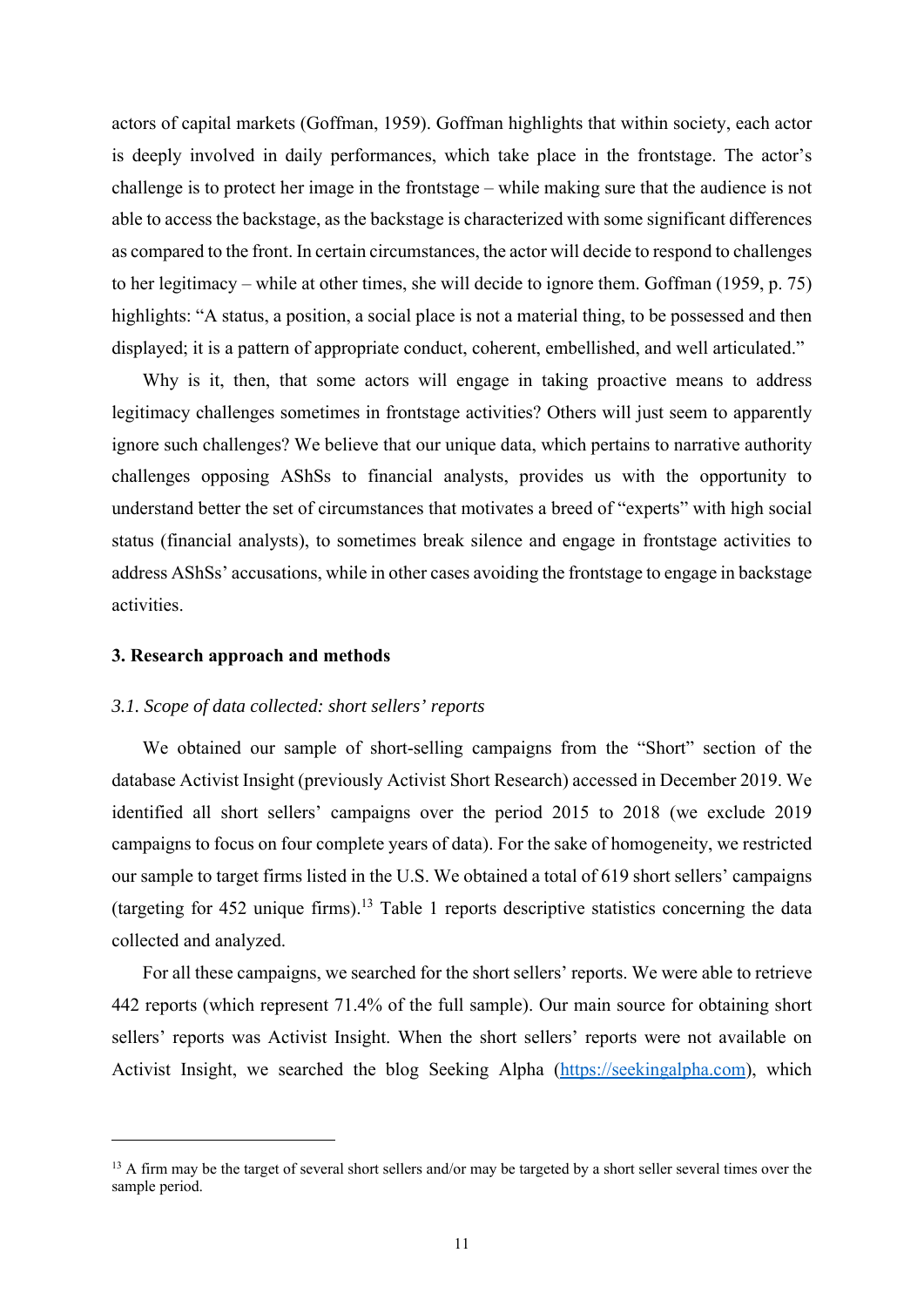contains many short sellers' campaigns (Zhao, 2020), or directly searched short sellers' websites (when available). $14$ 

[Insert Table 1 about here]

## *3.5. Interviews*

We complemented our data originating from activist short sellers' research reports and financial analysts' reports with 12 semi-structured interviews. We contacted six AShSs and six financial analysts by e-mail, sending them a brief outline of the research project. All of them accepted an invitation to have a conversation with us. All AShSs accepted to have their identity revealed while all financial analysts preferred to remain anonymous.<sup>15</sup> We conducted each interview by telephone or through the internet (Zoom). All 12 interviews were made by one or two coauthors. We conducted one interview in March 2020 and all the other interviews in March and April 2021.<sup>16</sup>

We developed two interview guides, one for the AShSs and one for the financial analysts (available in Online Appendix A). These guides were rather used as an aide-memoire; our methodological objective was to ensure the interviews consisted in a meaningful conversation between interviewer and interviewee (Empson, 2018). At the end of the interview, we checked that the most important themes had been discussed.

We present in Table 2 the interview characteristics (interviewees, date, duration, language, interviewers). All interviews were subsequently transcribed. As some interviews were made in French, we translated the excerpts we use in the paper in English. Our interviews were particularly relevant in obtaining a more nuanced understanding of the perspectives of involved actors. These interviews provided valuable context-based information on the general dynamics that underlie the views of sell-side analysts by AShSs and the views of AShSs by financial analysts. The interviews also allowed us to engage with the participants on the elaboration of

 $14$  There are a lower number of activist short sellers' reports (442) than of campaigns (619) because some reports are not available anymore or because some campaigns are based on public interviews on TV (e.g., Jim Chanos on CNBC) or tweets and not on the production of a full report. The total number of campaigns (619) over our studied timeframe could appear to be relatively small. However, it is important to understand that AShSs cover far less companies than financial analysts. As explained by Fraser Perring, activist short seller, formerly at Zatarra research, currently at Viceroy Research, "Analysts have to cover 20 companies. We cover four a year".

<sup>&</sup>lt;sup>15</sup> We would like to thank the Editor and the reviewers for the suggestions to conduct interviews with AShSs and financial analysts. These interviews were instrumental in our understanding of the background of our research and analysts' backstage activities.

<sup>&</sup>lt;sup>16</sup> Following common ethical guidance about interviews, we asked interviewees for authorization to record the interview, shared the full interview transcripts for approval by the interviewees, committed to protect carefully the data, and obtained approval from each interviewee regarding specific excerpts to be included in the article.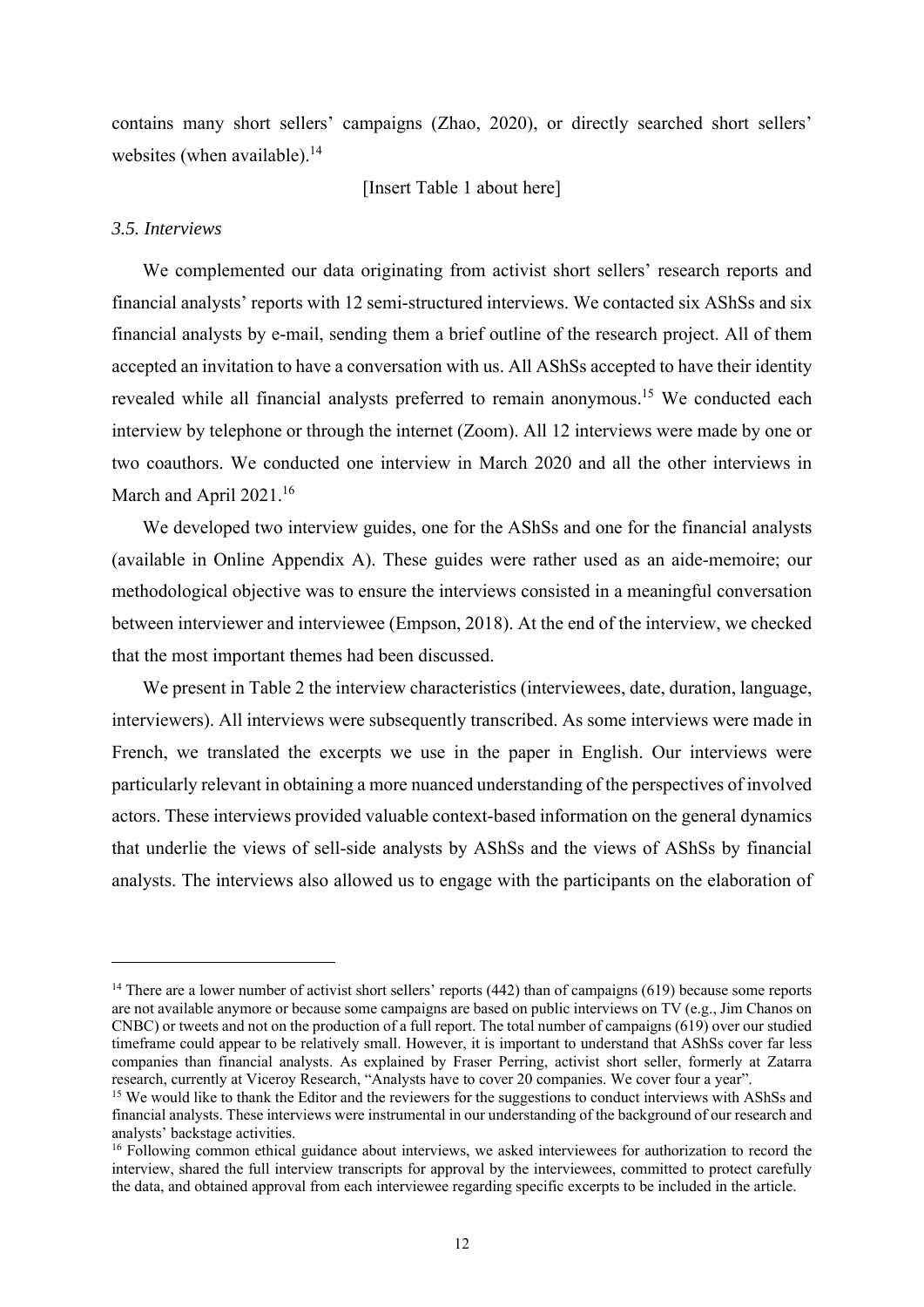their narratives and activities – including the uncovering of certain backstage activities by financial analysts.

### [Insert Table 2 about here]

To get more insight on the concept of narrative authority, we also interviewed Stefan Leins, author of Leins (2018, 2020) in March 2021. With his approval, we provide in this paper some quotes from this interview.

### *3.2. Analysis of activist short sellers' reports*

We first analyzed the short sellers' reports looking for attacks against financial analysts. We define an attack as an explicit, often harsh, criticism of a specific financial analyst or of financial analysts as a group. We read the 442 available reports (which represent 8,542 pages in total) and searched for terms such as "analyst", "Wall Street", "analysts", "sell-side", "sell side", and "broker". We carefully examined each occurrence identified with this search approach to determine whether the surrounding text could be classified as an attack against financial analysts. For example, Spruce Point wrote in a report dated November 8, 2017 on AeroVironment: "In typical fashion, Wall St. analysts over-extrapolate recent performance, and see accelerating double digit revenue growth and 20%+ EPS growth."

In our sample of 442 reports, we found at least one attack in 146 reports (33% of available reports). For these 146 reports, we counted the number of attacks per AShS report. In most cases, attacks are contained in one sentence. In a few cases, we found more than one attack in the same sentence. In our sub-sample of 146 reports, the maximum number of attacks in a single report amounts to 34, with an average of 4.5 attacks per short seller report. In the empirical section, using framing theory (Goffman, 1974, 1986; Yang & Modell, 2015; Himick & Brivot, 2018), we provide several typical excerpts of accusations from our comprehensive list of short sellers' attacks.

Interestingly, Table 1 shows that the frequency of attacks against financial analysts in short sellers' reports has been increasing steadily over time. In 2015, 26.6% of reports included at least one attack against analysts and in 2018, 45.3% of reports comprised at least one attack against financial analysts. This growing trend points to the relevance of our research endeavor as we find that analysts' narrative authority becomes more and more frequently challenged over time. This trend also suggests that activist short sellers increasingly rely on attacks against financial analysts to establish their own superior narrative authority.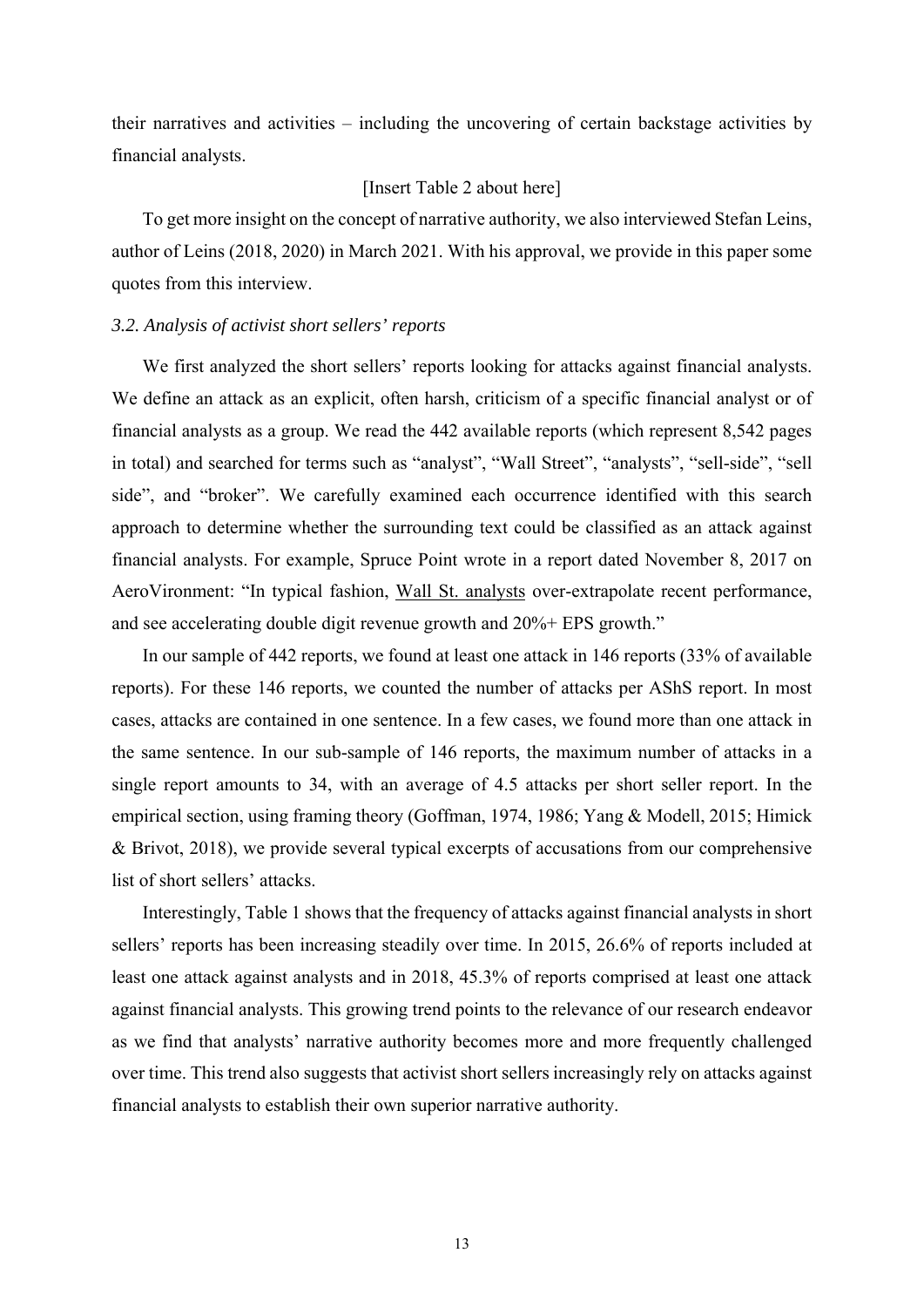### *3.3. Scope of data collected: Financial analysts' reports*

We focus on the possible frontstage responses from analysts to AShSs' attacks which challenged their narrative authority. To do so, we analyze the financial analysts' equity research reports about target firms published shortly after AShSs' attacks. We focus on explicit attacks to increase the chance to identify frontstage responses from financial analysts.

To communicate with investors, financial analysts' "primary work product" is the "company report" (i.e., the "research" report produced by financial analysts) (Fogarty & Rogers, 2005, p. 332; Giorgi & Weber, 2015) which is instrumental in establishing financial analysts' narrative authority. This product has a high level of visibility because, as one interviewed analyst explained, equity research report is a "paper that is stamped with the name of the analyst and the broker." (Financial Analyst 5). Hence, this artefact is the sort of *official* financial analyst opinion about AShSs' accusations.

Indeed, according to Leins (2020, p. 12), "above all, [...] [an analyst report] illustrates how financial analysts construct and communicate investment narratives that look coherent and are built to persuade investors." Analysts are expected to write a company report every time material information influences the firm they cover (such reports are sometimes called financial "updates"). The content of the analysts' research report is highly formalized with many figures, tables and charts, a target price, sometimes a specific investment horizon, historical and forecast accounting data, and the name(s) and title of the author(s) of the report. In their reports, financial analysts tend to use highly technical language referring to precise corporate finance concepts (e.g., free cash flow, net debt) and various calculative devices supporting the investment recommendation (e.g., discounted cash flows, multiples). The reports are filled with abbreviations and many acronyms – for instance regarding certain performance measures or concepts (e.g., EPS, ROA, EBITDA, EV, FY, E).<sup>17</sup> Overall, the document usually appears to be sophisticated, thereby conveying an image of expertise.<sup>18</sup>

<sup>&</sup>lt;sup>17</sup> EPS is earnings per share, ROA is return on assets, EBITDA is earnings before interest, taxes, depreciation, and amortization, EV stands for enterprise value, FY means fiscal year, and E generally indicates "estimated" or "estimation".

<sup>&</sup>lt;sup>18</sup> A recent stream of literature discusses the usefulness of analysts' reports. For example, Brown, Call, Clement and Sharp (2016, p. 146) explain that buy-side analysts indicate that information provided by sell-side analysts is not among the most useful inputs to their stock recommendations. Spence et al. (2019) investigate the difficulty sell-side analysts have to be heard. However, this literature does not make analysts' reports irrelevant. Indeed, according to Giorgi and Weber (2015, p. 338), "although analysts also make phone calls and organize small conferences, they mainly use reports to communicate with investors given that it is not unusual for an analyst to serve more than 800 institutional clients on an ongoing basis (...)". Consistent with our findings, it shows that financial analysts establish their narrative authority in capital markets via several means, including research reports and recommendations (i.e., frontstage activities) but also private communications and concierge service provision (i.e., backstage activities). We thank one reviewer for pointing to this issue.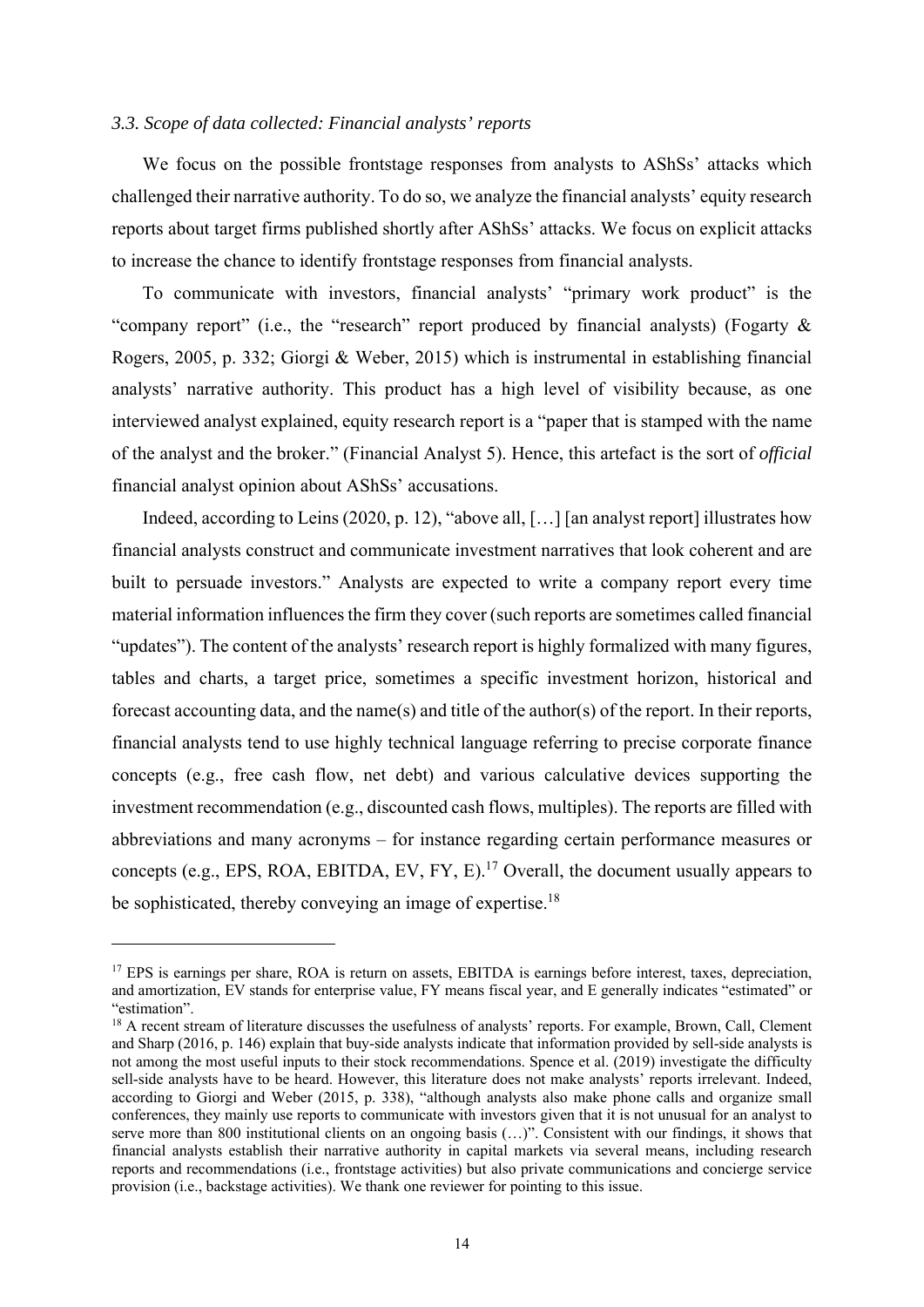We started our search process through the identification of the firms that were criticized in our sample of 146 short seller reports. In Thomson One (http://www.thomsonone.com), we searched for analysts' reports related to these target firms, published within three months of the date of the attack as indicated in the short seller's report. We reasoned that three months gave ample time for financial analysts to respond to AShSs' accusations and comment on new potentially relevant information influencing the target firms' stock price within a few days (Ljungqvist & Qian, 2016). We were able to relate 143 short seller reports (out of  $146$ )<sup>19</sup> to 131 unique listed firms because some reports target the same firm (two reports can target the same firm at two different times). To identify possible replies from analysts to these attacks, we searched for the following terms: "[Name of the short seller]" (e.g., "Muddy Waters" or "MW") or "short report" or "short seller" or "short thesis".

For 95 (over 143) short seller reports (66% of the subsample of financial analysts facing explicit attacks), there were no mention of the short seller's report or attack in the analyst's equity research report. For 48 AShS reports (34%), we found an explicit mention of the attack in the analyst's report. There can be several reports published by different analysts after a given short seller attack. Overall, we identified 138 analyst reports responding to AShSs' attacks for the 48 targeted firms. We counted a mean of 2.9 analysts' reports mentioning AShSs per target firm, with a minimum of one analyst report mentioning a given short seller and a maximum of 20 analyst reports referring to the AShS.

### *3.4. Analysis of analysts' reports*

The frequency of no frontstage response is an interesting result *per se*, which is discussed in Section 5 in light of our interview data that allowed us to identify the reasons for this characteristics as well as a number of analysts' backstage activities. Framing theory (Goffman, 1974, 1986; Yang & Modell, 2015; Himick & Brivot, 2018) facilitates the analysis of possible dimensions in the counter-frame produced by financial analysts in their frontstage responses. We carefully read the 138 analyst reports to identify specific narrative patterns in the arguments developed by the financial analysts. We present our empirical results regarding analysts' frontstage and backstage activities in Section 5.

### *3.5. Summary of the results*

Figure 1 offers a visual representation of our entire research endeavor. It provides a description of the main theoretical concepts we mobilize, a summary of our main findings, and

<sup>&</sup>lt;sup>19</sup> We did not retrieve three target firms in Thomson One.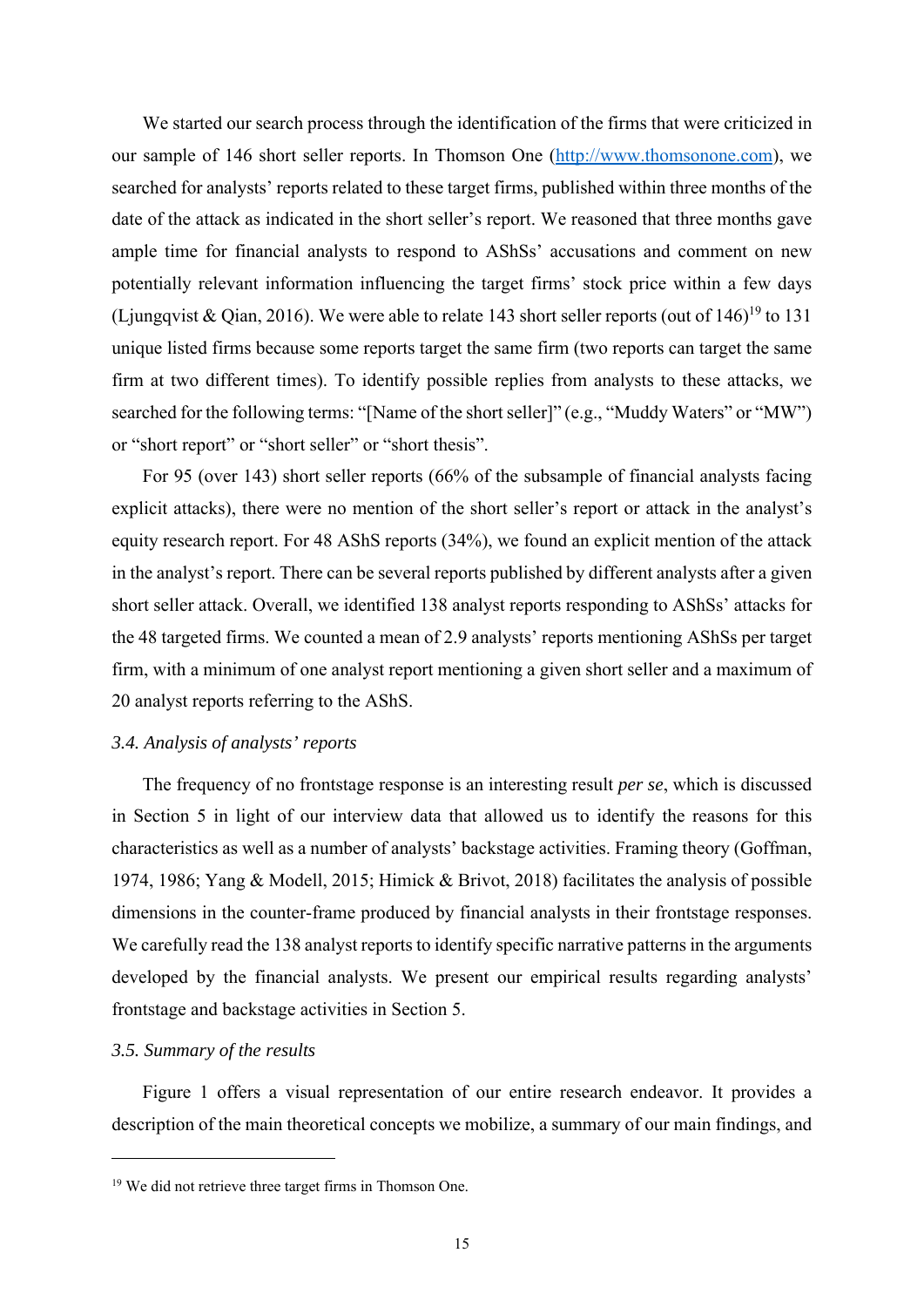includes key statistics about the reports collected (i.e., the number of AShSs' reports and attacks against analysts and the number of analysts' reports and frontstage responses).

## [Insert Figure 1 about here]

Our empirical setting relates to a narrative contest opposing AShSs and financial analysts. Figure 1 shows that the event that triggers the contest consists of the diffusion of an AShS's report disseminating an investment narrative. Past studies indicate that the narrative produced by AShSs is influential and becomes, on average, the dominant interpretation of the target firm's financial performance among investors (Ljungqvist & Qian, 2016; Wong & Zhao, 2017; Black, 2018; Zhao, 2020; Brendel & Ryans, Forthcoming; Paugam, Stolowy & Gendron, Forthcoming). As a result, AShSs' reports have a large negative impact on target firms' stock price. In about one third of the time, AShSs' produce a frame that explicitly challenges two core attributes of financial analysts' claim to narrative authority: (1) their market expertise and (2) their ability to produce critical thinking. Such diagnostic framing associates financial analysts as being partly responsible (i.e., causing) the overvaluation of target firms. Therefore, AShSs' frame may destabilize the narrative authority of sell-side financial analysts.

When explicitly attacked, in about two thirds of the cases, analysts do not engage in frontstage activities for a number of reasons (explained in Section 5.1), while engaging in possible backstage activities (explained in paragraph 5.1.5). For one third of the cases, analysts explicitly engage in frontstage activities and produce a counter-frame in subsequent equity research reports. In these equity reports, they attempt to influence their audience by, themselves, criticizing AShSs' core attributes of narrative authority: (1) that AShSs' have greater market expertise, (2) or that AShSs are more objective.

## **4. Activist short sellers' framing of financial analysts: Challenging narrative authority**

In an ethnography of financial analysts, Leins (2018) provides a meaningful description of (buy-side) financial analysts' work and role in capital markets. 20 He argues that financial

<sup>&</sup>lt;sup>20</sup> We believe that narrative authority, although developed from an ethnographic study of buy-side analysts (Leins, 2018), also applies to sell-side analysts. While buy-side (who write reports for users within their employing organization) and sell-side analysts (who write reports for outside clients) differ in some important respects, they nonetheless share a number of characteristics in their activities, organization, and role. There are several reasons why we think that using the concept of narrative authority is also relevant for sell-side analysts. First, the boundaries between sell-side and buy-side roles are not strict. Many of the financial analysts we interviewed had worked in both roles. Second, as pointed out by Stefan Leins during our interview, financial analysts carry their reputation and legitimacy when they move from one role to the next. This certainly applies to their narrative authority. In our interview, Leins explained that "I would argue that the concept is not limited to buy-side analysts. When you look at individual careers for financial analysts, many move from buy-side to sell-side. The concept applies in the same way" (our interview).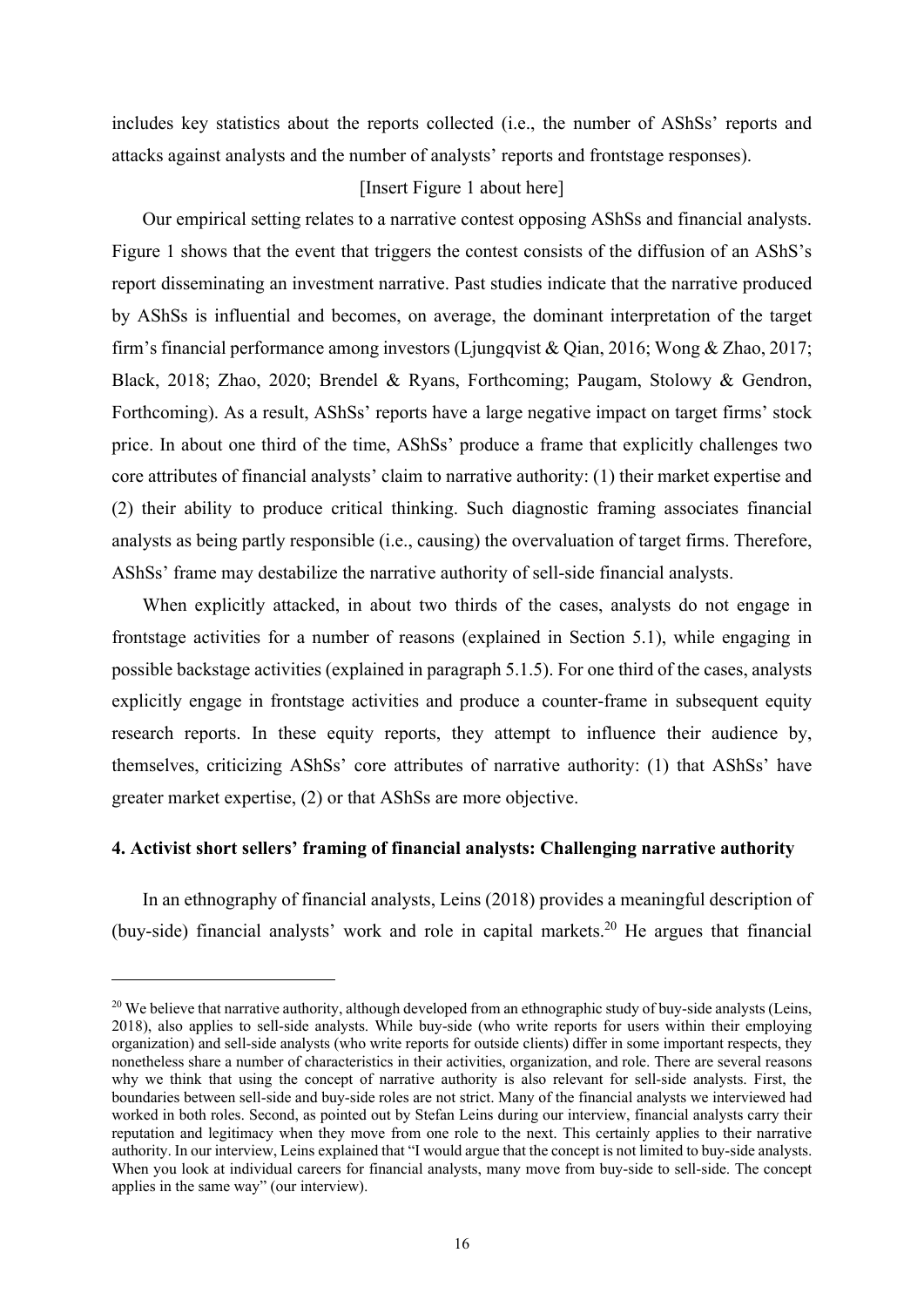analysts establish and maintain their influential position in the field of financial advisory work in three main ways:

First, they are successful in presenting themselves as a group of market experts and, as such, as a distinct subprofessional category in banking. They distinguish themselves from other bankers by using cultural codes such as a particular language and style of dress and by referring to a particular body of acquired knowledge (see Boyer, 2005; Boyer, 2008). They thus acquire symbolic capital (Bourdieu, 1984) that helps them to become recognized as a distinct and legitimate group of experts in finance. Second, by establishing market forecasts, analysts produce narratives that create a sense of agency in the highly unstable and uncertain field of financial markets. […]. Third, financial analysts are market intermediaries whose existence and activities are helpful to wealth managers and the host bank. […] these factors help financial analysts transform the skepticism of economic theory and experienced failure into a powerful market position. (p. 5)

Leins (2018) elaborates on the core attributes of narrative authority. These attributes are instrumental in establishing and maintaining narrative authority of financial analysts.

"Three elements are particularly important in the construction of an investment narrative. First, analysts need to deal with calculative approaches and reported numbers in a way that recipients of their forecast will accept them as experts in the market. Second, analysts need to support their storyline with narrative and visualization techniques. Here, translating data into charts, figures, and tables is of importance. Third, in addition to referring to numbers and data, analysts also need to show that their investment narrative is based on more than just calculation. At this point, they often refer to personal elements, unexpected data, and background information. This allows them to reinforce their agency as individual market experts." (pp. 117-118)<sup>21</sup>

The first attribute of narrative authority includes the capacity to identify relevant information. "Financial analysts collect information and conduct analyses to understand current developments in financial markets" Leins (2018, p. 2). Financial analysts generally fear "of missing out relevant information" Leins (2018, p. 69). They also need to appear as being "calculative experts". Leins (2018, p. 11) refers to a "broad repertoire of techniques" and explains that "financial analysts are highly educated bankers who see themselves as experts on financial markets" (p. 47). The second attribute relates to how financial analyst assemble their view in a pleasant and visually convincing manner. The third attribute of narrative authority lies on the capacity to "*critically* valuate the companies' stock market performance" [our emphasis] (Leins, 2018, p. 144). It is crucial for analysts to be free to choose which estimations they use for their analysis. They must produce their own original interpretations and scenarios. "Stressing the importance of *the freedom to choose* which estimations to use, and of the need to come up with *original interpretations*, reveals a critical point about the work of financial analysts. [our emphasis]" (Leins, 2018, p. 73). Finally, "financial analysts are presented as

 $21$  All underlined words in the quotations represent our emphasis.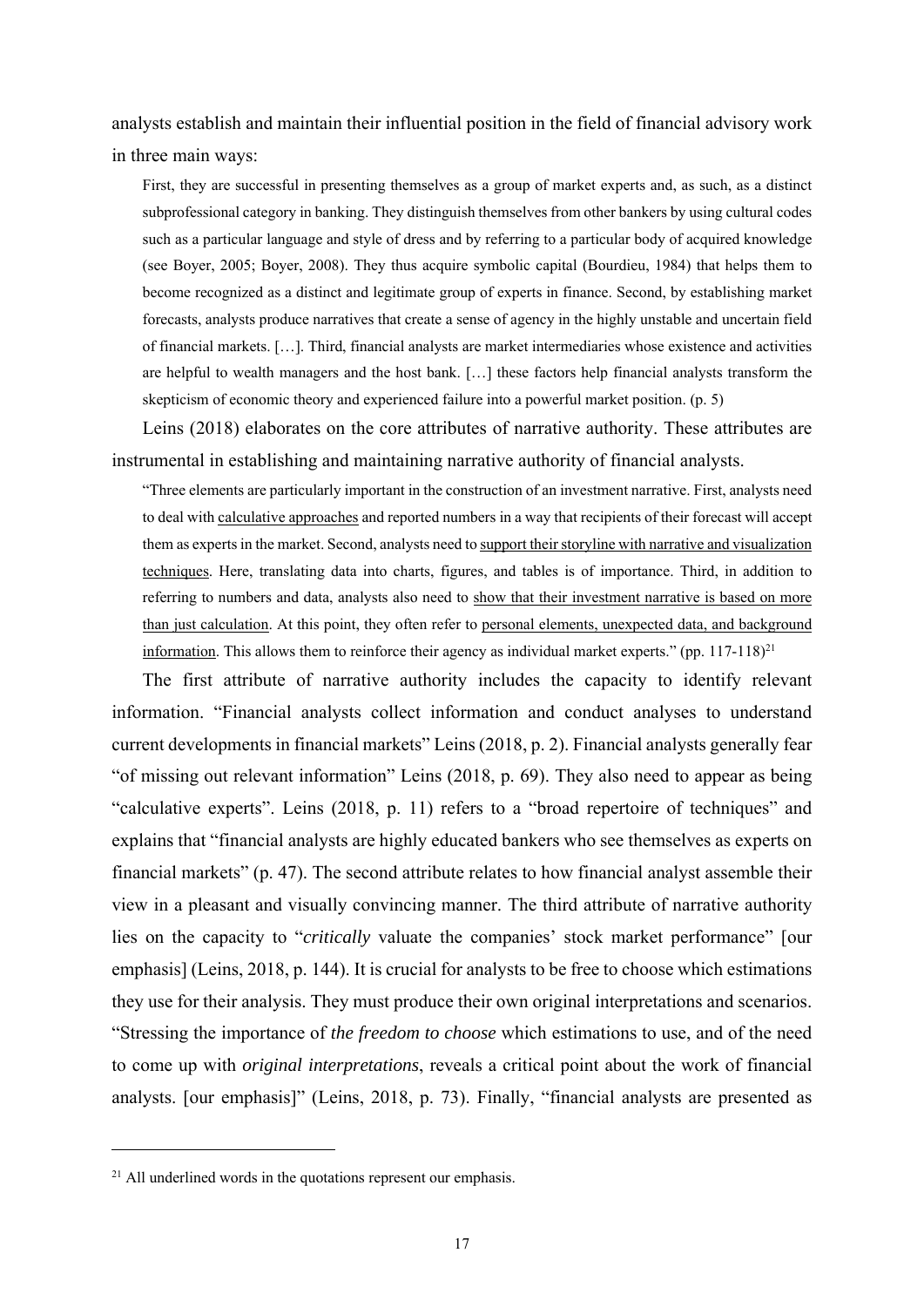*independent* market experts [our emphasis]". (Leins, 2018, p. 137). Overall, being a critical thinker is essential for the perception on financial analysts' narrative authority.

Our analysis indicates that AShSs' aim to destabilize the position of financial analysts through the production of a negative investment narrative about target firms; also, a number of short seller reports explicitly criticize financial analysts. While the vast majority of AShSs focus on financial analysts as a group of market participants, a minority of others prefer to target specific individuals.

Framing is the way AShSs articulate discursively their negative attitude towards financial analysts to gain influence on investors. As we anticipated, we find empirical evidence that AShSs challenge the narrative authority of financial analysts by using a frame challenging two core attributes of financial analysts' narrative authority: (1) their market expertise; and (2) their critical thinking. These two fundamental attributes are influential in the perception of financial analysts' investment narratives by investors.

### *4.1. Framing financial analysts as lacking market expertise*

In our reading of 146 short-sellers' reports which contained attacks against financial analysts, we found that many cast doubt on analysts' claims to market expertise. Using several excerpts from AShSs' reports, we provide insight into how they seek to reduce the investors' perception that financial analysts are market experts. The subsection is organized along two elements highlighted by Leins (2018): (1) analysts ability to identify relevant information and (2) analysts' calculative expertise.

### *4.1.1. Failure to identify relevant information*

Financial analysts are attacked on their failure to identify relevant information because AShSs argue that analysts do not understand firms' fundamentals or miss material information. *Allegations that analysts do not understand the firms' fundamentals* 

AShSs' reports often attack the "core" of analysts' expertise – their ability to understand and potentially detect problems with a company's "fundamentals". The notion of fundamentals relates to the core economic activity of a firm (e.g., selling cars for a car manufacturer) – while relegating to the periphery less critical operations (e.g., a firm's secondary activity). For an analyst, being able to analyze correctly firms' fundamentals constitutes an unescapable passage point in estimating the value of a firm. Seminal books in the area of financial analysis discuss the notion of fundamental (or intrinsic) value (e.g., Graham & Dodd, 1934; Graham, 1949) and refer to the concept of fundamental analysis, which occupies a prominent position in financial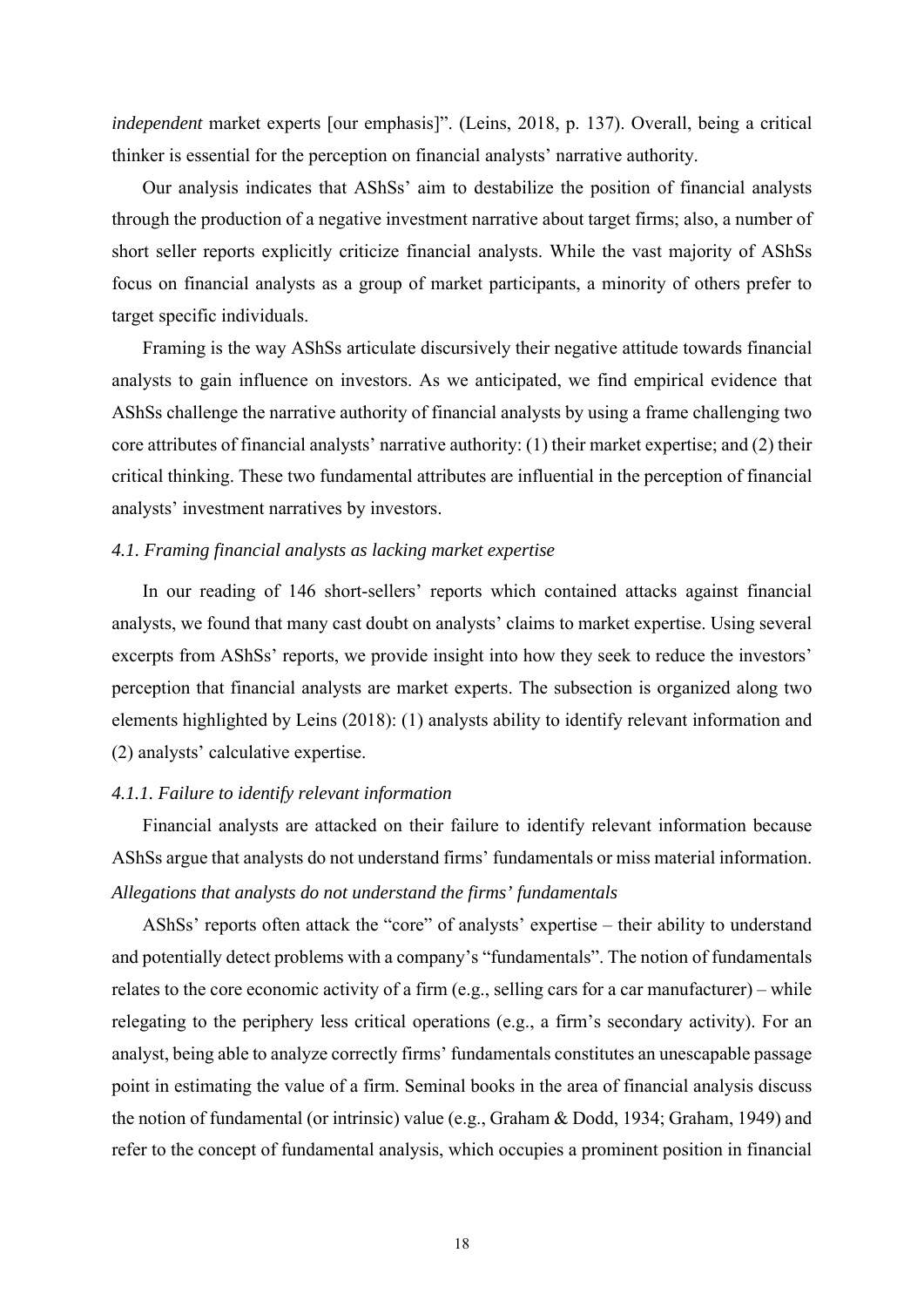analysts' corpus of professional knowledge. For instance, one AShS made the following statement about financial analysts:

YETI is unanimously recommended by Sell Side analysts who tout YETI as a powerful brand with significant growth potential. But these rosy projections, in our opinion, ignore the fundamental reality of YETI's business. (November 26, 2018, Red Owl Research vs. YETI Holdings)

In this excerpt, the AShS points to a problem relating to the strength of the target firm's brand, which is critical to the core activity of (in this case) a retail firm. From this perspective, a failure to appreciate the ability of the brand to attract customers engenders errors in estimating future sales growth and in determining the firm's fundamental value. The next excerpt relates to another AShS accusation that analysts, as a group, somehow overlook the firm's fundamental business activity:

When Angie's List  $(...)$  and Zulily  $(...)$  were skyrocketing on improving metrics, fundamental flaws in their business models often get cast aside as sell-side research analysts cheerlead quarterly improving metrics as proving a successful business model. (September 9, 2015, Xuhua Zhou vs. Wayfair)

In this case, the AShS confidently points to analysts' inability to detect fundamental flaws in the target firm's business model. The accusation is that analysts somehow are mesmerized by impressive financial metrics instead of paying attention to core business activity. This is a serious allegation since it addresses a critical part of financial analysts' work. The following example further illustrates the disciplining role of a firm's fundamentals – which allegedly act as a reality check, specifically as an invisible force that pulls optimistic analysts back to reality:

Fundamentals: SGRY Rated Worst; New Ho-Hum Analyst Rating SGRY has received some positive coverage from analysts who estimate 2016 earnings of just over \$2. For example, the stock just got an "overweight" rating and sort of a half-hearted \$21 price target for the year as KeyBanc Capital Markets initiated coverage. But the fundamentals keep biting SGRY. (June 15, 2016, The Street Sweeper vs. Surgery Partners)

In the next excerpt, the AShS brings to the fore financial analysts' lack of understanding concerning the business of the firms they cover. The accusation is not constrained to analysts but it also targets shareholders.

This has created a solid long-term shorting opportunity as we believe analysts and shareholders don't fully understand the business. (October 12, 2017, White Diamond Research vs. Everspin Technologies)

Sometimes, such as in the next excerpt, short sellers maintain that analysts do not understand fundamentals because they do not possess sufficient industry expertise, or because their experiential background is ill-suited to the target firm's industry. This type of attack may be particularly effective considering that investors often tend to value analysts' industry expertise (Bradley, Gokkaya & Liu, 2017). Being perceived as having relevant expertise in the target industry seems important in the construction of a meaningful investment narrative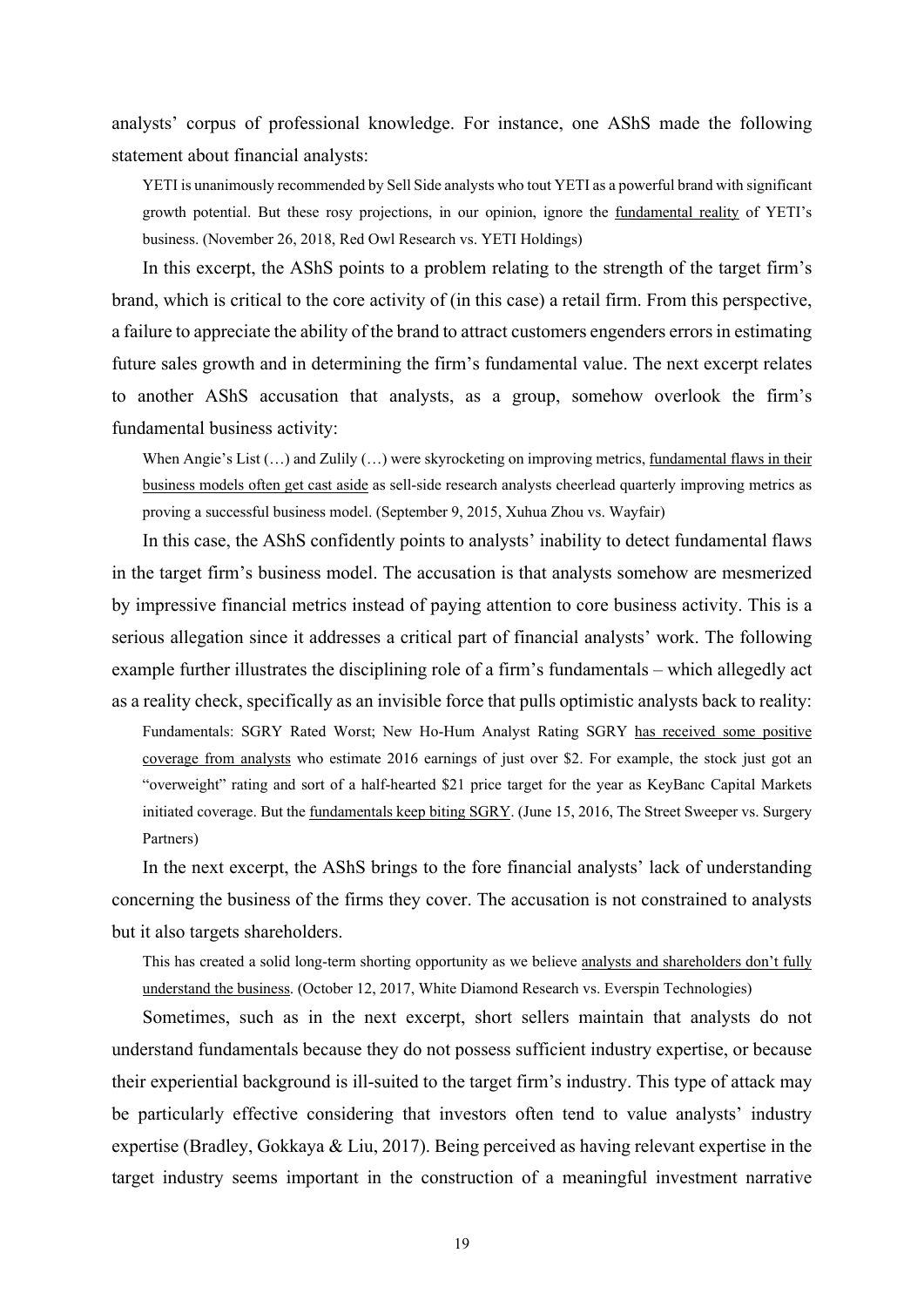(Bradley, Gokkaya, Liu & Xie, 2017). Financial analysts generally specialize in a given specific industry within which they compare and rank firms (Boni & Womack, 2006).

The Analysts covering the stock have no background in Insurance and have pushed a valuation that's well in excess of the peer universe. (August 9, 2018, The Capitolist vs. Trupanion)

Financial analysts are also blamed for not paying enough attention to the business of the covered firms – or for overlooking relevant material facts about the firm they cover. The following excerpt illustrates this pattern:

Note to analysts: If you think you can "analyze" an E-Commerce company and not even refer to Amazon, it is time you quit your job and take up another line of work. (August 31, 2015, Citron Research vs. Wayfair)

This excerpt boldly challenges financial analysts' claimed expertise. How could financial analysts covering an e-commerce firm not integrate in their analysis (note the use of quotation marks to cast doubt on the quality of the analysis work carried out by the financial analysts) the potential competition from Amazon, clearly a major actor in e-commerce? This factual statement may be quite destabilizing in the eyes of readers, thereby possibly weakening analysts' narrative authority.

The next excerpt illustrates how financial analysts allegedly fail to incorporate one important piece of information, which was publicly available, in their analysis.

Almost a quarter of QuinStreet's total revenue is now attributable to the auto insurer Progressive – a fact that management and sell-side analysts have scarcely mentioned. (April 11, 2018, Kerrisdale Capital Management vs. Quinstreet)

The assumption is that one fourth of the firm's revenue is material enough to be noticeable. As a result, the failure to take this element into consideration casts serious doubt on the financial analyst's claim to expertise.

### *Allegations that financial analysts miss material information*

Short sellers often argue that financial analysts have missed an important piece of information which is highly relevant to the "true" investment narrative. Recall that analysts must constantly look for relevant information to update their forecasts and provide timely narratives (Leins, 2018).

More shares for management: It is important to note that the company has a mostly unnoticed 3.8 million shares that are virtually certain to be granted, but are currently not included in analyst reports (...), Google Finance  $(\ldots)$  or Bloomberg  $(\ldots)$ . (October 9, 2015, The Emperor Has No Clothes vs. Nobilis Health)

In this excerpt, the AShS highlights the lack of thorough analysis about share count, which is important to compute a reliable estimate of the value of one share. This kind of computation is central to the investment narrative because analysts typically compute a target price per share.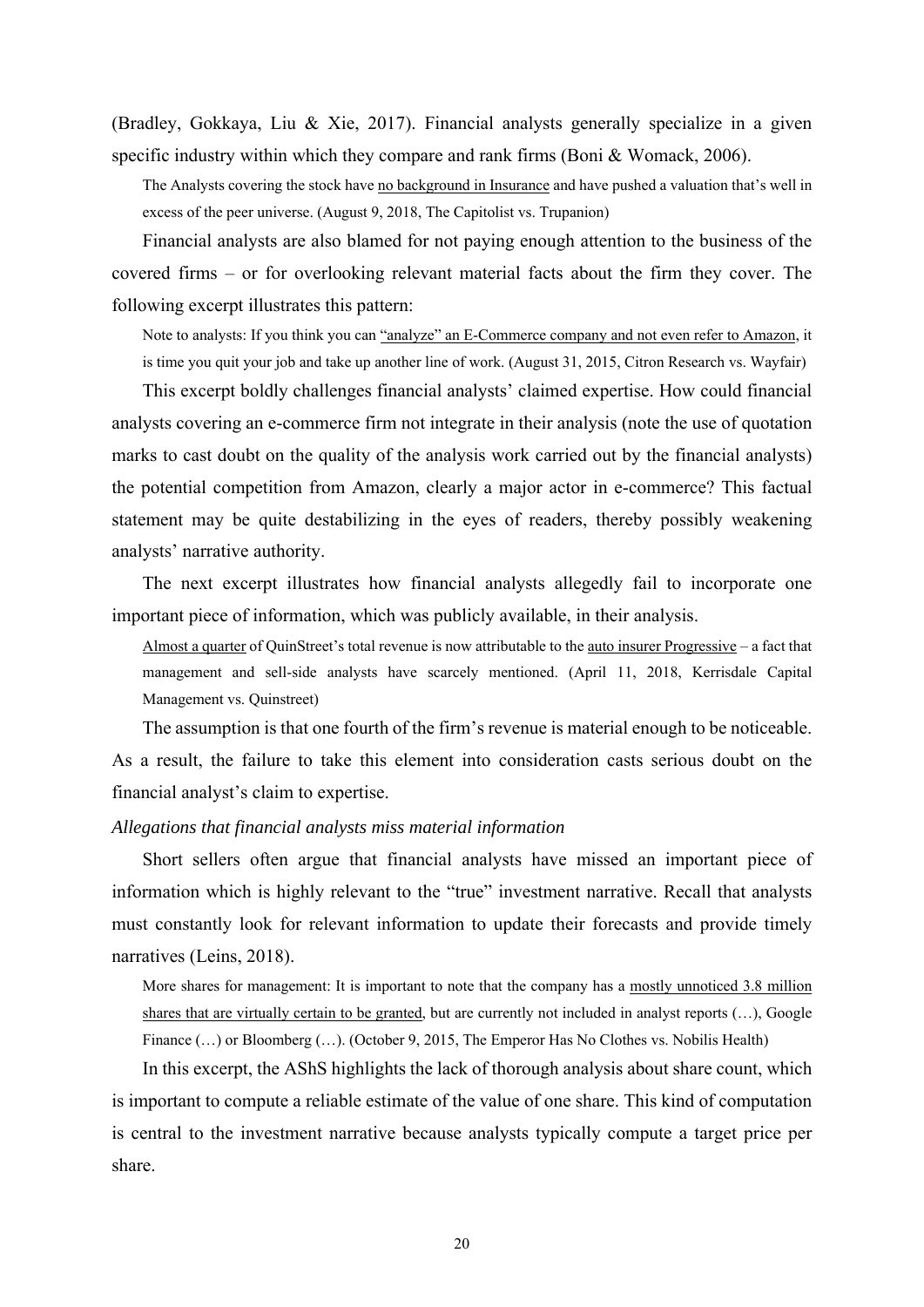In the following example, the AShS points to material information that seems to be ignored by financial analysts, such as the expiration of a key patent.

Nowhere in its SEC filings, nor in the analysts' ridiculous models, is the truth reflected that this key patent, the protective moat which protects over 40% of j2's gross revenues, and likely well over 75% of its net income, expires as protection against any and all competition in just 13 months. (March 10, 2016, Citron Research vs. J2 Global)

Financial analysts are also attacked for not revising their estimates, despite an important negative event or the release of a significant new piece of information.

La Jolla was forced to shelve its most promising drug candidate, resulting in a massive decline in market opportunity. Analysts haven't revised price targets to reflect any drop in opportunity. (July 13, 2015, The Street Sweeper vs. La Jolla Pharmaceutical)

The allegation that financial analysts did not update their forecasts in light of new information (i.e., that the pharmaceutical firm cannot continue developing a drug) threatens the aura of expertise surrounding analysts.

#### *4.1.2. Weakness in calculative expertise*

One critical ability claimed by financial analysts to establish and maintain their narrative authority is to provide sophisticated computations using financial models such as discounted cash flows. These computations are used to support their investment narratives. Investors expect from financial analysts that they are able to provide thorough and reliable financial statement analysis, based on credible and meaningful computations. Accordingly, financial analysts' training relies heavily on financial statement analysis (see, e.g., Wahlen, Baginski & Bradshaw, 2017). To criticize their competence in this respect, AShSs frequently claim that financial analysts make material mistakes when computing various measures used in the construction of their investment narrative (such as a price per share or adjusted EBITDA). In the following excerpt, the AShS claims that financial analysts made mistakes in computing certain financial metrics.

XPO is more expensive than it appears given its highly "adjusted" non-GAAP results, and analysts' inability to correctly account for the 10.2m shares that are freely convertible from the Series A Convertible Preferred stock. (December 13, 2018, Spruce Point Capital Management vs. XPO Logistics)

In this example, the alleged error from financial analysts relates to failure to consider a potentially diluting event, which would reduce the value of the firm for existing shareholders. Taken at face value, this criticism looks important and may lead investors to question analysts' proficiencies in undertaking financial modeling.

In the following excerpt, the AShS claims that analysts underestimate a target firm's true expenses, which results in overestimating the firm's performance and value.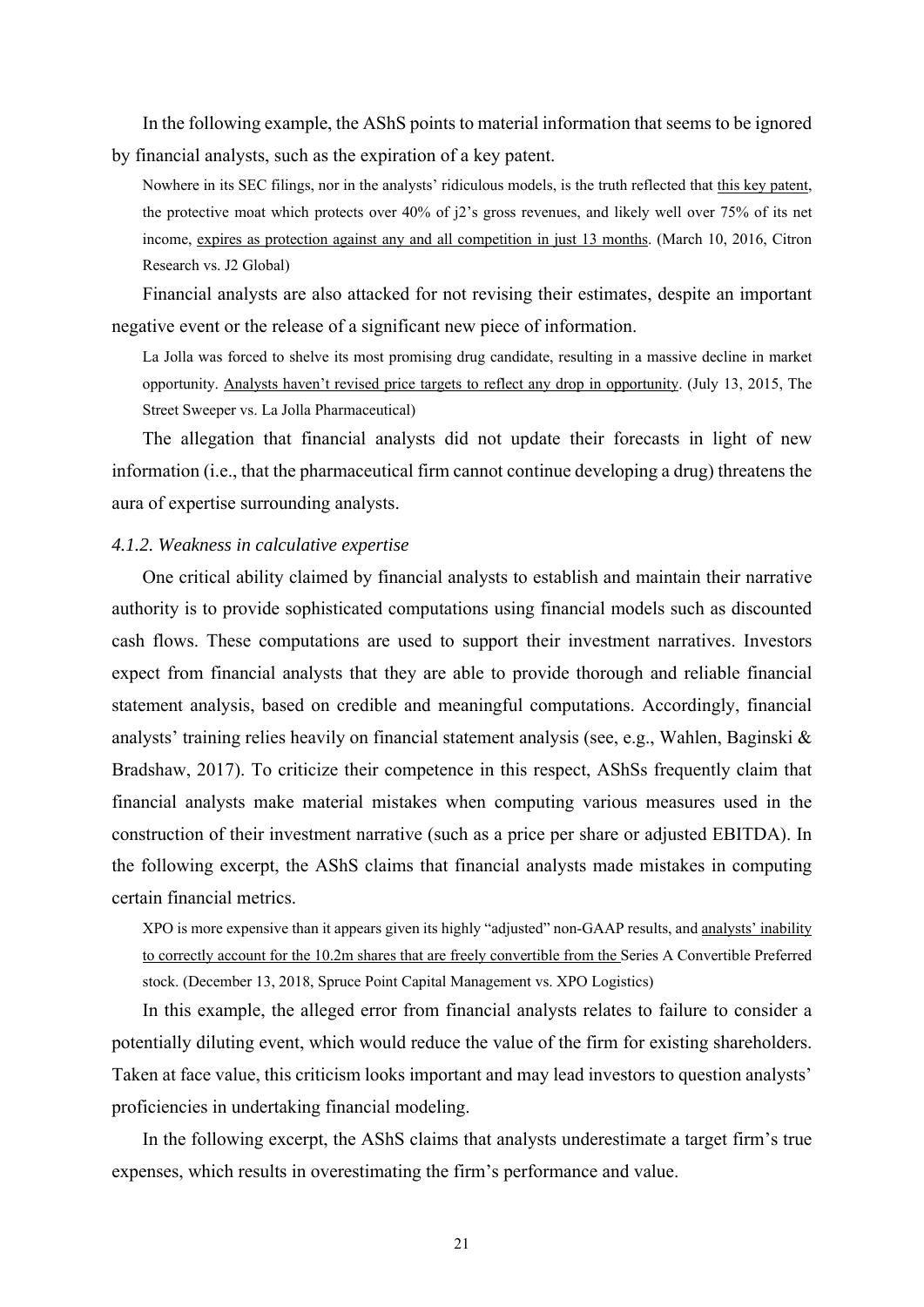In general, GHR views all of the prior exclusions as reoccurring and true expenses for JCOM. Managers remove these expenses because they can, and no analysts will hold them responsible. (…). Analysts must understand that the aforementioned costs are very real expenses that take cash away from the company or dilute its shares. (December 12, 2018, GlassHouse Research vs. J2 Global)

The excerpt has a noticeable educational tone. The analysts' expertise is deemed deficient as they apparently do not understand a basic concept; as a result, the AShS takes the opportunity to teach publicly financial analysts how to perform "correct" financial analysis. In front of investors, financial analysts are put into the role of students and the AShS acts as an instructor. This kind of staging may be effective in creating doubt regarding financial analysts' actual market expertise, a key attribute of narrative authority.

AShSs also point to basic deficiencies in making sense of accounting numbers – or in integrating accounting numbers appropriately into financial models. The next excerpt illustrates this type of allegation:

We also wonder how much of the purported "growth" at Benefit Wallet described by sell-side firms such as SunTrust and JPM is "real" given the massive disconnect between the figures these firms have reported versus the figure reported in the CNDT 10-K referenced above. (June 22, 2018, The Friendly Bear vs. Conduent)

Investors generally expect that financial analysts are comfortable in making sense of financial reporting standards and in interpreting accounting data. The description of the financial analyst qualification by the Bureau of Labor Statistics - U.S. Department of Labor (2002, p. 51) explicitly refers to advanced knowledge in financial accounting. In the above excerpts, the AShSs point to significant deficiencies that relate to a domain of expertise which analysts are expected to rein in.

Inaccurate comparisons are also mentioned by AShSs. In the world of financial analysis, it is generally understood that analysts who generally cover a specific industry need to be aware of the main competitors within it – for instance to realize common-size "vertical" analysis and compare firms' relative performance (e.g., Stolowy, Ding & Paugam, 2020, p. 492). This awareness may be useful to construct a meaningful investment narrative about certain firms being cheaper relative to others, or to compare performance measures in a credible way. Therefore, the allegation that financial analysts make incorrect comparisons is not to be taken lightly. For instance,

In setting lofty price targets, analysts' stretch comparisons of Planet's business to include "healthy living" comps (supermarkets e.g. Whole Foods), fast food operators (e.g. Chipotle), and clothing retailers (e.g. Michael Kors); absurd comparisons to industries with different business risks! (March 8, 2016, Spruce Point Capital Management vs. Planet Fitness)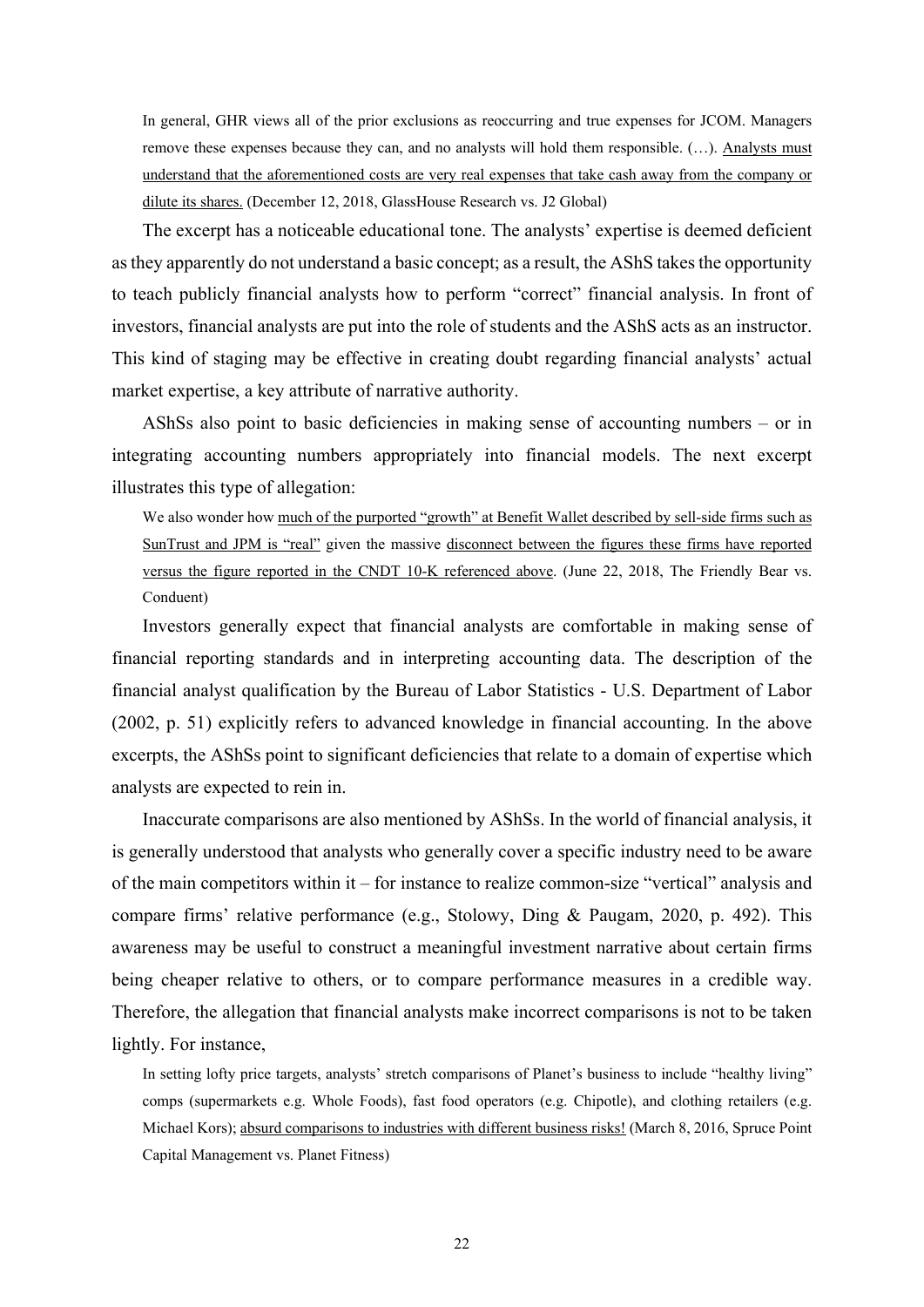Some financial analysts are blamed for using valuation models which are not suitable for the specific industries they cover – which allegedly results in a dubious investment narrative.

Sell-side analysts are using technology-esque valuation models when the company is a traditional insurance company; equity raise likely required to satisfy surplus requirements. (May 31, 2016, Lambda Research vs. Trupanion)

In the next excerpt, analysts are criticized for using an inappropriate test:

The leading industry journal specifically recommends two different tests than the one being used by ABEO. The non-recommended test is the one which analysts continue to cite as indication of strong results. (February 15, 2018, Richard Pearson vs. Abeona)

Some AShSs further argue that the valuation models used are outdated to build a proper investment narrative, or that the models are inadequate considering upcoming company events. As for valuation, using multiples of forecast EBITDA or earnings is a bit silly given the uncertain acquisition

profile, though that hasn't stopped a few sell-side firms from trying. (September 12, 2016, Cable Car Capital vs. Cadiz)

Related to incorrect computations and inaccurate models, AShSs also point to superficial work performed by financial analysts. This excerpt illustrates this criticism.

No analyst has conducted a forensic look at XPO's earnings quality. (December 13, 2018, Spruce Point Capital Management vs. XPO Logistics)

Earnings quality is an important concept in the financial analysis discipline (Koller, Goedhart & Wessels, 2020) and arguably is important in constituting a persuasive investment narrative. The excerpt above may reflect poorly on perceptions that the audiences may have regarding financial analysts' level of due diligence.

Generally, AShSs regularly complain about the insufficient amount of work carried out by financial analysts. They sometimes use humor to criticize their poor competence.

Clearly, Wall St. analysts' are out of shape and have not gotten to the gym lately! (March 8, 2016, Spruce Point Capital Management vs. Planet Fitness)

This metaphor relates to the idea that financial analysts do not perform intellectual exercise and therefore deliver insufficiently thorough analyses.

The following quotation points to analysts' alleged carelessness, suggesting that their work is highly superficial and does not care about finding the truth.

These are cash items, but again, <u>no analyst will care or ever ask you about them</u>. (December 12, 2018, GlassHouse Research vs. J2 Global)

## *4.2. Framing financial analysts as lacking critical thinking*

In our empirical material, we found many instances where AShSs mention a lack of critical thinking, one of the key attributes of narrative authority highlighted by Leins (2018). These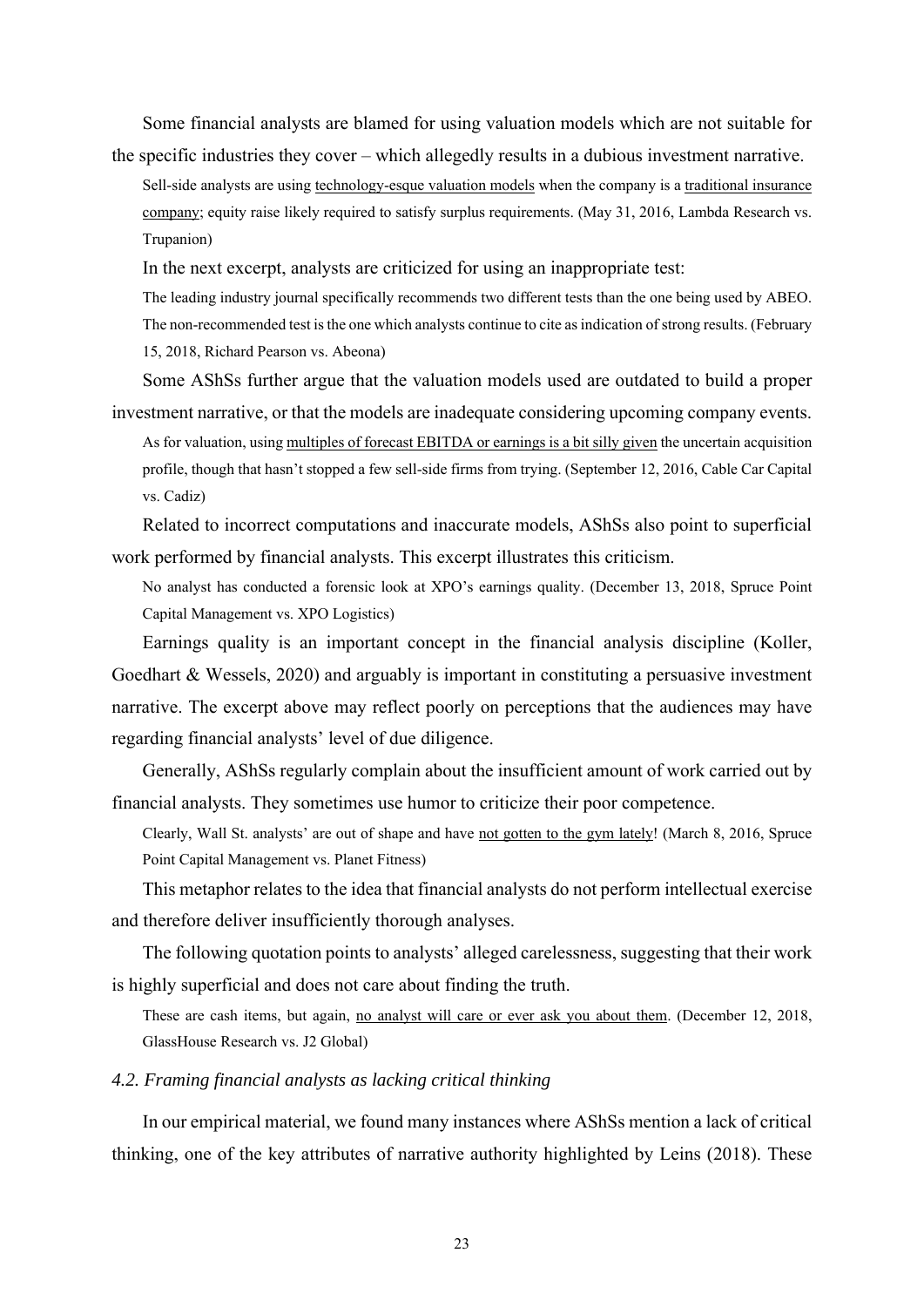attacks can be classified in the following categories of arguments: manipulation by managers, inadequate ethical behavior, lack or originality in narratives, and conflicts of interest.

### *4.2.1. Allegations that financial analysts are prone to be manipulated by managers*

AShSs also stress that analysts are often deceived by the management of the firms they cover, which reveals their lack of ability to think on their own.

While the 95.2% radiation reduction stat might fool analysts and investors, it's highly likely that physicians and cath lab administrators see right through it. (October 19, 2017, Cliffside Research vs. Corindus Vascular Robotics)

Financial analysts and corporate managers often adjust the performance measures they use to communicate with investors (Kolev, Marquardt & McVay, 2008). Adjusted (non-GAAP) measures may be manipulated, though (e.g., Bentley, Christensen, Gee & Whipple, 2018; Black, Christensen, Ciesielski & Whipple, 2018). AShSs frequently argue that financial analysts are not skeptical enough of such disclosures, as indicated in the next excerpt.

Meanwhile, Wall St analysts are missing the forest for the trees, deriving their lofty EPS [earnings per share] estimates and, in turn, their lofty price targets from ENPH's inflated reported gross margin and guidance. (July 25, 2018, Prescience Point Capital Management vs. Emphase Energy)

Moreover, analysts are sometimes accused by AShSs of being unable to detect managers' earnings management, such as inappropriate expense capitalization which inflates earnings.

Capitalizing expenses is the easiest way for CEOs and CFOs to create faux earnings in any given period. Prepaid expenses never get discussed on conference calls as analysts are too busy digesting management's guidance and updating their models. (July 19, 2018, GlassHouse Research vs. Aerojet Rocket)

### *4.2.2. Analysts' inadequate ethical behavior*

Through their attacks pointing to a lack of analyst independence, AShSs often refer to some behavior or behavioral traits of analysts. The argument that financial analysts are "complacent" is quite frequent in AShSs' reports. The rationale is that complacency prevents analysts from writing appropriate investment narratives because of their lack of rigor and objectivity. For instance,

Management's lack of disclosures regarding organic revenue makes it extremely easy for them to mask unfavorable organic revenue trends from complacent sell-side analysts. (December 12, 2018, GlassHouse Research vs. J2 Global)

Analysts can also be accused of unethical behavior, by manipulating their own valuation models to justify their opinion about the value of a stock:

For the past 7 years, Wall Street research analysts have practiced the dark art of justifying a sky stock price by backfilling their model to try and support a current nosebleed price level. The beverage analysts are no different. (January 29, 2016, Citron Research vs Monster Beverage)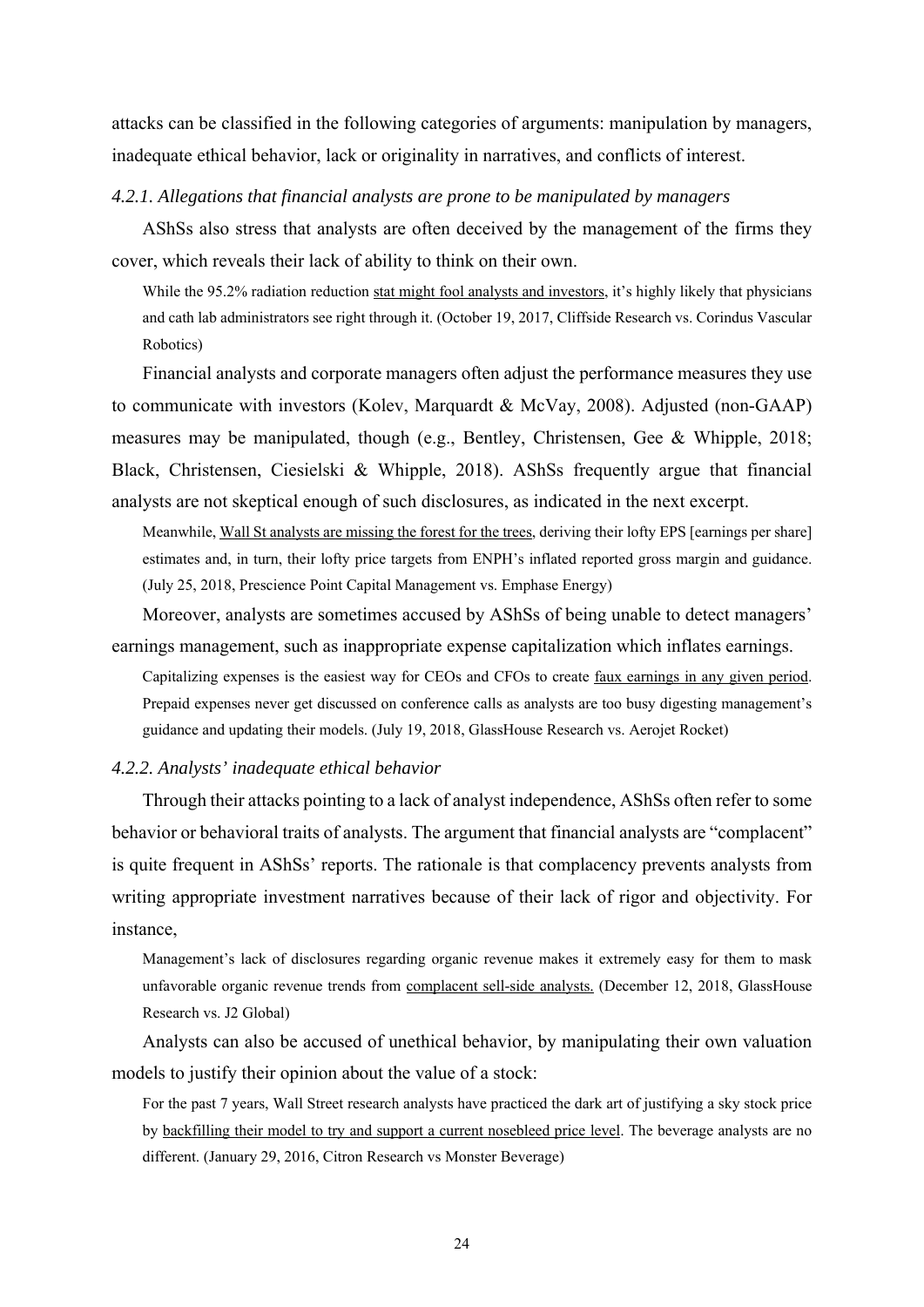The argument that analysts are overly optimistic is present in many short sellers' reports. The following excerpt illustrates how this argument is presented to investors.

But what do analysts think? They are usually an overwhelmingly optimistic bunch, so analysts placed an average \$12 target. (July 7, 2016, The Street Sweeper vs. GenMark)

### *4.2.3. Lack of originality or skepticism*

AShSs often mention that financial analysts obediently follow management's guidance, without a modicum of criticism or, simply, hindsight. Yet, professional skepticism is viewed in the financial analyst community as being important to build an appropriate investment narrative because, obviously, managers have incentives to present the performance of their company in a positive light to maximize their compensation and keep their top-level job (Foster, 2016). Therefore, analysts must exercise skepticism when incorporating management narratives and projections into their models to maintain their objectivity.

Predictably, the sell-side analysts appear to have accepted this narrative and have immediately circled the wagons to defend Bank of The Internet. After the call, all four of BOFI's primary research firms upgraded the stock in notes that mostly restate management's talking points. (October 20, 2015, Marcus Aurelius Value vs. BofI Holding)

### *4.2.4. Conflicts of interest*

AShSs often attack analysts on the ground of conflict of interests. The main argument is that analysts' investment narratives are biased due to their own financial interests. Some attacks can be general:

Investment banks and their analysts love roll ups as well, as the constant stream of acquisitions provide continuing opportunities for transaction advisory and financings related to paying for them, both of which all add up to rich fees. (October 9, 2015, The Emperor Has No Clothes vs. Nobilis Health)

Some other attacks can be more specific and explicitly mention the name of the analysts being criticized:<sup>22</sup>

[...], an "analyst" currently working at Maxim, has been involved in recommending small cap biotech stocks for quite some time. Unfortunately, for those who thought his opinion was worth listening to, they appear to have experienced devastating losses. (August 18, 2015, Mako Research vs. Ocata Therapeutics)

The criticism of financial analysts acting as stock promoters is recurrent in many short sellers' reports, such as in the following excerpt:

Despite having the worst quarter in Viveve's history in terms of revenue miss and net loss, the Company is still being hyped up by analysts that are financially biased. (June 12, 2018, White Diamond Research vs. Viveve)

 $22$  We have decided to anonymize the attacks mentioning the name of a specific analyst.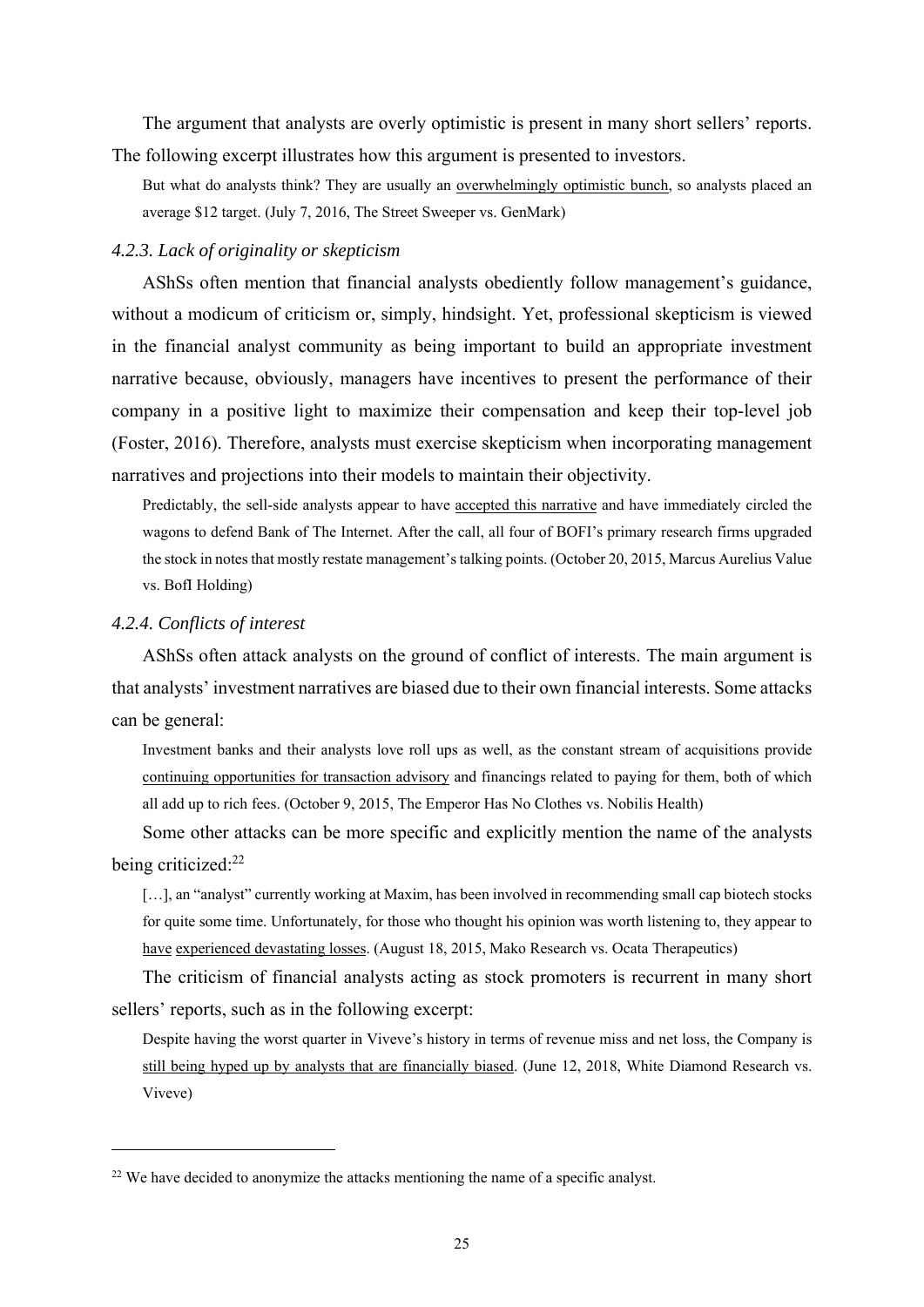In the last excerpt, the allegation is that the investment bank that employs the analyst receives advising fees from a target firm. In exchange, the analyst produces positive investment narratives on the target firm. When this happens, this is a clear conflict of interest that violates ethical rules. This argument is quite frequent, as in the following excerpt.

Matinas is being promoted by Sell Side Analyst Aegis. It's clearly biased as […], Head of Private Equity Banking at Aegis, is on Matinas' board of directors. Aegis is also being richly compensated by Matinas for being its Private Placement Agent. (March 24, 2017, White Diamond Research vs. Matinas)

Finally, some conflict of interest allegations are more general and target the entire financial analysts' profession. In this excerpt, the accusation relates to the context of corporate transactions (e.g., initial public offerings, mergers and acquisitions) which generate substantive fees for investment banks (Liaw, 2008, p. 54; Derrien & Dessaint, 2018):

Oops. Our apologies. We are asking too many tough questions. We forgot that to be a successful sell-side analyst, your first job is to hide any possible data point that would paint your recent IPOs [initial public offerings] in a negative light. (April 6, 2015, The Friendly Bear vs. Freshpet)

In summary, we found that AShS reports develop accusations that call into question analysts' market expertise and critical thinking. These accusations tend to be written from a substantive angle, mobilizing some form of evidence. As a result, AShSs' allegations have a potential to be taken seriously by market participants, as indicated in some previous capital market research (Ljungqvist & Qian, 2016; Wong & Zhao, 2017; Black, 2018; Zhao, 2020; Brendel & Ryans, Forthcoming). Next, we investigate how analysts respond to the challenges raised by AShSs.

#### **5. Responses from financial analysts**

Our study reveals that for 95 campaigns, representing 66% of analysts' equity research reports, there is no sign of frontstage response to the attacks from AShSs. Given the weight of the absence of frontstage response in our sample, we begin this section with a detailed explanation of the main reasons for the absence of visible frontstage activities by financial analysts. Our interviews with AShSs and financial analysts uncovered the main reasons for this interesting finding and allowed to uncover the existence of certain backstage analysts' activities.

### *5.1. No (visible) response from financial analysts*

In a way, such an apparent silence on the frontstage is an intriguing phenomenon for at least two reasons. First, financial analysts, in principle, are interested in the production of relevant information on the companies they follow. Leins (2018, p. 75-76) recalls that "analysts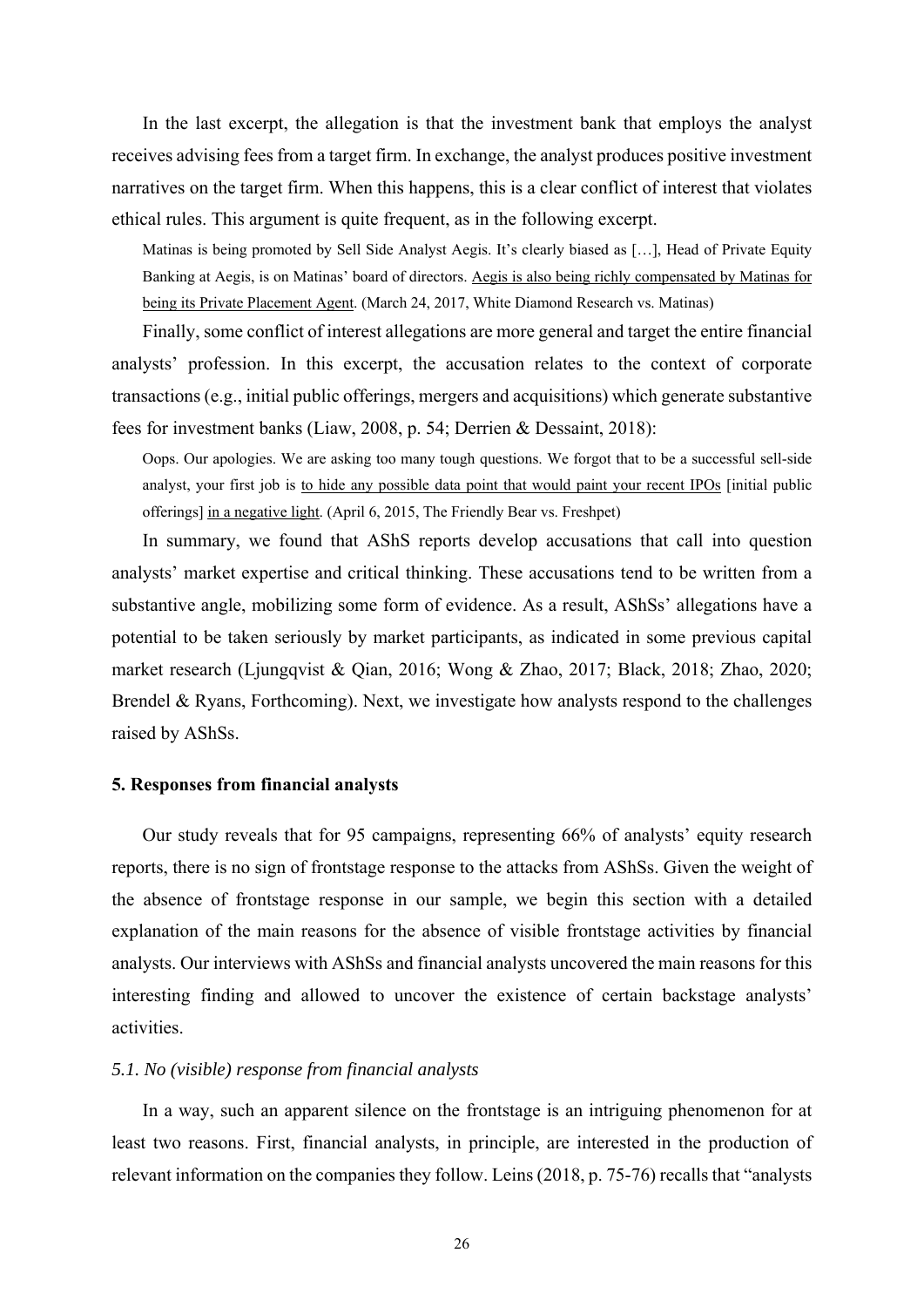collect information of all sorts and they strongly believe that any kind of information, independent of whether it is construed as economics in the narrow sense, can eventually affect future market developments". According to Ellul and Panayides (2018), analysts constantly look for relevant information about the firm they cover. Second, the excerpts from AShSs' reports above show the aggressiveness of the framing produced by AShSs. One could expect that the severity of such attacks would give analysts the willingness to react vigorously. The absence of visible response on potentially credible relevant narratives produced by AShSs, therefore, is a paradoxical finding.

The interviews we made with financial analysts and AShSs provide us with a rich set of data to make sense of the absence of frontstage reaction from financial analysts. However, importantly, before we analyze these different explanations, we have asked all our interviewees about the possibility that a financial analyst could simply not be aware of the existence of the AShS's report concerning a firm that she covers. This would be a simple explanation for finding no visible reaction. However, the answer is quite clear: the probability that a financial analyst would miss an AShS report is close to zero. The following two quotes from financial analysts are clear:

Once it's public, everything flows. (...) If an [analyst] is not aware, he can change jobs. (Financial Analyst 3)

Let her resign. In fact, the sell-side analyst is supposed to be an expert on the stocks she covers, or the sectors in which she is involved. (…) She is also supposed to have a very good knowledge of what is going on, so to be connected to investors who are exposed to these values and therefore to be also very quickly informed. (Financial Analyst 5)

We see that financial analysts view the fact of being informed about these market events as a core part of their job, which is in line with Leins (2018, p. 75-76). In a sense, not knowing would be perceived as a lack of market expertise, even a fireable offense as noted by some analysts. A similar view is shared by AShSs, as illustrated here:

No chance. I mean, it is the sell-side analysts' job to aggregate all sort of salient market information in order to build a price target for a listed company. In doing so they would at least have to understand and address the prevailing market opinions, including like prevailing *dissenting* market opinions with respect to a listed company. I think there is zero chance. It is just their job to understand what people say about the businesses they cover. (Soren Aandahl, Blue Orca Capital, Activist short seller)

We identify five non-mutually exclusive reasons for the lack of frontstage activities: (1) financial analysts sometimes cannot respond to AShSs' criticisms because they agree that AShS have correctly identified a real problem with the target firm. Some analysts recognize the quality and depth of analyses performed by AShSs and some analysts even admire the work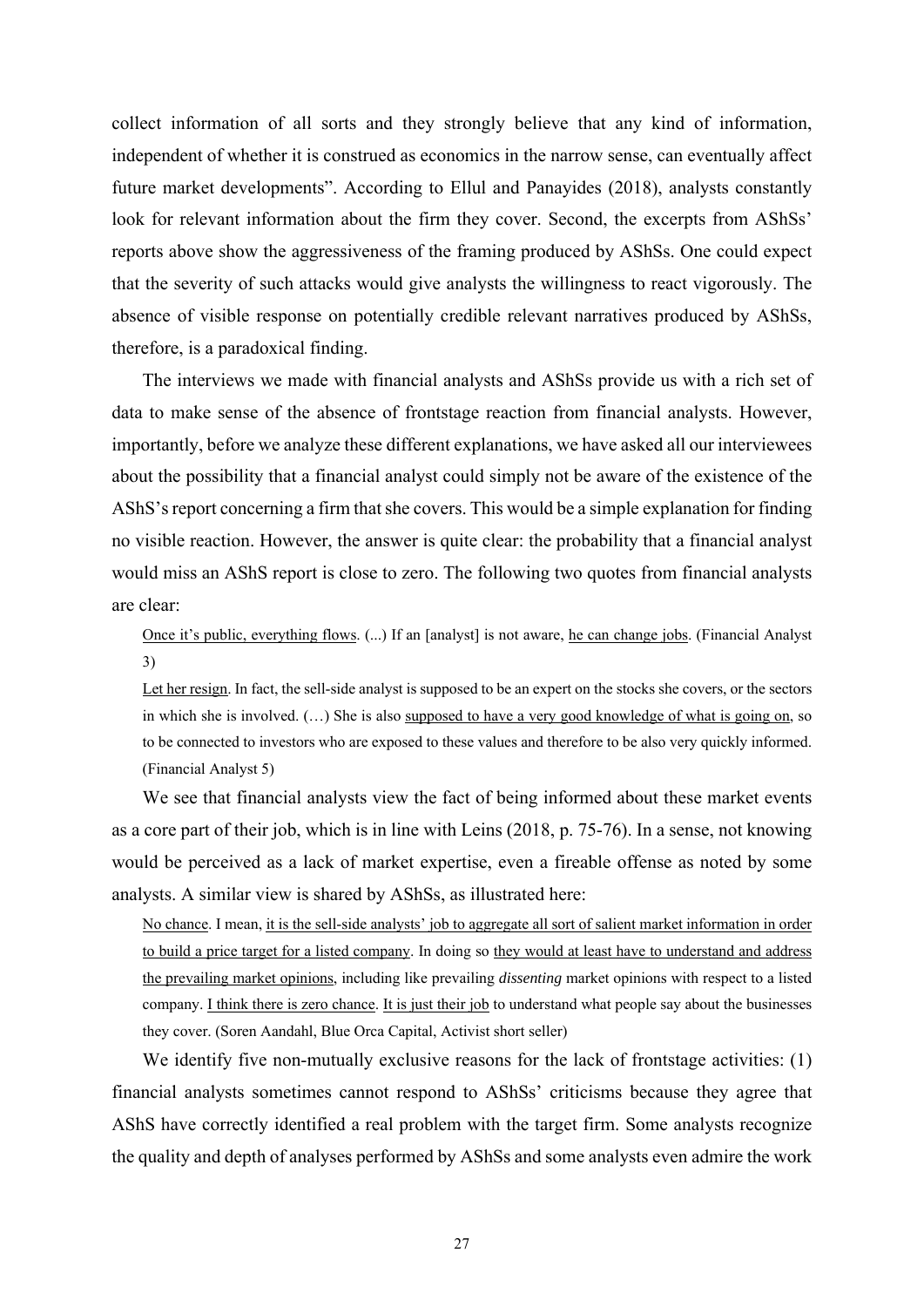of AShSs. (2) Because of their business model, financial analysts must maintain positive views on target firms to keep good relationship with managers. This makes frontstage responses particularly difficult to make, when they perceive that managers do not want to see any discussion of AShSs' allegations on financial markets. (3) Financial analysts often need to follow compliance procedures with the involvement of their firm's legal department to validate their equity research reports. This can limit their ability to engage in frontstage activities because there is a lot of uncertainty surrounding the validity of AShSs' accusations. (4) Financial analysts face a risk-reward dilemma if they engage with AShSs in the frontstage activities. They sometimes fear that the negative impact on their reputation would be too great if the AShSs' accusations against the firm are in fact correct. This can lead them to avoid any frontstage activities. (5) Financial analysts sometimes engage in backstage activities with certain audiences (e.g., their clients, buy-side analysts, investment managers) to sometimes rebut, confirm, or moderate AShSs' narratives.

### *5.1.1. Acknowledgment by financial analysts of the quality of AShSs work*

In our interviews, a frequent reason for the absence of frontstage response from analysts was frequently mentioned by both side: sometimes it is simply the fact that analysts cannot find relevant arguments to address the AShSs' allegations. During our interviews with analysts, we were quite surprised to realize that financial analysts often respect the work of AShSs, and sometimes even admire them. This is evident in the following quotes:

I saw it on firm XYZ, (…) I found it extremely interesting, very well written, very articulated, even if the guy has a clear bias because he is short, he will influence the market (Financial Analyst 3).

My vision is favorable vis-à-vis their [AShSs'] work, they have a track record which pleads in their favor, because they have been the first to reveal certain frauds, which happened to be true (Financial Analyst 2).

[About an activist short seller's research report] (…) I told myself "God, this is typically what an analyst should have done" (Financial Analyst 3).

About firm XYZ, now five years ago, I think, they [an AShS] published a fantastic paper about corruption problems in certain countries such as Uzbekistan, Afghanistan, things like that, and they gave references in footnotes (…) (Financial Analyst 4)

Some financial analysts sometimes clearly explain that they do not respond because they do not have access to sufficient information to write a clear frontstage response.

If there is no answer, it may also be that analysts do not have anything to counter the criticism because,  $(...),$ they are not auditors. (Financial Analyst 2)

This opinion is confirmed by several AShSs. They explain that when financial analysts think that they raised valid concerns it is probably best for financial analysts to avoid engaging in frontstage responses. This is clear in these two quotes: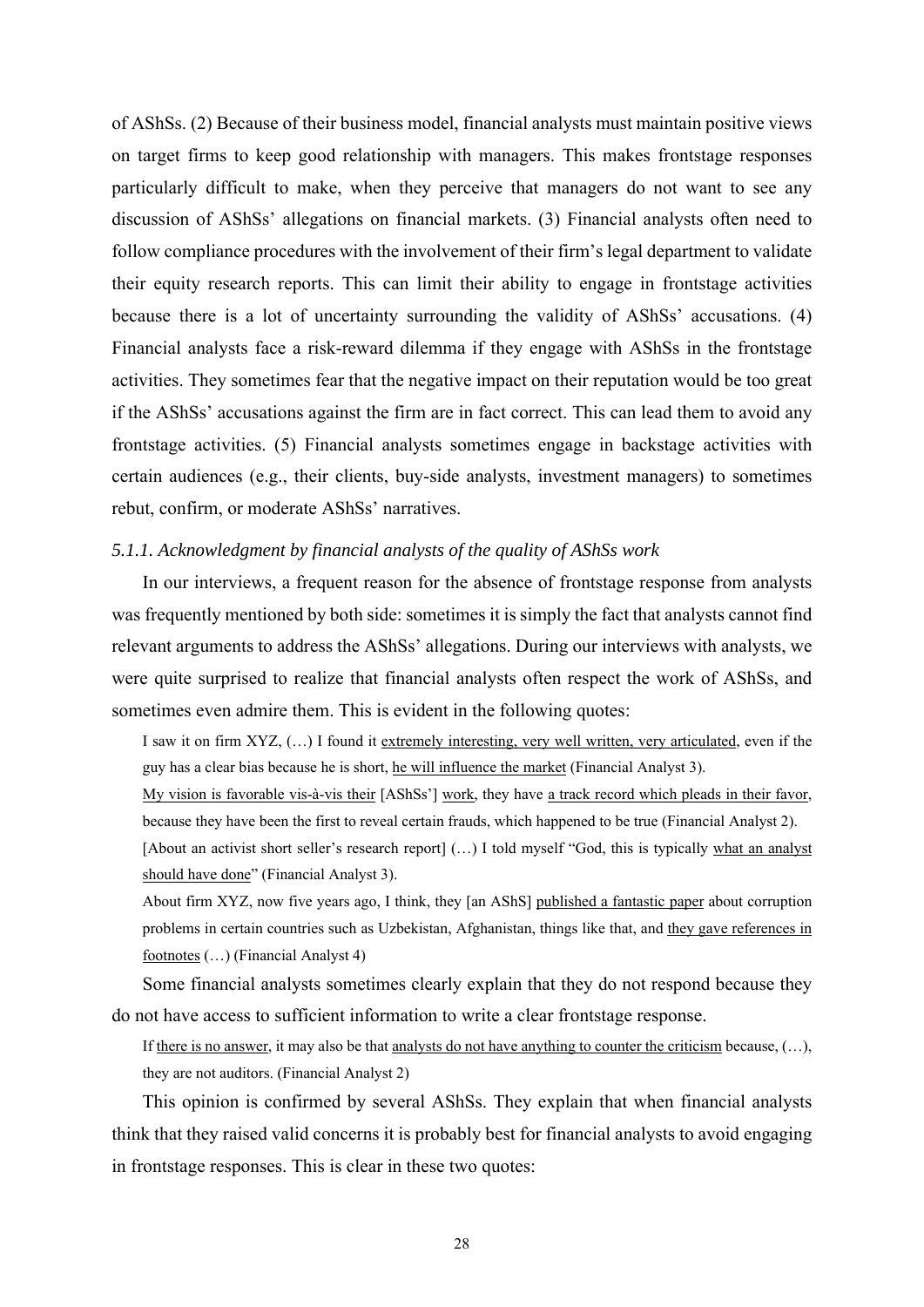Because sometimes short sellers have done a good job, so there's not much to answer for. It would be incriminating her client if I use the lawyer's metaphor. (Arnaud Vagner, Iceberg Research, Activist short seller)

What I actually think happens most of the time when the sell-side analysts believe that the short seller is likely correct, when they have been deceived by management, it is easier not to say anything at all. (Soren Aandahl, Blue Orca Capital, Activist short seller)

By avoiding a frontstage response, financial analysts avoid being drawn into a public debate that they may lose. Financial analysts may fear that a public debate would further destabilize their own narrative authority and reputation, especially if market participants, through this debate, become aware of the fragility of financial analysts' claims for expertise.

### *5.1.2. The financial analysts have a different business model*

Many financial analysts and most AShSs explain that core differences in the business models of both parties can explain why analysts often avoid to make frontstage response. Indeed, because they sell access to managers for their clients, financial analysts must maintain good relationship with firms, which explain why they cannot be too critical of target firms publicly, even if they agree with AShSs' allegations. This is confirmed by several interviewees.

As a sell-side analyst, if you are ever negative on [XYZ], what is the probability that you will be able to get the management of [XYZ] for a road show in London, Brussels or New York? (...) What we sell to clients is one, the expertise, two the possibility of meeting managers directly and asking them their questions directly, not with a filter which is the filter of the analysis. (Financial Analyst 4)

The banker at his [i.e., the analyst] firm is very happy about his [positive] analysis, that the analyst butters up the company's CEO, because it will eventually help his relations; but that means that the critical thinking of the sell side is completely gone. I think that today a sell-side analyst cannot allow himself to be too critical with companies otherwise he will get yelled at internally, and people will remind him internally that "Thanks man! Because of you some doors are shut" (Financial Analyst 3).

There is also simply the fact that economic dependence goes so far that mentioning the short seller on a sell side report will be frowned upon by the management of the company. Don't mention this name, it's annoying. (Arnaud Vagner, Iceberg Research, Activist short seller)

Some AShSs and analysts pointed to the difficulty of the position of sell-side analysts, in a market for sell-side research that has less and less value over time. An analyst explained that sell-side research has become "commoditized" (Financial Analyst 6). Other analysts mentioned the implication of MiFID II for the difficulty in the sell-side research sector (Fang, Hope, Huang & Moldovan, 2020). This difficult economic situation gives them little incentive to engage in frontstage activities. This quote from an AShS make a similar point: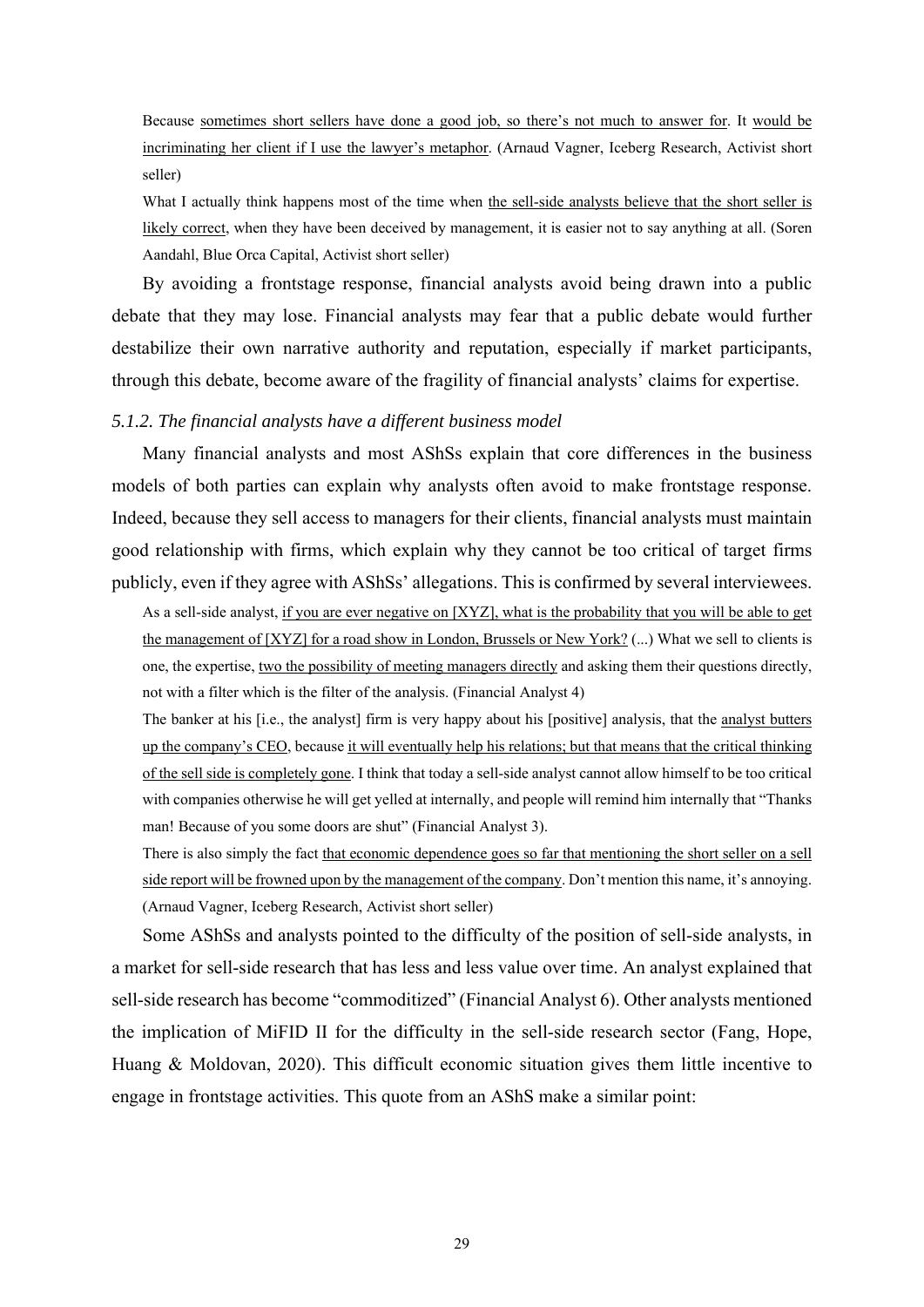(…) my point is that the compensation as well as the dignity of that vocation "sell-side analyst" has gradually eroded for the last 20 years. That's why I feel bad for them. (Daniel Yu, Gotham City Research, Active market participant)<sup>23</sup>

### *5.1.3. The financial analysts cannot reply due to compliance issues*

Several financial analysts mentioned a legal restriction to explain the lack of frontstage response in the context of high uncertainties regarding the validity of AShSs' allegations. Financial analysts must sometimes require approval from their firm's legal department to issue a frontstage response in an equity research report. Their firm may be concerned about litigation costs if financial analysts publicly support the target firm's management when the AShSs' allegations are in fact accurate. The legal department may be reluctant to let financial analysts respond officially in their equity research reports. These two quotes illustrate this point.

The reason analysts don't respond, I'm not at all sure they don't (…) want to respond, I think it's their legal department telling them "we're not responding". (Financial Analyst 3) I think it's her legal leeway [that is limited]. (Financial Analyst 5)

# *5.1.4. The financial analysts face a "risk/reward" dilemma and a reputation threat if they replie*

An analyst mentioned an interesting argument explaining the high frequency of no frontstage response. Indeed, analysts face a risk/reward dilemma regarding the decision to reply to the attack. One must bear in mind that they are usually uncertain whether the AShS' allegations are accurate or not. The argument is that the potential reputation risk is much greater if the AShS is correct than is the reward if the AShS is incorrect.

But there is a risk reward story. That is, the analyst is attacked. So she counterattacks. If history proves her right, fine, she was right in the end and she should never have been attacked. But if she counter-attacks and is wrong in the end, and it was the short-seller who was right, then she takes a big hit on her reputation, and analysts often think in terms of risk/reward. (Financial Analyst 5)

Facing a reputation threat, many financial analysts apparently prefer not to react instead of having a visible reaction, which may increase public attention to their fragile position of narrative authority. In other words, an absence of response can be preferable to avoid aggravating the situation while protecting reputational risk. A case in point is the Commerzbank's financial analyst who covered and defended publicly Wirecard. The analyst was fired by her employer (Storbeck, 2021). This is illustrated by one of our interviewees:

If the whole idea of a sell-side analyst was that they are supposed to understand an underlying business, and you show that their understanding was gravely wrong, then, (…), it is going to impact whether people believe

<sup>&</sup>lt;sup>23</sup> In our interview, Daniel Yu explained that he prefers to be referred as a "practitioner of free speech", "a guardian of free speech" and as an "active participant in financial markets" rather than an activist short seller.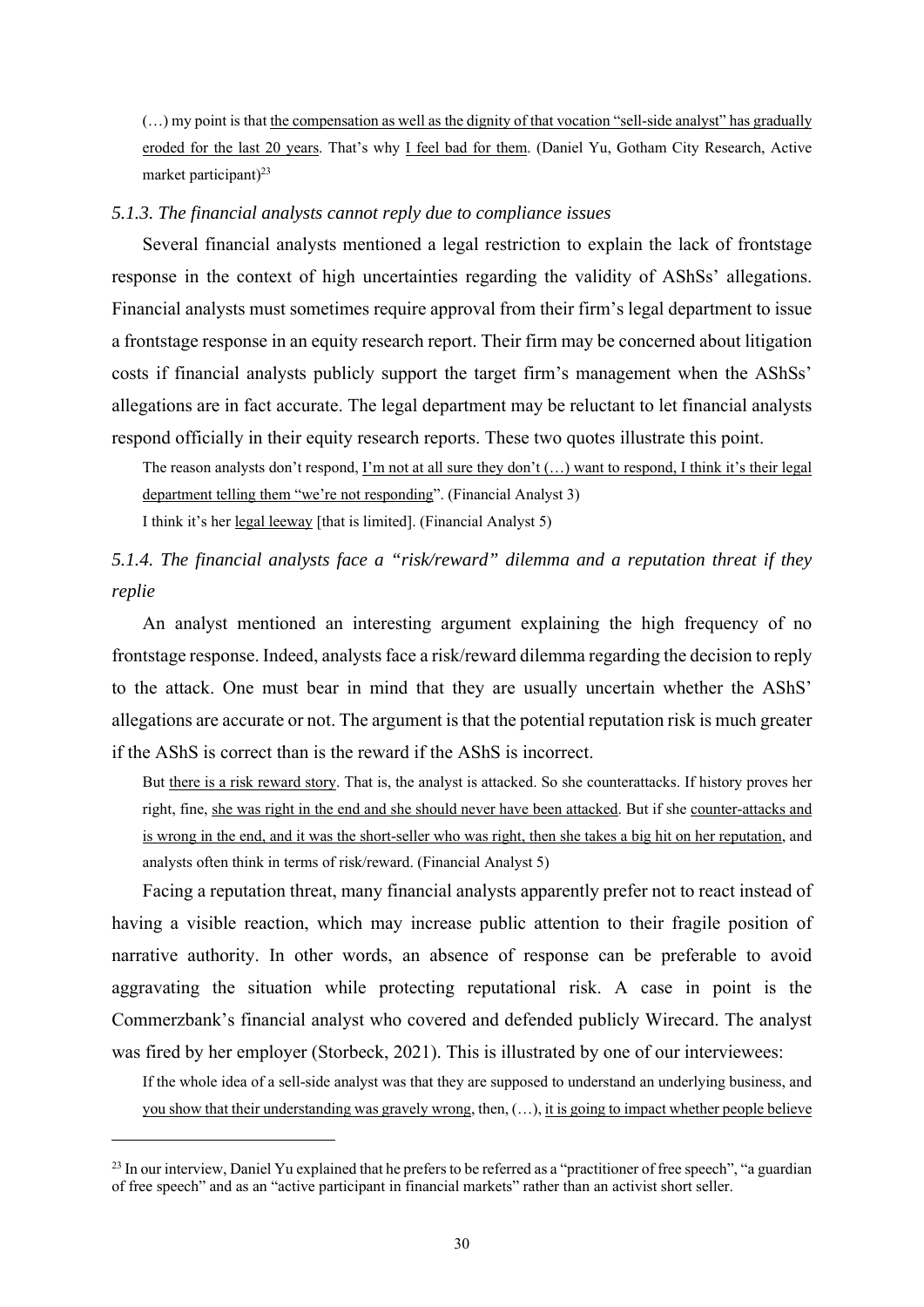and whether their bosses or their prospective employers believe that they can adequately analyze listed companies for sure. (Soren Aandahl, Blue Orca Capital, Activist short seller)

### *5.1.5. Analysts' backstage activities*

Our interviews revealed the existence of backstage activities from financial analysts following attacks from AShSs. Indeed, there are sometimes important backstage interactions between the financial analysts and certain market participants. Some clients seek to obtain the views from financial analysts about the allegations by financial analysts. These backstage activities allow financial analysts more flexibility in their response strategy. Because these backstage activities are much less visible analysts can express more critical views about target firms while limiting their litigation and reputation risks. The existence of such activities were described by both financial analysts and AShSs. It is clear in the following quotes:

That is, because of the constraints we are put in,  $(...)$  sometimes there is a verbal message only.  $(...)$  we can't write it, but we can say it, which sounds hypocritical because we all know we're on recorded lines, but it still limits the spread of the message, at least it distributes it nicely. (Financial Analyst 5)

(…) the best way to engage the adversary, right, the public short seller, is to do nothing publicly while do something privately (Daniel Yu, Gotham City Research, active market participant)

What a client wants is a contradiction between what Muddy Waters thinks and what the analyst thinks, and normally he has the confidence of his boss,  $N+1$ , and  $N+2$  to say "I think Muddy Waters says things that are not true; I think that Muddy Waters shows things that, indeed, I did not see. (Financial Analyst 4)

One AShS stresses the dual level of narratives from financial analysts and highlights that backstage narratives are in fact more interesting than frontstage narratives.

When you speak with them, you realize that, one, they are much smarter than what they write, two, they are much more critical, and so the main interest is to speak to them somehow. Not to read what they write. (Arnaud Vagner, Iceberg Research, Activist short seller)

While the dominant response is no frontstage response, often time, financial analysts have elements to engage activist short sellers and contest their framing. We present these replies in the following paragraphs. As mentioned in Section 2 above, not all framing efforts are successful (Himick & Brivot, 2018, p. 32) and frames can be followed by counter-frames. In the 138 analyst reports included in our study, which correspond to 48 campaigns (34% of 143 campaigns with attacks from activist short sellers and for which we were able to retrieve analysts' reports), we identified 290 replies. The counter-frame produced by analysts articulates two main ideas: (1) AShSs are the actor who lack market expertise and (2) AShSs lack objectivity.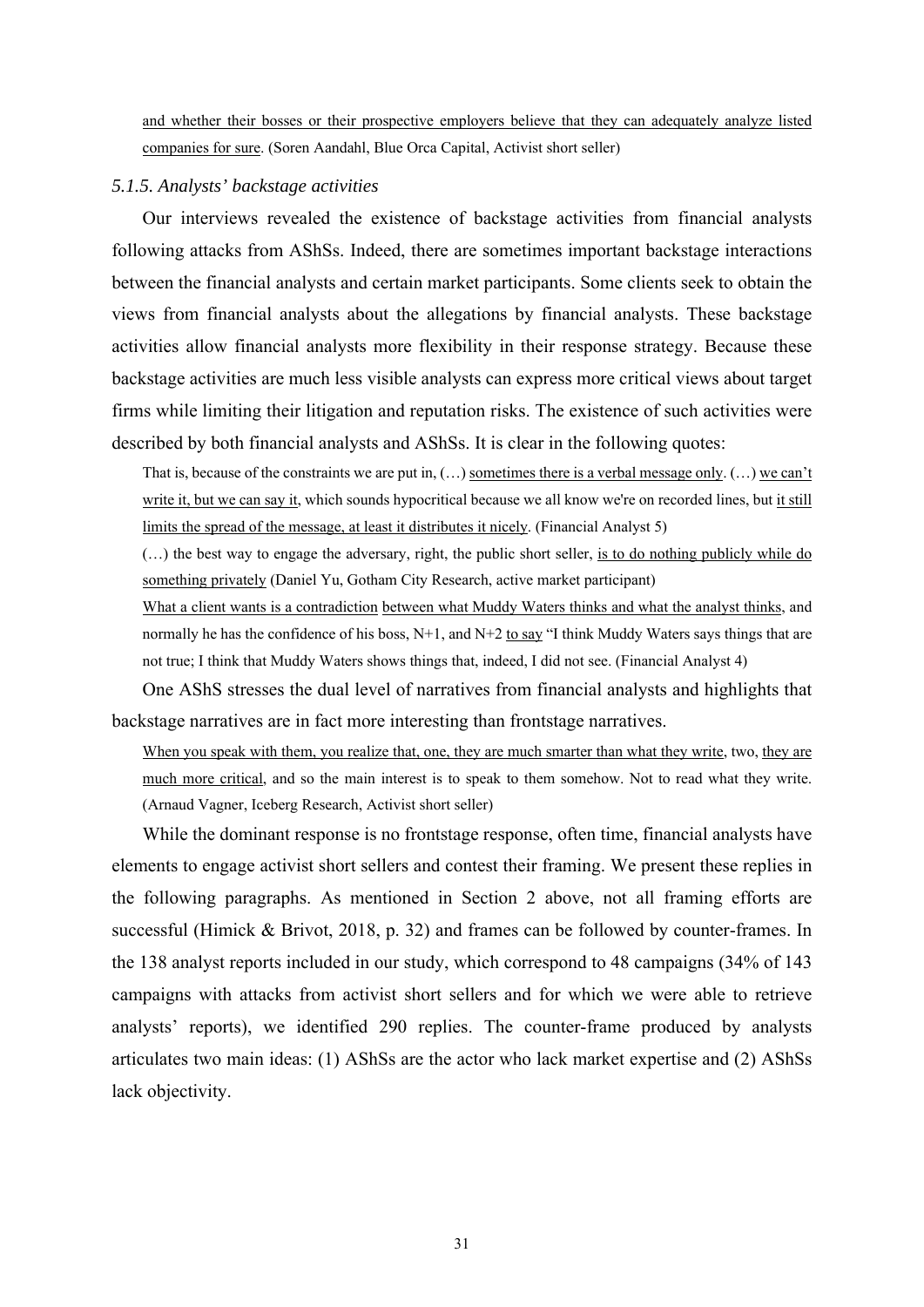#### *5.2. Counter-framing activist short sellers as lacking market expertise*

In the same way as AShSs challenged the narrative authority of financial analysts by framing them as lacking market expertise, financial analysts challenge in return the AShSs narrative authority by using a counter-frame based on a very similar argument.

#### *5.2.1. Weakness in calculative expertise*

Calculative expertise is a key attribute of narrative authority (Leins, 2018). To be perceived as an expert by market participant it is important to demonstrate calculative expertise. Therefore, financial analysts in their counter-frame attempt to reestablish their calculative expertise in their eyes of their audience. The following excerpt illustrates a challenge against technical points raised by AShS:

We are still working our way through today's short report on XPO, but wanted to offer our initial observations. Most notable to us was slide 14... where the authors calculated free cash flow that is well below what the company reported. We note that the short report fails to add proceeds from asset sales, which contributed \$79M and \$69M to FCF [free cash flow] in 2017 and 2016, respectively. (December 13, 2018, Deutsche Bank Research, report related to December 13, 2018, Spruce Point Capital Management vs. XPO Logistics)

In this excerpt, the analyst invokes an "abnormality" in the calculations of Spruce Point, while referring to her knowledge of what is recognized as appropriate financial analysis in the sector. In her eyes, the criticisms made by the AShS regarding the "core" of analysts' expertise (in making fundamental calculations) are just unwarranted. We found many other instances of counter-framing tactics alleging wrong calculations or inaccuracies in AShSs' reports. For example,

Addressing concerns raised in today's short report about the growth trajectory of the BetterHelp business, we analyzed similar Web data measuring daily usage of the BetterHelp Android app. Despite claims that YouTube-driven sign-ups were declining significantly, the data shows a 17%+ sequential increase in app utilization in October. (November 1, 2018, Jefferies, report related to November 1, 2018, The Friendly Bear vs. Teladoc)

Here, the analyst seems to follow up on the AShS's concerns while reaching an apparently reassuring finding with regard to the firm's performance, in the hope of reinforcing the analyst's investment narrative. In so doing, counter-framing promotes a sense that the extent of examination carried out by the analyst is thorough.

Analysts often question precise and technical aspects of AShSs' reports – thereby promoting their own financial expertise. For instance,

Thoughts on Earnings Quality Raised By Short Report. One point of concern raised by the recent short report was quality of earnings. Our analysis suggests that ULTI's capitalization of sales commissions is consistent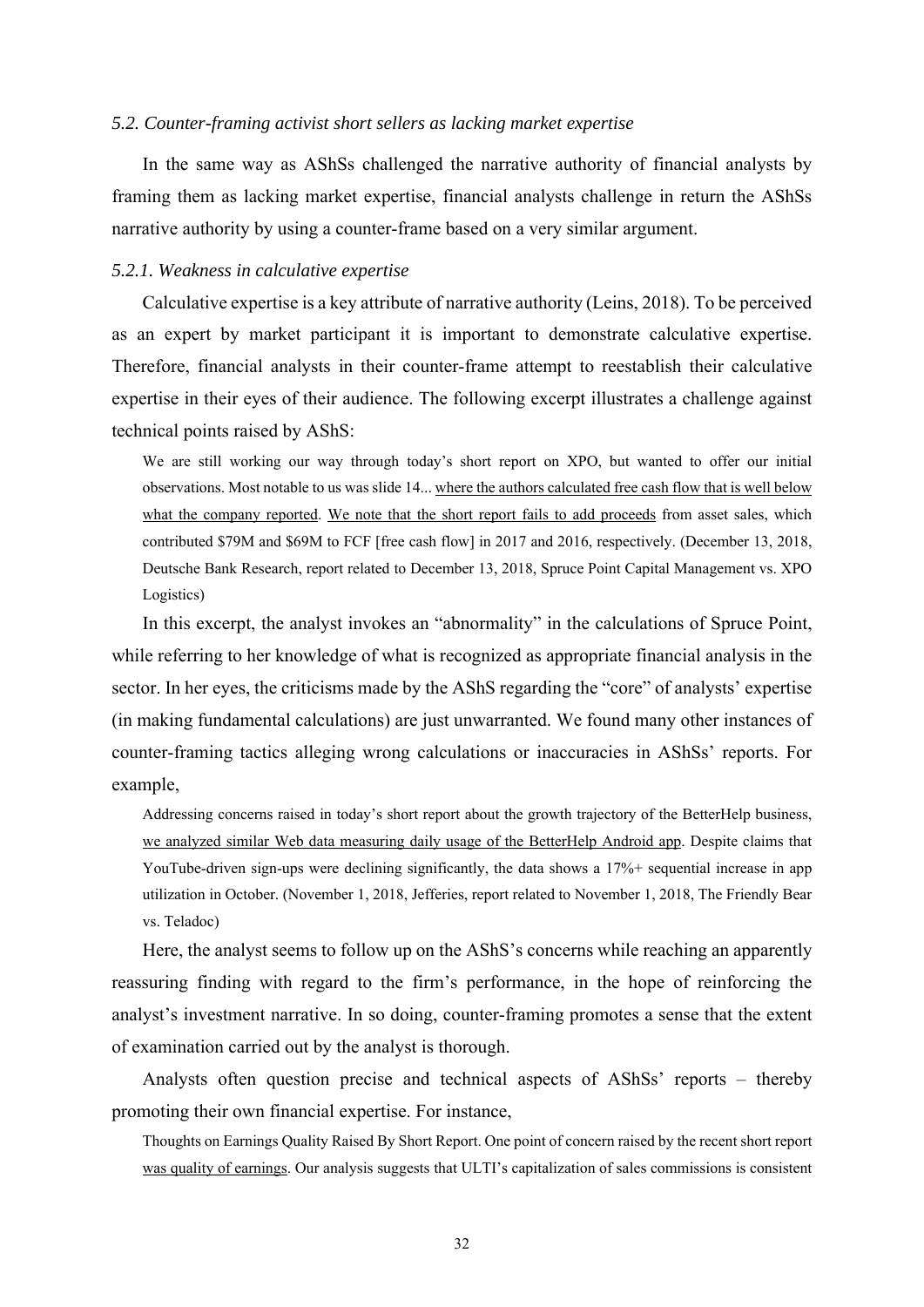with other multi-year contract subscription companies, with a minority of companies no longer capitalizing commissions. (January 26, 2017, Wedbush, report related to December 13, 2016, Spruce Point Capital Management vs. Ultimate Software)

The following example is extracted from an analyst report which is the second report published by the same analyst on the same day (this demonstrates the person's willingness to defend her narrative authority). The first report has already been mentioned above. In the second report, which was written after "a detailed look at the short report" (which showcases the analyst's expertise), we notice the use of the term "misleading" which is stronger than the terms used in the first report which pointed to a wrong calculation.

We have had a detailed look at the short report on XPO that was published this morning. In addition to no "smoking gun", we have found a number of highly misleading statements, and inaccuracies related to basic calculations. (December 13, 2018, Deutsche Bank Research, second report related to December 13, 2018, Spruce Point Capital Management vs. XPO Logistics)

This statement implies that the AShS mislead investors. The counter-frame becomes even stronger in a subsequent report by the same analyst.

This is Part 3 in a series of notes addressing points raised in the XPO short report (…). Our overarching conclusions are unchanged: that the short report is riddled with inaccuracies and misleading statements, with no implications, in our view, to the fundamental outlook for XPO shares. (December 26, 2018, Deutsche Bank Research, report related to December 13, 2018, Spruce Point Capital Management vs. XPO Logistics) Many analyst reports include a strong vocabulary (e.g., "flawed", "without evidence",

"misguided", "inflammatory", "lazy", "nonsense") to attack AShSs' calculations.

We believe a short report published this week on social media contained a flawed hypothesis and analysis without supporting evidence. (March 17, SunTrust, 2017, report related to March 15, 2017, Alpha Exposure vs Achaogen)

We think Citron Report is Misguided and Inflammatory. (January 20, 2017, SunTrust, report related to January 20, 2017, Citron Research vs TransDigm Group)

Some analysts highlight that some calculations from the original AShS's report have been amended, which is a sort of victory, although analysts deplore that some of the damages perpetrated are irreparable. Through the invocation of irreparable damages, the analysts promote the idea that the AShSs are manipulative and hurt good companies to mislead investors and make profits. This is potentially an important victory for financial analysts as they see the AShS changing her investment narrative, thereby providing analysts with a demonstrative platform to promote their superior calculative expertise to market participants.

Our read of 4Q18 expectations and overall sentiment: Neutral. The short seller report published last month was riddled with inaccuracies  $(...)$ . While it has since been partially redacted and amended, the damage has been done with a wide number of investors deeming the stock "untouchable". (January 22, 2019, J.P. Morgan, report related to December 13, 2018, Spruce Point Capital Management vs. XPO Logistics)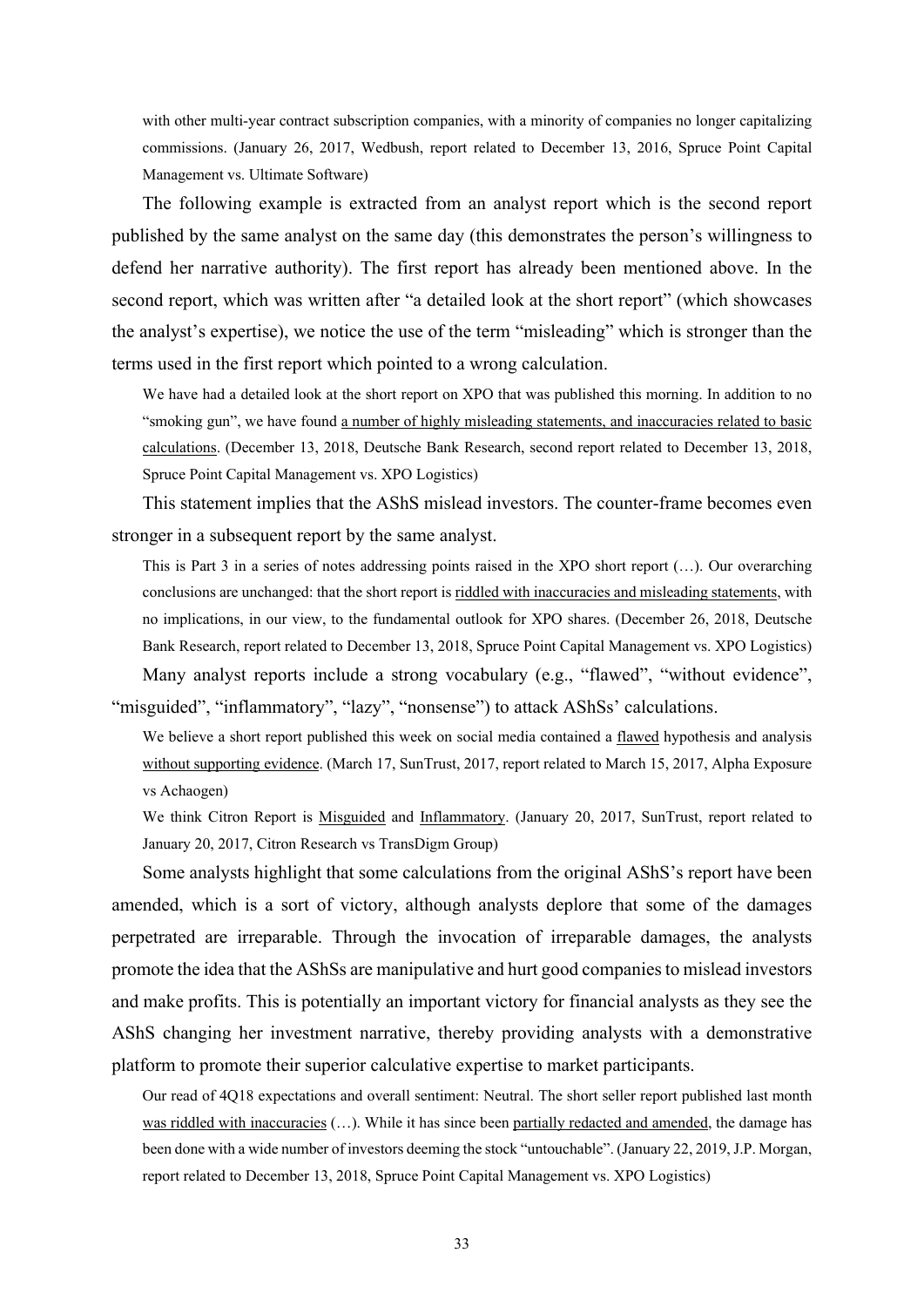#### *5.2.2. Already-known problems*

Another form of counter-framing is stressing that the AShS is reiterating already known problems. A market expert should strive to produce new relevant information not focusing on information already analyzed by investors. We found it on a regular basis in analysts' reports. This allows analysts to argue that there is nothing new in the AShSs' accusation, and that the analysts' original investment narrative already incorporated all relevant information. If this is true, then it implies that it is still valid.

The qualitative aspects of the report are not new, in our view, with investor concerns around roll-up being there for several years. (December 13, 2018, Deutsche Bank Research, report related to December 13, 2018, Spruce Point Capital Management vs. XPO Logistics)

### *5.2.3. Capacity of the target's management to defend itself*

Another counter-framing tactic is to emphasize management's rebuttal to the short seller's accusation. This is likely to be based on the argument that managers certainly know more about their business than "biased" and "external" short sellers. Managers are expert of their industry and analysts obtain information directly from them. Financial analysts and managers are on the same side, being more knowledgeable about the firm's reality and better positioned to produce an accurate investment narrative.

This morning Maxar press released a comprehensive response to a Spruce Point Capital Management short report that was released on August 7th. Since then, Maxar's stock price declined ~23%. The response today from Maxar is detailed in its rebuttal. The key takeaways from the comprehensive response are the following: [followed by a summary of the company's rebuttal]. (August 24, 2018, National Bank of Canada, report related to August 7, 2018, Spruce Point Capital Management vs. Maxar)

### *5.2.4. Financial analysts can also identify original relevant information*

Financial analysts also emphasize that short sellers do not have a monopoly over thorough investigation and the production of relevant facts about the target firm's financial position. The production of original analyses is a key component about market expertise.

Following the recent short report, we have conducted a round of channel checks with ad exchanges and ad networks. Our conversations lead us to believe that MEET remains in healthy standing with these partners. We also conducted diligence on the accusation of violation of MoPub's terms of service and feel very confident with MEET's partnership. (August 17, 2016, Roth Capital Partners, report related to August 16, 2016, Friendly Bear vs. The Meet Group)

### *5.2.5. Buying opportunity*

Financial analysts often argue in frontstage responses that the arguments put forward by AShSs are not grounded but the stock price of the target firm nevertheless declines. The logical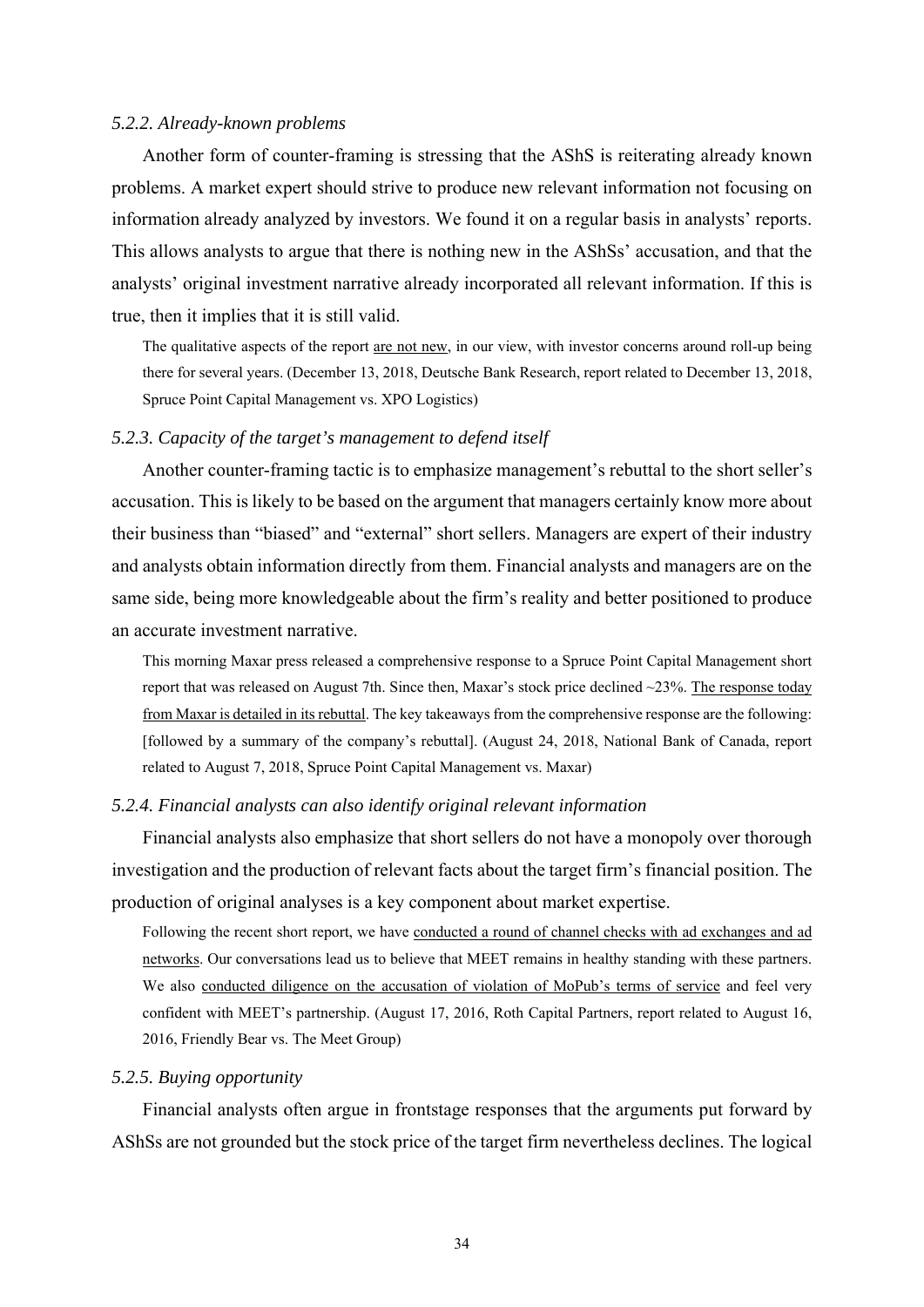conclusion is to insist on a buying opportunity. Through this kind of "spin doctor" strategy, the analysts aim to reclaim their market expertise about investment opportunities.

We view any weakness in the stock on this news as a buying opportunity. (April 7, 2016, Stephens, report related to April 7, 2016, Kerrisdale Capital Management vs ClubCorp Holdings)

### *5.2.6. History of errors*

In another situation, analysts seek to undermine the expertise of AShSs by confronting them with a tangible difference between what AShSs expected in previous reports and actual results. Pointing to past errors can create doubts for analysts' audience about the true market expertise of AShSs.

Lastly, we note that all short reports are not created equal. This particular firm forecasted an even greater downside in shares of transport company Echo Global Logistics over a year ago, with shares currently trading at over 4x levels predicted in the short report. (December 13, 2018, Deutsche Bank Research, report related to December 13, 2018, Spruce Point Capital Management vs. XPO Logistics)

This argument casts doubt on the AShS's ability to predict future stock prices. It aims to convince investors that financial analysts have superior abilities in predicting the future and building a convincing investment narrative.

### *5.2.7. Lack of understanding of the firm's business model*

In the next excerpt, the analyst points to the AShS's lack of understanding of the target firm's business model, while using aggressive words ("fluffy", "zero credibility"). The analyst argues that the AShS engaged in impression management to convince investors that the attack against the target firm was substantiated with more evidence than what actually exists.

Since the report manifested, we have taken a number of calls. Our takeaway of the report was that it holds zero credibility. Yes, the report looked long and meaty – but once you read through the note the facts in the piece were fluffy (at best), missing key facts, and exemplified a lack of understanding of NuVasive's business model. (October 25, 2017, J.P. Morgan, report related to September 19, 2017, GlassHouse Research vs. NuVasive Inc)

### *5.3. Counter-framing activist short sellers as lacking objectivity*

Objectivity is another key attribute of narrative authority. To be worthy of the audience's attention, investment narratives must be free of any bias. While AShSs severely critic financial analysts' dependence on management, naturally financial analysts highlight the financial incentives of AShSs who profit from declining stock prices.

### *5.3.1. Conflicts of interest*

This component of analysts' counter-frame can be very strong when the analyst points to a conflict of interests which casts doubt on the AShSs' objectivity. In so doing, the analyst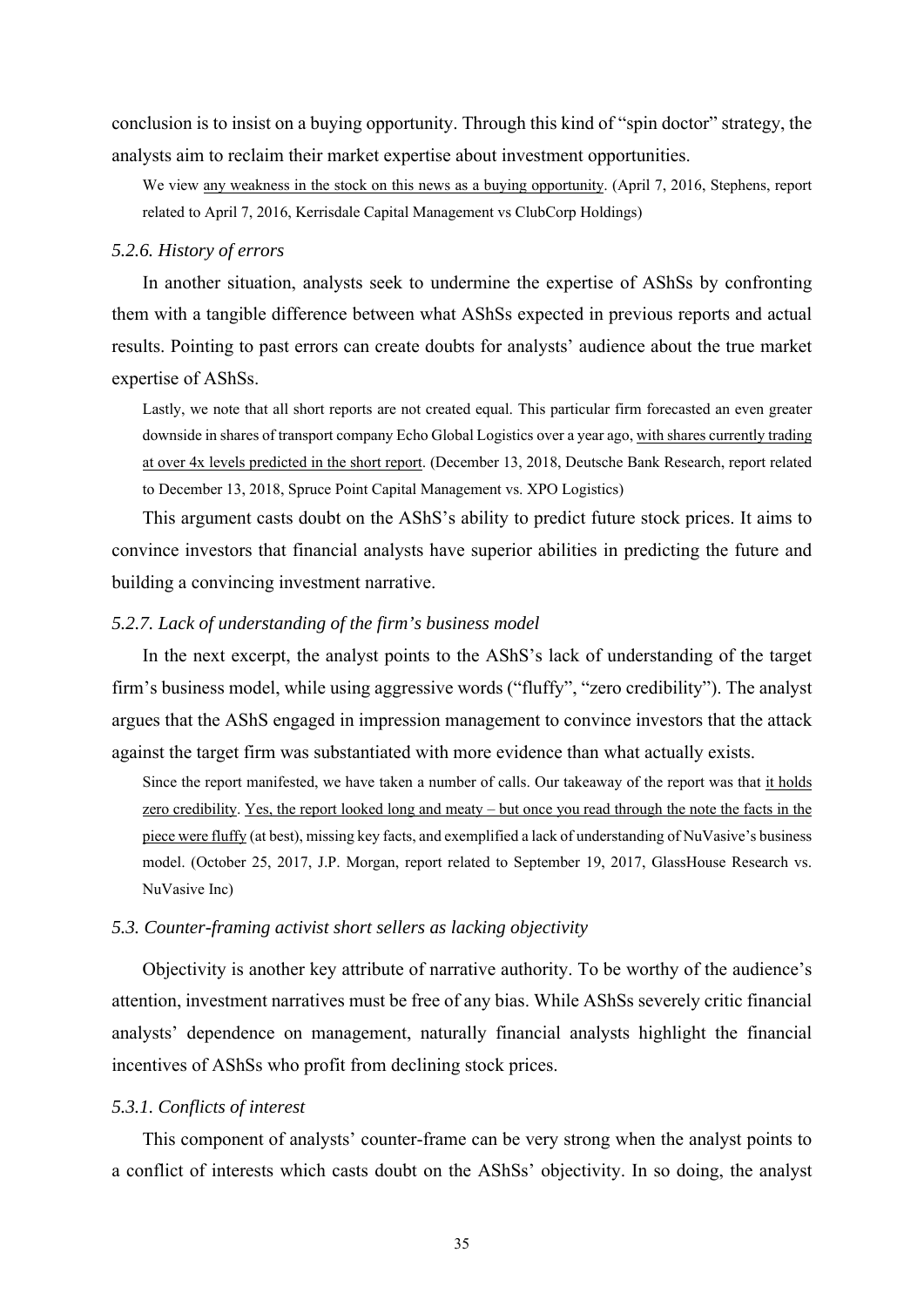brings to the fore the financial incentive of the AShS to bring down the covered firm's stock price.

Given that the source of the short report (Prescience Point Research Group) also is tied to a hedge fund (Spruce Point Capital) with an active short position, this calls into question objectivity, and that investors should take a similarly skeptical read to the author's approach. (April 6, 2017, Aegis Capital, report related to April 4, 2017, Prescience Point Capital Management vs Celadon)

Some attacks show a certain sense of humor while making a point about a lack of solid arguments about a covered firm.

BURL chose not to pre-announce following its press release this past Monday, refuting a 3rd party short presentation which, in our opinion, was long on innuendo and short on quantitative substance (pardon the pun). (November 9, 2016, Cowen and Company, report related to November 3, 2016, Spruce Point Capital Management vs. Burlington Stores)

#### *5.3.2. Reliance of extreme views*

Financial analysts in their counter-frame they produce about AShSs, attack the fact that AShSs often tend to adopt extreme views. Such extreme views are incompatible with objectivity. The following example illustrates this position.

The short report introduced little that was new, in our view, but took an extreme view that led to conclusions that we sharply disagree with. (2018, September 5, RBC Capital Markets, report related to 2018, August 7, Spruce Point Capital Management vs. Maxar)

# **6. Frontstage and backstage activities by financial analysts: Some exploratory evidence from stock recommendations and target prices**

In this section, we explore whether we find evidence of frontstage and backstage activities using empirical archival data. In particular, we examine analysts' stock recommendations and target prices. Several financial analysts told us during our interviews that stock recommendations are more important to investors (and managers) than target prices. This view is clear in this quote:

It is often what financial analysts do, they try to keep target prices that are not completely stratospheric in comparison to the current stock price because, anyway, what's important for investors is the stock recommendation, not really the target price. (Financial Analyst 2)

We exploit the differences between these two outputs from financial analysts to see whether financial analysts engage in different activities between frontstage revisions of stock recommendations and backstage revisions of target prices following the publication of AShSs' reports. We provide a full description of our empirical analysis in Online Appendix B.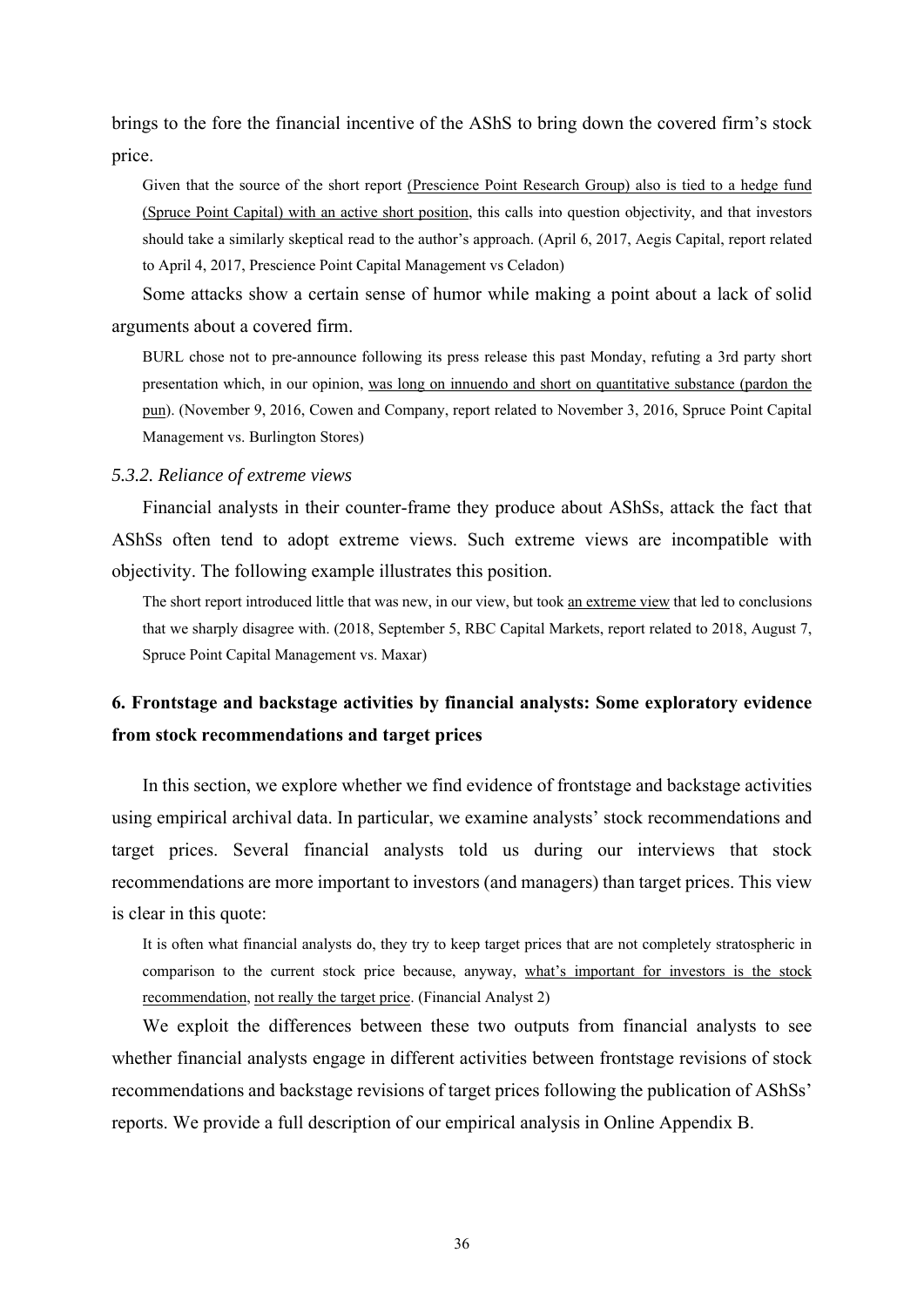Stock recommendations consist of a synthetic and clear investment advice for investors (e.g., "buy" or "sell" a stock). Stock recommendations are discrete and also less directly related to firm value (Bradshaw, Brown & Huang, 2013). Conversely, target prices consists of the subjective evaluation of a firm's intrinsic (i.e., fundamental) value, as determined by a financial analyst.24 Target prices are derived from financial analysts' models and, in theory, are based on the analyst's fundamental valuation of a firm (i.e., her calculative expertise). Financial analysts tend to bear reputation costs if they issue inaccurate target prices (Kerl, 2011). Analysts' target prices reflect, in a single number, their view about the fundamental value of a stock. Therefore, changes of analysts' target prices are particularly relevant to examine whether they actually revise their opinion about a firm's "true" (or fundamental) value. If financial analysts truly believe that short sellers' allegations are unfounded they should: (1) not revised their stock recommendations and (2) not revise their target prices (at least not downward) following the dissemination of AShSs' allegations.

We find that financial analysts do not revise their stock recommendations after the publication of AShS. Target firms have on average 65% of buy recommendations before the publication of AShSs' reports (and 31% and 4% of neutral and sell recommendations, respectively) (please see Panel A of Online Appendix B, Table A2). These percentages do not change after the publication of AShS reports (see Table A3 and A5 in Online Appendix B). This is consistent with the frequent absence of frontstage response that we explain above because stock recommendations are the most visible output for firms with whom analysts have a commercial relationship.

Conversely, we find evidence that financial analysts revise downwards significantly their target price after the publication of AShSs' reports (see Tables A4 and A5 in Online Appendix B). We must stress that despite our efforts to employ a number of econometric techniques to control for confounding factors possibly influencing target prices (i.e., the use of control variables, various fixed effects, difference-in-differences setting, and propensity-score matching), we provide here evidence of association not causation.

Overall, financial analysts seem to adopt a double language in their outputs with a frontstage apparent absence of reaction of the AShSs attacks with no change in stock

 $24$  Target prices are often considered as a useful signal regarding firm valuation whereas earnings forecasts are short-term and less directly related to valuation. We do not examine revisions of earnings forecasts, which is a different indicator and for which past research (Richardson, Teoh & Wysocki, 2004; Brown, Call, Clement & Sharp, 2015, p. 19) has shown a phenomenon where analysts "walk down" their estimates to a level the firm can beat on the formal earnings announcement.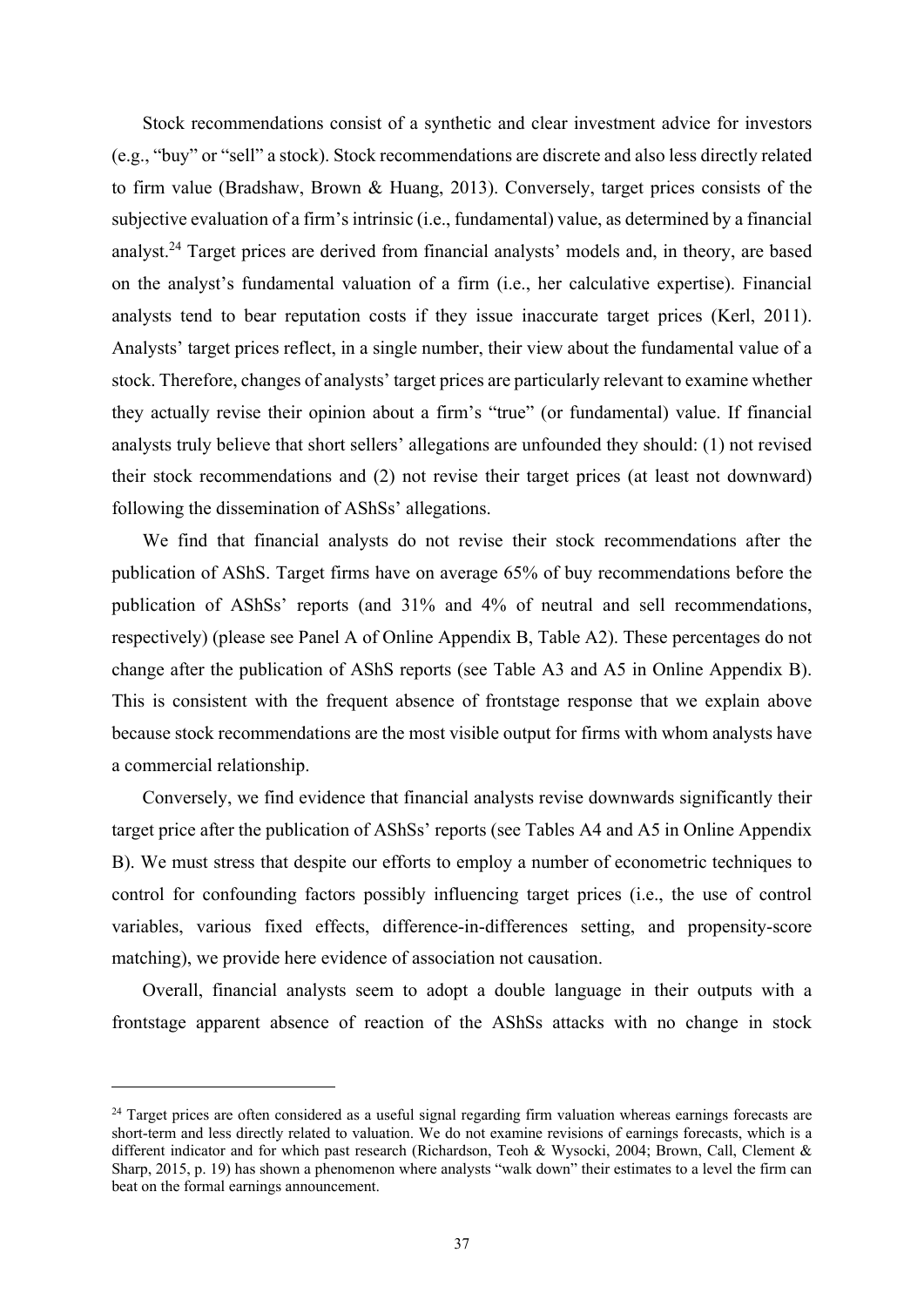recommendations whereas they adjust some of their output backstage with a downward revision of their target prices. Whereas analysts tend either not to reply to the attacks or, when they respond, to proactively defy AShSs' attacks, they actually revise their target prices downward for the firms they cover, on average. These results are consistent with past research (Zhao, 2017) which has shown that financial analysts, on average, revise their numerical estimates about the value of target firms and their forecasts of target firms' financial performance following AShSs' allegations.25 Our mixed research approach allows to obtain a highly coherent picture of the activities of financial analysts in response to AShSs between our qualitative research investigations and our quantitative research analyses.

### **7. Discussion and conclusion**

This study sought to better understand narrative contests surrounding legitimate expertise in capital markets, specifically in interpreting firms' economic performance and future prospects. Fundamentally speaking, claiming this kind of expertise is challenging given that it implies the alteration of time boundaries (Kornberger, 2013) – i.e., to develop, in the present time, a credible interpretation of an uncertain economic future; the interpretation partially relies on the examination of historical data from the past. Undertaking an in-depth examination of the dynamics enfolding such narrative contests constitutes a meaningful endeavor since the field of academic economics – as well as the associated domains of financial accounting and finance have, by and large, neglected to consider and investigate the role of narratives in influencing the behavior of economic agents and institutions (Leins, 2018). We believe it is time for research in financial accounting and finance to engage with the construction of expertise and narrative authority in capital markets.

The contest for narrative authority we examine opposes AShSs to financial analysts. Conceptually, our study combines two important theoretical streams: narrative authority and framing. We examine the role of claims to expertise relative to other market experts in the development of narrative authority in interpreting meaningfully a firm's economic future. In our case, the ultimate audiences to which claims to expertise are targeted – i.e., the "tribunals"

<sup>&</sup>lt;sup>25</sup> One factor that could explain why analysts frequently revise target prices downward following AShSs' report is social learning (Kaustia & Rantala, 2015). For instance, Do and Zhang (2020) document that the arrival of "star" financial analysts may improve the performance of incumbent analysts. In our setting, financial analysts may be more likely to revise their target price downward if they learn from AShSs or if some analysts covering the firm do so and other analysts learn from them.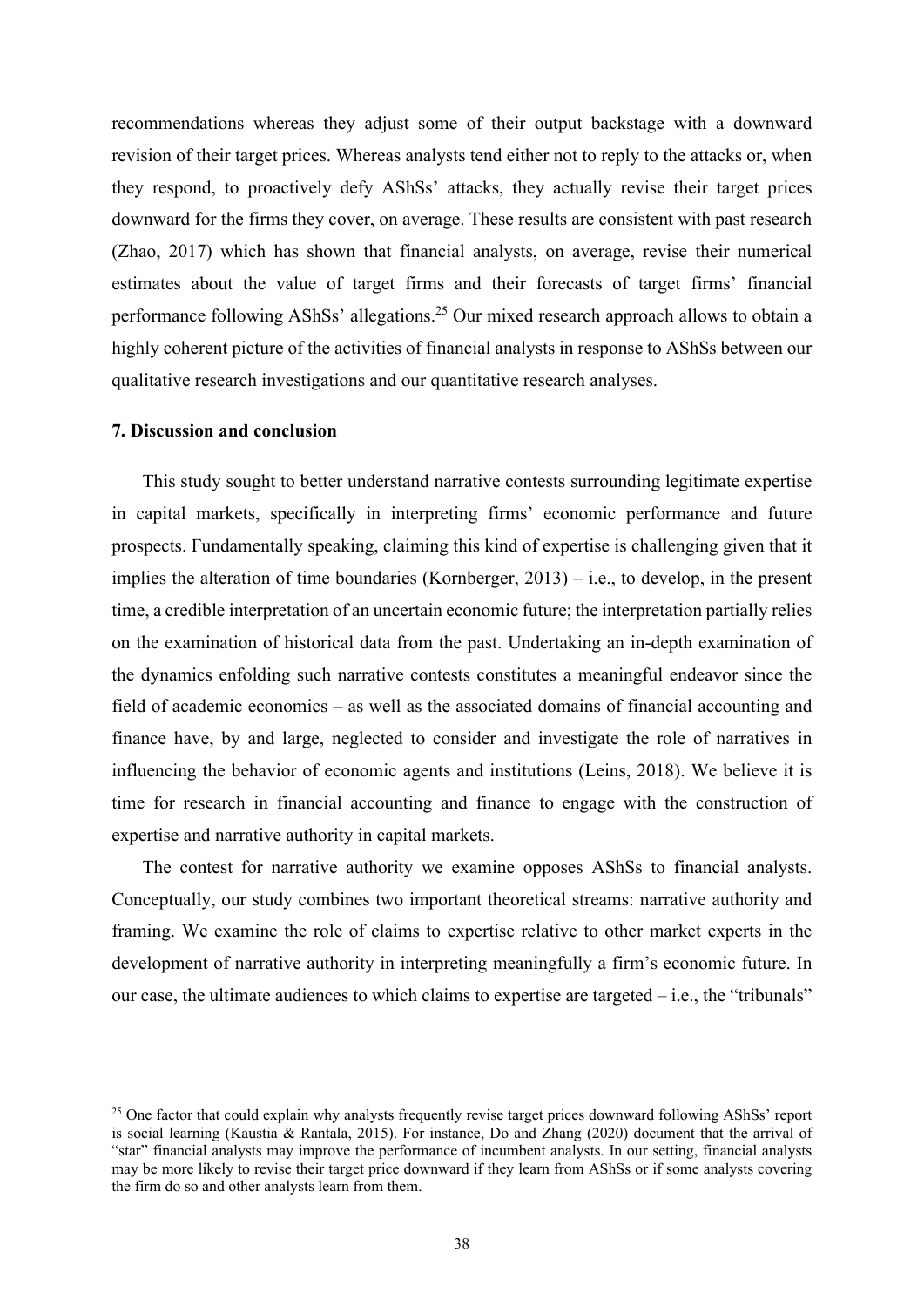that evaluate their meaningfulness, are ultimately made up of a multitude of investors whose individual behavior aggregates into stock price movements.

We found that AShSs question two key components of financial analysts' narrative authority, namely their market expertise and their critical thinking. In so doing, AShSs not only aim to undermine investors' confidence in the reliability of previous financial analysis reports and diagnoses surrounding a given firm – but they also seek to promote their own "superior" expertise or narrative authority in anticipating a firm's future. Further, our examination indicates that AShSs tend to aim for persuasiveness in developing their reports, which often include rationales supported with some evidential data.

Interestingly, there is little substantive accountability for sell-side financial analysts. The inaccuracy of analysts' stories faces relatively little negative consequences. Financial analysts are mostly subject to self-regulation (such as industry codes of conducts), threat to reputation, or eventual downgrade in rankings from financial media. Empirical evidence indicates that "buy" recommendations far outweigh "sell" recommendations by a factor that can reach 45 (Laderman, 1998; see also Bradshaw, Ertimur & O'Brien, 2017, p. 165). Analysts tend to be optimistic, to be overly influenced by good news than by bad news, and to praise management (Fogarty & Rogers, 2005).

It could have been expected that financial analysts would react vigorously and in visible ways to restore their legitimacy, for instance through demonizing the AShSs and reiterating the mythology that surrounds analysts' expertise (Lawrence & Suddaby, 2006, p. 230). Yet, we found that other types of responses tend to be privileged by financial analysts. On the one hand, analysts often decide not to respond to short sellers. This is a strategy of invisibility, preferring to stand away from public arenas and contentious debate. Conversely, analysts in a number of situations reply explicitly to short sellers by counter-framing them.

An evidential debate therefore opposes AShSs to analysts – which we maintain is a conceptual arena of significant interest in order to investigate processes by which expertise is constituted in contemporary economic settings. That is, the evidential debate arena constitutes a promising area for future research. For instance, Latour's (1987) theorizing could be mobilized to understand the process by which evidential claims either translate into solid facts or fragile artefacts depending on the reaction of the audience (investors). Experimental research may also seek to determine the extent to which different kinds of evidential claims exert influence on investors' mind.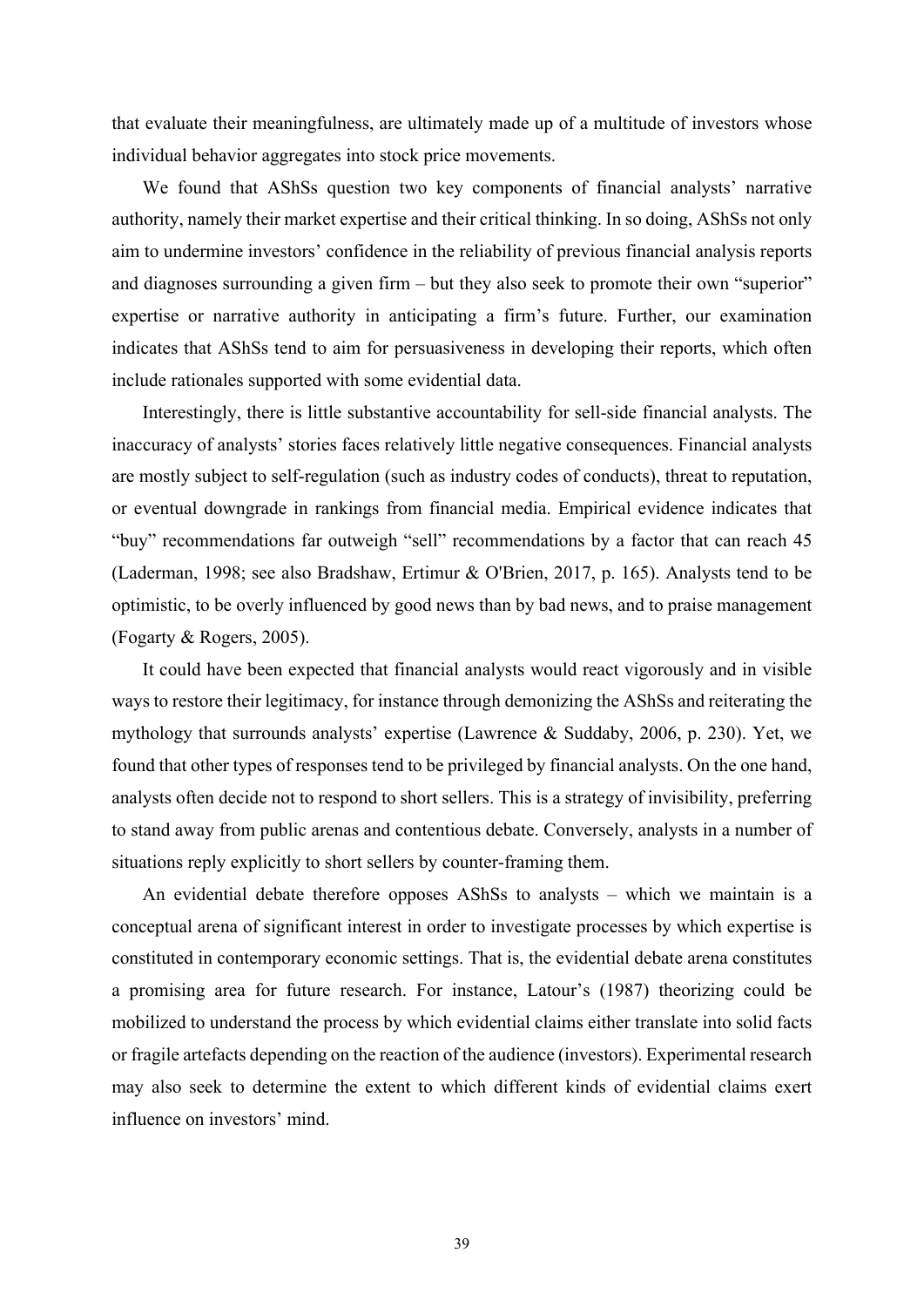That being said, perhaps our most surprising finding relates to the quest for narrative authority in the construction of investment narratives being carried out not through only frontstage activities – but also, through backstage activities.

Our study is not without limitations – which constitute promising avenues for future research. First, in the contest between AShSs and financial analysts, we analyze how narrative authority is challenged and defended. We do not examine the validity of the different claims and the possibility of identifying a clear "winner" in this contest. Empirical research could focus on the veracity of AShSs' accusations and of analysts' responses through longitudinal studies. Second, financial analysts are not a homogeneous group, and important differences exist between them: "star" analysts vs. "non-star" analysts, affiliated vs. unaffiliated analysts. Future research could examine the extent to which attacks from AShSs and reactions from financial analysts relate to these categories. Third, we have highlighted that many analysts do not engage in frontstage response to AShSs' attacks. To explain this intriguing phenomenon, a quantitative determinant study could identify explanatory factors, including, among others, the type and severity of AShSs' attacks (e.g., focus on lack of market expertise or lack of critical thinking) and the type of AShS (e.g., whether the AShS has a strong track record or not).

### **References**

- Abarbanell, J. & Lehavy, R. (2003). Can stock recommendations predict earnings management and analysts' earnings forecast errors? *Journal of Accounting Research, 41*(1), 1-31.
- Abraham, S. & Bamber, M. (2017). The q&a: Under surveillance. *Accounting, Organizations & Society, 58*, 15- 31.
- Appadurai, A. (2011). The ghost in the financial machine. *Public Culture, 23*(3), 517–539.
- Asquith, P., Mikhail, M. B. & Au, A. S. (2005). Information content of equity analyst reports. *Journal of Financial Economics, 75*(2), 245-282.
- Autorité des Marchés Financiers (2019). *Contribution de Robert Ophèle aux réflexions sur l'activisme en bourse.* AMF: Available at: https://www.amf-france.org/fr/actualites-publications/prises-de-parole/contributionde-robert-ophele-aux-reflexions-sur-lactivisme-en-bourse.
- Bamber, M. & Nappert, P.-L. (2020). *Towards a theory of managerial silence.* Working paper: York University.
- Bateson, G. (1955/1972).*)steps to an ecology of mind.* New York: Ballantine.
- Bay, C. (2011). Framing financial responsibility: An analysis of the limitations of accounting. *Critical Perspectives on Accounting, 22*(6), 593-607.
- Beaver, W. H., McNichols, M. F. & Wang, Z. Z. (2020). Increased market response to earnings announcements in the 21st century: An empirical investigation. *Journal of Accounting & Economics, 69*(1), N.PAG-N.PAG.
- Beelitz, A. & Merkl-Davies, D. M. (2019). Discursive framing in private and public communication by pronuclear corporate, political and regulatory actors following the fukushima disaster. *Accounting, Auditing & Accountability Journal, 32*(5), 1585-1614.
- Benford, R. D. (1987). *Framing activity, meaning, and social movement participation: The nu- clear disarmament movement.* PhD thesis: University of Texas, Austin.
- Benford, R. D. & Snow, D. A. (2000). Framing processes and social movements: An overview and assessment. *Annual Review of Sociology, 26*(1), 611-639.
- Bentley, J. W., Christensen, T. E., Gee, K. H. & Whipple, B. C. (2018). Disentangling managers' and analysts' non‐GAAP reporting. *Journal of Accounting Research, 56*(4), 1039-1081.
- Black, D. E., Christensen, T. E., Ciesielski, J. T. & Whipple, B. C. (2018). Non‐GAAP reporting: Evidence from academia and current practice. *Journal of Business Finance & Accounting, 45*(3/4), 259-294.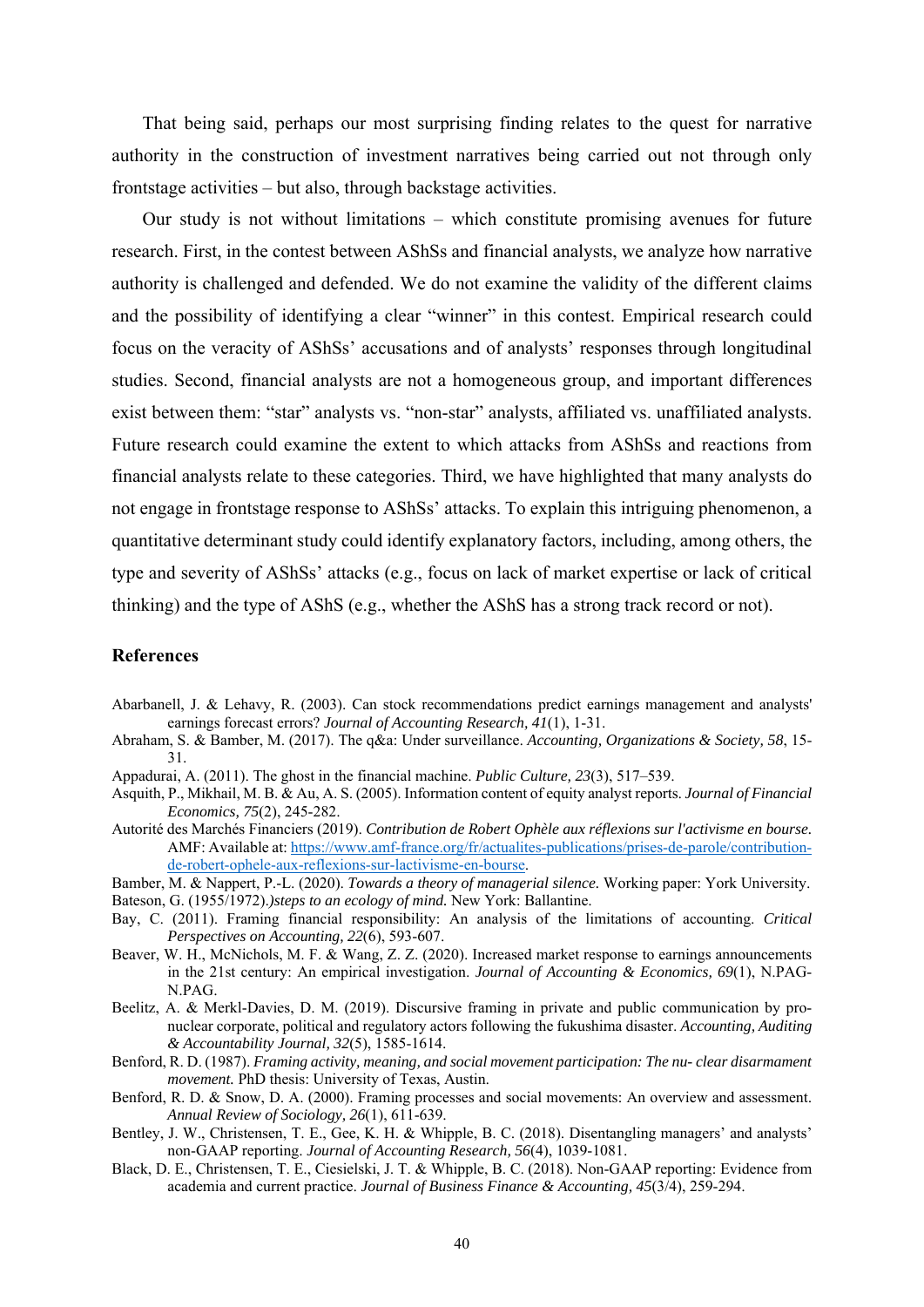Black, J. (2018). *Activist short selling.* Activist Insight Report.

- Boni, L. & Womack, K. L. (2006). Analysts, industries, and price momentum. *Journal of Financial & Quantitative Analysis, 41*(1), 85-109.
- Borah, P. (2011). Conceptual issues in framing theory: A systematic examination of a decade's literature. *Journal of Communication, 61*(2), 246-263.
- Bourdieu, P. (1984). *Distinction: A social critique of the judgment of taste.* Cambridge, MA: Harvard University Press.
- Bourguignon, A. & Chiapello, E. (2005). The role of criticism in the dynamics of performance evaluation systems. *Critical Perspectives on Accounting, 16*(6), 665-700.
- Boyer, D. (2005). The corporeality of expertise. *Ethnos, 70*(2), 243-266.
- Boyer, D. (2008). Thinking through the anthropology of experts. *Anthropology in Action, 15*(2), 38-46.
- Bradley, D., Gokkaya, S., Liu, X. & Xie, F. (2017). Are all analysts created equal? Industry expertise and monitoring effectiveness of financial analysts. *Journal of Accounting & Economics, 63*(2/3), 179-206.
- Bradley, D., Gokkaya, S. & Liu, X. I. (2017). Before an analyst becomes an analyst: Does industry experience matter? *Journal of Finance, 72*(2), 751-792.
- Bradshaw, M., Ertimur, Y. & O'Brien, P. (2017). Financial analysts and their contribution to well-functioning capital markets. *Foundations and Trends® in Accounting, 11*(3), 119-191.
- Bradshaw, M. T., Brown, L. D. & Huang, K. (2013). Do sell-side analysts exhibit differential target price forecasting ability? *Review of Accounting Studies, 18*(4), 930-955.
- Bradshaw, M. T., Huang, A. G. & Tan, H. (2019). The effects of analyst-country institutions on biased research: Evidence from target prices. *Journal of Accounting Research, 57*(1), 85-120.
- Brauer, M. & Wiersema, M. (2018). Analyzing analyst research: A review of past coverage and recommendations for future research. *Journal of Management, 44*(1), 218-248.
- Brealey, R., Myers, S. & Allen, F. (2016). *Principles of corporate finance.* New York: McGraw-Hill Higher Education, 12th ed.
- Brendel, J. & Ryans, J. (Forthcoming). Responding to activist short sellers: Allegations, firm responses, and outcomes. *Journal of Accounting Research*.
- Brivot, M., Himick, D. & Martinez, D. (2017). Constructing, contesting, and overloading: A study of risk management framing. *European Accounting Review, 26*(4), 703-728.
- Brown, L. D., Call, A. C., Clement, M. B. & Sharp, N. Y. (2015). Inside the 'black box' of sell-side financial analysts. *Journal of Accounting Research, 53*(1), 1-47.
- Brown, L. D., Call, A. C., Clement, M. B. & Sharp, N. Y. (2016). The activities of buy-side analysts and the determinants of their stock recommendations. *Journal of Accounting & Economics, 62*(1), 139-156.
- Bucher, S. V., Chreim, S., Langley, A. & Reay, T. (2016). Contestation about collaboration: Discursive boundary work among professions. *Organization Studies, 37*(4), 497-522.
- Bureau of Labor Statistics U.S. Department of Labor (2002). *Occupational outlook handbook.* Washington, DC: U.S. Government Printing Office, Edition 2002-03.
- Burke, K. (1937). *Attitudes towards history.* New York: New Republic.
- Chen, L. (2016). The informational role of short sellers: The evidence from short sellers' reports on US-listed Chinese firms. *Journal of Business Finance & Accounting, 43*(9/10), 1444-1482.
- Citron Research (2016). *Citron exposes the dirty secrets of j2 global (jcom)!* Activist short seller report: Available at https://citronresearch.com/wp-content/uploads/2016/03/JCOM-final-c21.pdf.
- Collins, H. (2010). *Tacit and explicit knowledge.* Chicago and London: The University of Chicago Press.
- Collins, H. & Evans, R. (2007). *Rethinking expertise.* Chicago and London: The University of Chicago Press.
- Cooper, D. J., Ezzamel, M. & Qu, S. Q. (2017). Popularizing a management accounting idea: The case of the balanced scorecard. *Contemporary Accounting Research, 34*(2), 991-1025.
- Cornelissen, J. P. & Werner, M. D. (2014). Putting framing in perspective: A review of framing and frame analysis across the management and organizational literature. *Academy of Management Annals, 8*(1), 181-235.
- Czarniawska, B. (1998). *Qualitative research methods: A narrative approach to organization studies.* Thousand Oaks, CA: Sage Publications.
- Dechow, P. M. & You, H. (2020). Understanding the determinants of analyst target price implied returns. *The Accounting Review, 95*(6), 125-149.
- Derrien, F. & Dessaint, O. (2018). The effects of investment bank rankings: Evidence from M&A league tables. *Review of Finance, 22*(4), 1375-1411.
- Do, T. T. & Zhang, H. (2020). Peer effects among financial analysts. *Contemporary Accounting Research, 37*(1), 358-391.
- Dunne, N. J., Brennan, N. M. & Kirwan, C. E. (2021). Impression management and big four auditors: Scrutiny at a public inquiry. *Accounting, Organizations and Society, 88*, 101170.
- Ellul, A. & Panayides, M. (2018). Do financial analysts restrain insider's informational advantage? *Journal of Financial & Quantitative Analysis, 53*(1), 203-241.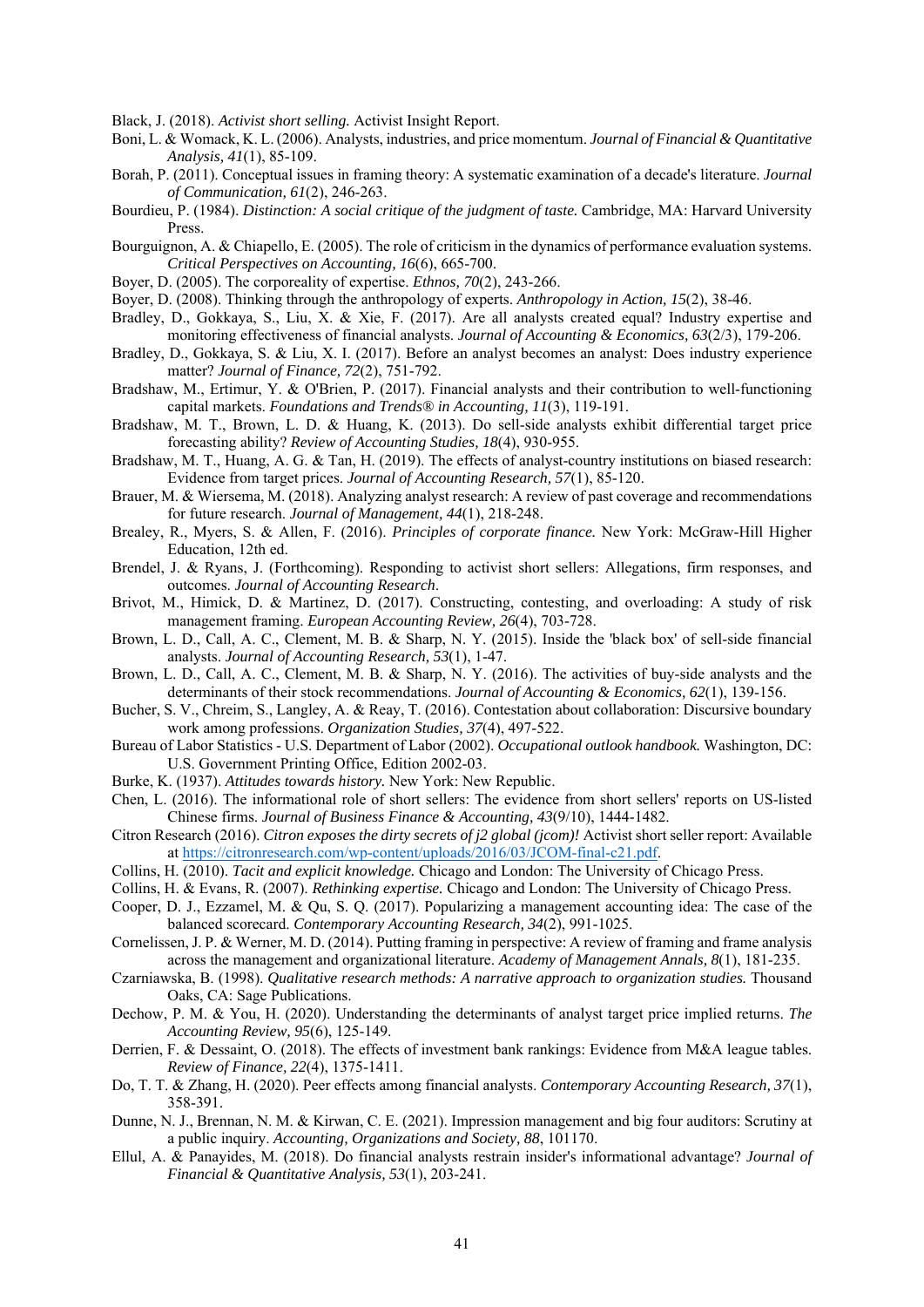- Empson, L. (2018). Elite interviewing in professional organizations. *Journal of Professions & Organization, 5*(1), 58-69.
- Entman, R. M. (1993). Framing: Toward clarification of a fractured paradigm. *Journal of Communication, 43*(4), 51-58.
- Everett, J., Neu, D., Rahaman, A. S. & Maharaj, G. (2015). Praxis, doxa and research methods: Reconsidering critical accounting. *Critical Perspectives on Accounting, 32*, 37-44.
- Fama, E. F. (1970). Efficient capital markets: A review of theory and empirical work. *Journal of Finance, 25*(2), 383-417.
- Fang, B., Hope, O.-K., Huang, Z. & Moldovan, R. (2020). The effects of mifid II on sell-side analysts, buy-side analysts, and firms. *Review of Accounting Studies, 25*(3), 855-902.
- Fiss, P. C. & Zajac, E. J. (2006). The symbolic management of strategic change: Sensegiving via framing and decoupling. *Academy of Management Journal, 49*(6), 1173-1193.
- Fogarty, T. J. & Rogers, R. K. (2005). Financial analysts' reports: An extended institutional theory evaluation. *Accounting, Organizations & Society, 30*(4), 331-356.
- Foster, L. (2016). *The bedrock of due diligence? Skepticism and "cracking the narrative".* CFA Institute blog: Available at: https://blogs.cfainstitute.org/investor/2016/04/13/the-bedrock-of-due-diligenceskepticism-and-cracking-the-narrative/.
- Fox, M. B., Glosten, L. R. & Rauterberg, G. V. (2018). Stock market manipulation and its regulation. *Yale Journal on Regulation, 35*(1), 67-126.
- Franco, G., Hope, O.-K., Vyas, D. & Zhou, Y. (2015). Analyst report readability. *Contemporary Accounting Research, 32*(1), 76-104.
- Freidson, E. (2001). *Professionalism, the third logic: On the practice of knowledge.* Chicago, IL: University of Chicago Press.
- Gendron, Y. & Barrett, M. (2004). Professionalization in action: Accountants' attempt at building a network of support for the webtrust seal of assurance. *Contemporary Accounting Research, 21*(3), 563-602.
- Giorgi, S. & Weber, K. (2015). Marks of distinction: Framing and audience appreciation in the context of investment advice. *Administrative Science Quarterly, 60*(2), 333-367.
- Goffman, E. (1959). *The presentation of self in everyday life.* New York, NY: Anchor Books.
- Goffman, E. (1974). *Frame analysis: An essay on the organization of experience.* New York: Harper and Row.
- Goffman, E. (1986). *Frame analysis: An essay on the organization of experience.* Boston: Northeastern university Press.
- Goretzki, L. & Messner, M. (2019). Backstage and frontstage interactions in management accountants' identity work. *Accounting, Organizations and Society, 74*, 1-20.
- Graham, B. (1949). *The intelligent investor: A guide for the general reader to wise investment practice under today's financial conditions.* New York: Harper & Brothers.
- Graham, B. & Dodd, D. (1934). *Security analysis.* York, PA: Whittlesey House The Maple Press.
- Himick, D. & Audousset-Coulier, S. (2016). Responsible investing of pension assets: Links between framing and practices for evaluation. *Journal of Business Ethics, 136*(3), 539-556.
- Himick, D. & Brivot, M. (2018). Carriers of ideas in accounting standard-setting and financialization: The role of epistemic communities. *Accounting, Organizations & Society, 66*, 29-44.
- Hirst, D. E., Koonce, L. & Simko, P. J. (1995). Investor reactions to financial analysts' research reports. *Journal of Accounting Research, 33*(2), 335-351.
- Holmes, D. R. (2009). Economy of words. *Cultural Anthropology, 24*(3), 381-419.
- Huang, A. H., Zang, A. Y. & Rong, Z. (2014). Evidence on the information content of text in analyst reports. *The Accounting Review, 89*(6), 2151-2180.
- Imam, S. & Spence, C. (2016). Context, not predictions: A field study of financial analysts. *Accounting, Auditing & Accountability Journal, 29*(2), 226-247.
- Jiang, H., Habib, A. & Hasan, M. M. (Forthcoming). Short selling: A review of the literature and implications for future research. *European Accounting Review*, 1-31.
- Kaustia, M. & Rantala, V. (2015). Social learning and corporate peer effects. *Journal of Financial Economics, 117*(3), 653-669.
- Kerl, A. G. (2011). Target price accuracy. *Business Research, 4*(1), 74-96.
- Kolev, K., Marquardt, C. A. & McVay, S. E. (2008). SEC scrutiny and the evolution of non-GAAP reporting. *The Accounting Review, 83*(1), 157-184.
- Koller, T., Goedhart, M. & Wessels, D. (2020). *Valuation: Measuring and managing the value of companies.* Hoboken, NJ: John Wiley & Sons, 7th ed.
- Kornberger, M. (2013). Disciplining the future: On studying the politics of strategy. *Scandinavian Journal of Management, 29*(1), 104-107.
- Laderman, J. M. (1998). Wall street's spin game. *Business Week*, October 5, 148.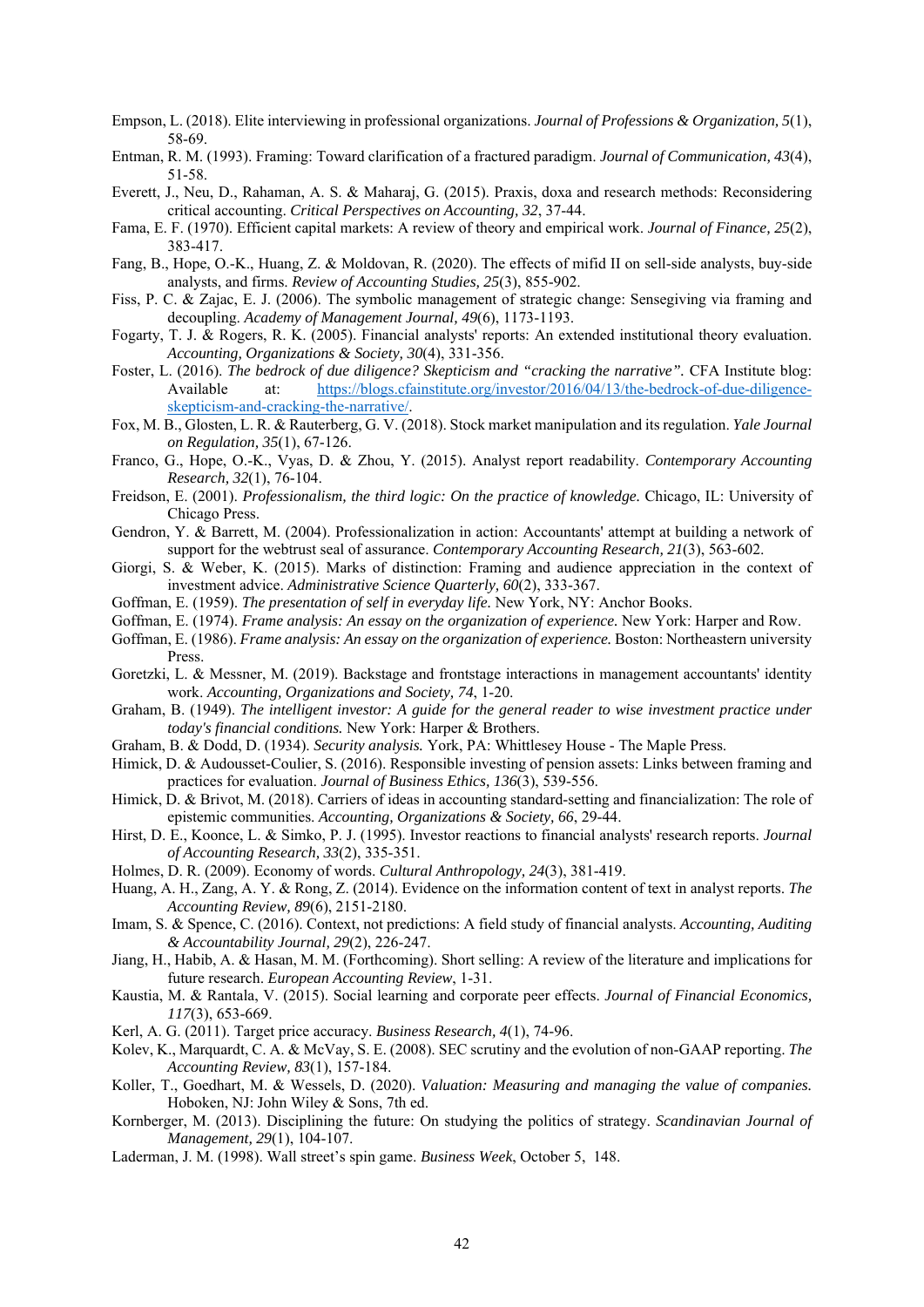- Langton, J. (2020). CSA eyes activist short-sellers. *Investment executive*, December 14, Available at: https://www.investmentexecutive.com/newspaper\_/news-newspaper/csa-eyes-activist-short-sellers.
- Latour, B. (1987). *Science in action.* Cambridge, MA: Harvard Business Press.
- Lawrence, T. B. & Suddaby, R. (2006). Institutions and institutional work. In *Handbook of organization studies* (Eds, Clegg, S. R., Hardy, C., Lawrence, T. B. and Nord, W. R.), Sage Publications., London, 215-254.
- Leins, S. (2018). *Stories of capitalism inside the role of financial analysts.* Chicago and London: The University of Chicago Press.
- Leins, S. (2020). Narrative authority: Rethinking speculation and the construction of economic expertise. *Ethnos*, 1-18.
- Liaw, K. T. (2008). Investment banking. In *Handbook of finance, financial markets and instruments, volume 1* (Ed, Fabozzi, F. J.), John Wiley & Sons, Hoboken, NJ.
- Ljungqvist, A. & Qian, W. (2016). How constraining are limits to arbitrage? *Review of Financial Studies, 29*(8), 1975-2028.
- MacKenzie, D. (2006). *An engine, not a camera: How financial models shape markets.* Cambridge, MA: MIT Press.
- Malkiel, B. G. (2020). *A random walk down Wall Street the time tested strategy for successful investing.* WW Norton & Co, 12th ed.
- Malmendier, U. & Shanthikumar, D. (2014). Do security analysts speak in two tongues? *Review of Financial Studies, 27*(5), 1287-1322.
- Millo, Y., Spence, C. & Valentine, J. (2020). *Communicating knowledge and ignorance: Relational work in the practices of financial intermediaries.* Working Paper: University of Warwick, King's College London, DePaul University.
- Mitts, J. (2020). *Short and distort.* Columbia Law and Economics Working Paper No. 592: Available at SSRN: https://ssrn.com/abstract=3198384 or http://dx.doi.org/10.2139/ssrn.3198384.
- Ontario Securities Commission (2020). *CSA consultation paper 25-403 activist short selling.* Available at: https://www.osc.ca/en/securities-law/instruments-rules-policies/2/25-403/csa-consultation-paper-25- 403-activist-short-selling.
- Paugam, L., Stolowy, H. & Gendron, Y. (Forthcoming). Deploying narrative economics to understand financial market dynamics: An analysis of activist short sellers' rhetoric. *Contemporary Accounting Research*, Article DOI: 10.1111/1911-3846.12660.
- Power, M. (1996). Making things auditable. *Accounting, Organizations & Society, 21*(2/3), 289-315.
- Power, M. K. & Gendron, Y. (2015). Qualitative research in auditing: A methodological roadmap. *Auditing: A Journal of Practice & Theory, 34*(2), 147-165.
- Ramnath, S. (2002). Investor and analyst reactions to earnings announcements of related firms: An empirical analysis. *Journal of Accounting Research, 40*(5), 1351-1376.
- Reed, M. I. (1996). Expert power and control in late modernity: An empirical review and theoretical synthesis. *Organization Studies, 17*(4), 573.
- Richardson, S., Teoh, S. H. & Wysocki, P. D. (2004). The walk-down to beatable analyst forecasts: The role of equity issuance and insider trading incentives. *Contemporary Accounting Research, 21*(4), 885-924.
- Robson, K. & Cooper, D. J. (1990). Understanding the development of the accountancy profession in the United Kingdom. In *Critical accounts* (Eds, Cooper, D. J. and Hopper, T. M.), MacMillan Press, London, England, 366-390.
- Sikka, P. & Willmott, H. (1995). The power of "independence": Defending and extending the jurisdiction of accounting in the United Kingdom. *Accounting, Organizations & Society, 20*(6), 547-581.
- Snow, D. A., Rochford Jr, E. B., Worden, S. K. & Benford, R. D. (1986). Frame alignment processes, micromobilization, and movement participation. *American Sociological Review, 51*(4), 464-481.
- Spence, C., Aleksanyan, M., Millo, Y., Imam, S. & Abhayawansa, S. (2019). Earning the "write to speak": Sellside analysts and their struggle to be heard. *Contemporary Accounting Research, 36*(4), 2635-2662.
- Stolowy, H., Ding, Y. & Paugam, L. (2020). *Financial accounting and reporting: A global perspective.* Andover, UK: Cengage, 6th ed.
- Storbeck, O. (2021). *Commerzbank fires its former Wirecard analyst.* Financial Times, February 2: Available at: https://www.ft.com/content/42c49252-9155-402f-b799-75f0700f2aee.
- Wahlen, J. M., Baginski, S. P. & Bradshaw, M. T. (2017). *Financial reporting, financial statement analysis and valuation: A strategic perspective.* Boston, MA: Cengage Learning, 9th ed.
- Weiner, P. M., Totino, E., D. & Goodman, A. (2019). SEC issues warning to analysts profiting from "short and distort" schemes, opens the door for civil claims. *Journal of Investment Compliance, 20*(2), 34-38.

Wiegold, C. (2000). Raising the bar for investment research. *Wall Street Journal*, July, 25, R1.

Wong, Y. T. F. & Zhao, W. (2017). *Post-apocalyptic: The real consequences of activist short-selling.* Marshall School of Business Working Paper No. 17-25: Available at SSRN: https://ssrn.com/abstract=2941015 or http://dx.doi.org/10.2139/ssrn.2941015.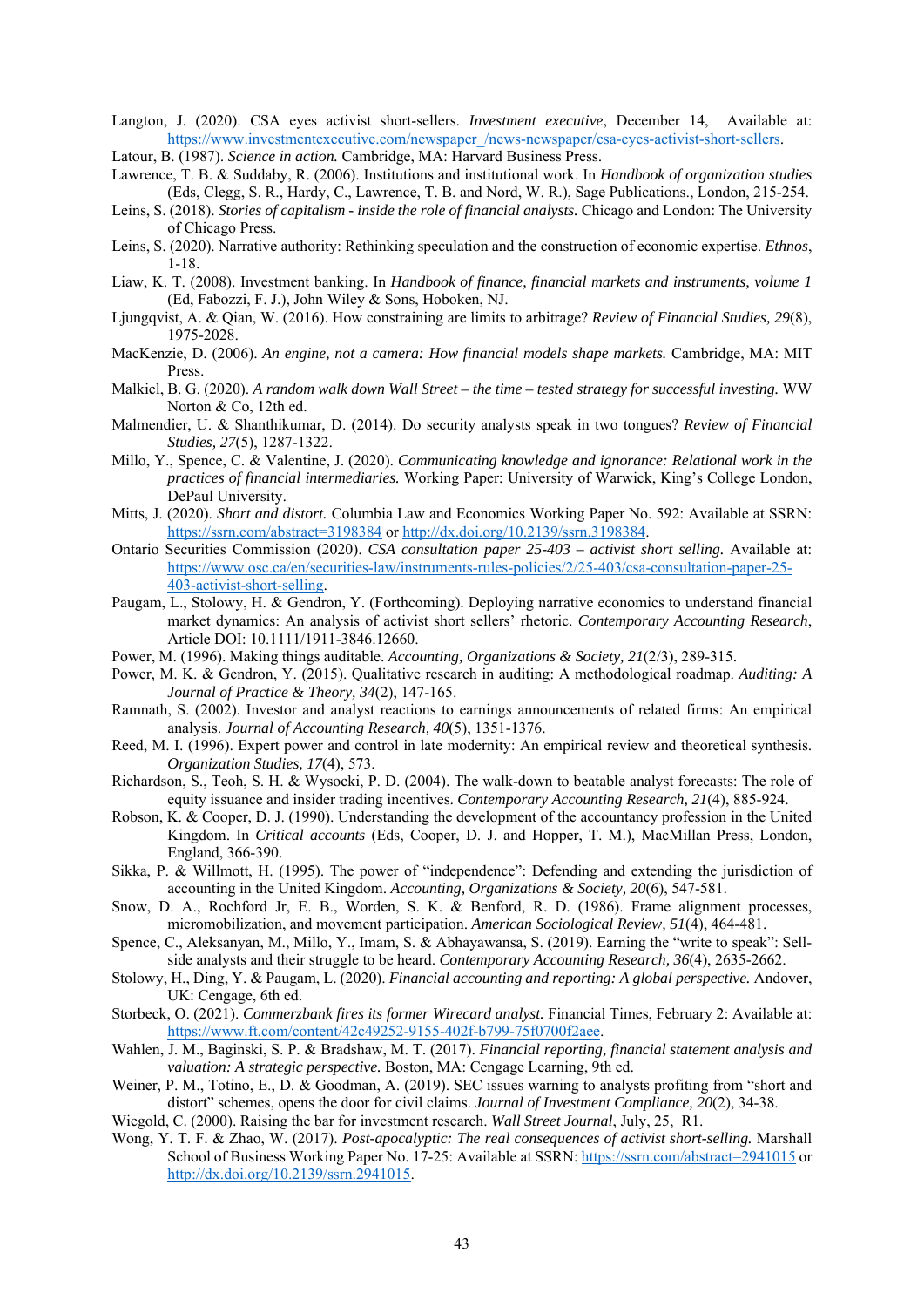- Yang, C. & Modell, S. (2015). Shareholder orientation and the framing of management control practices: A field study in a Chinese state-owned enterprise. *Accounting, Organizations & Society, 45*, 1-23.
- Zhao, W. (2017). *Selling financial analysts short: The impact of activist short-selling on sell-side analysts.*
- Working paper.<br>W. (2020). Zhao, W. (2020). *Activist short-selling and corporate opacity.* Available at SSRN: https://ssrn.com/abstract=2852041.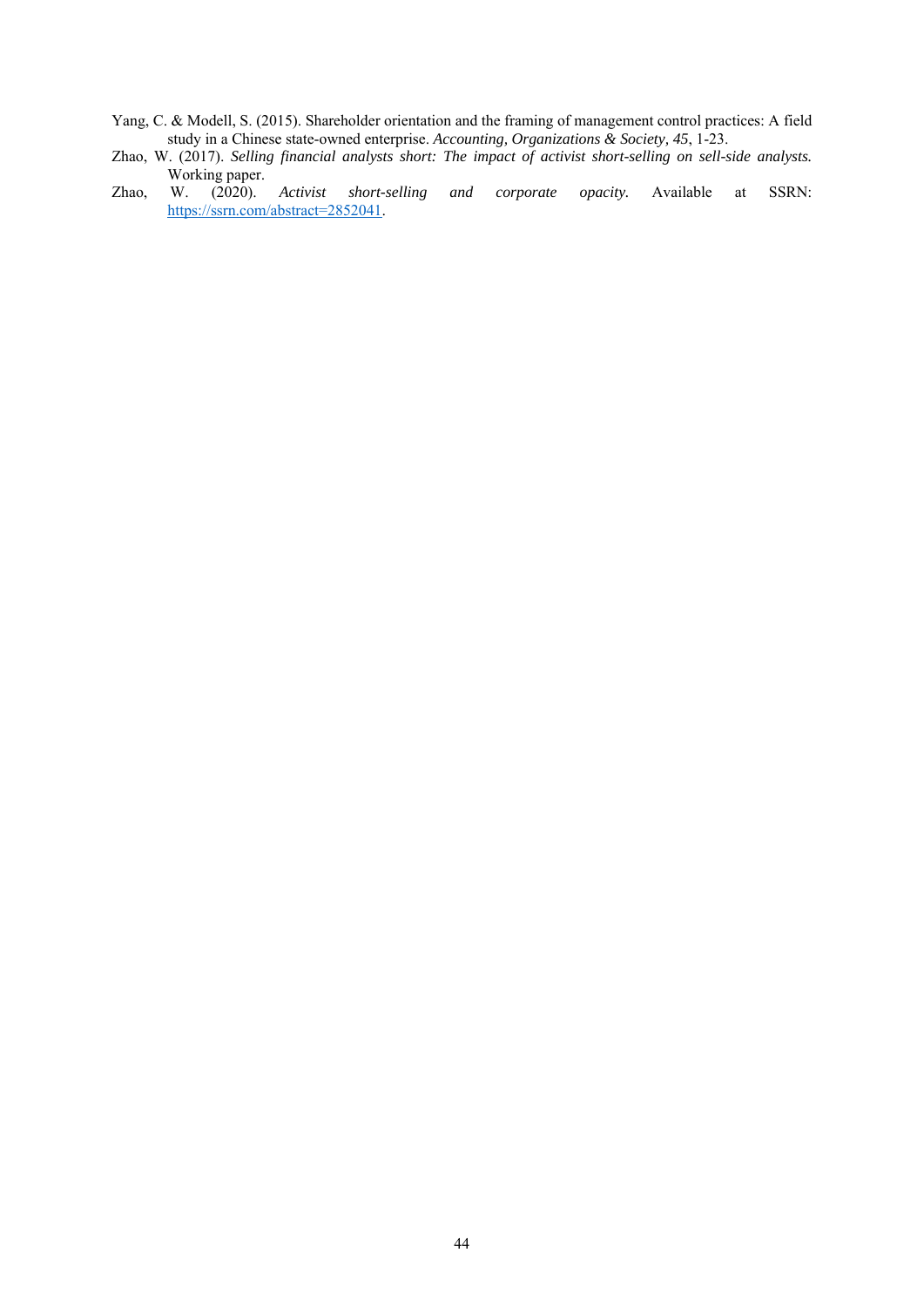# **Figure 1**  The contest for narrative authority between market experts: main findings

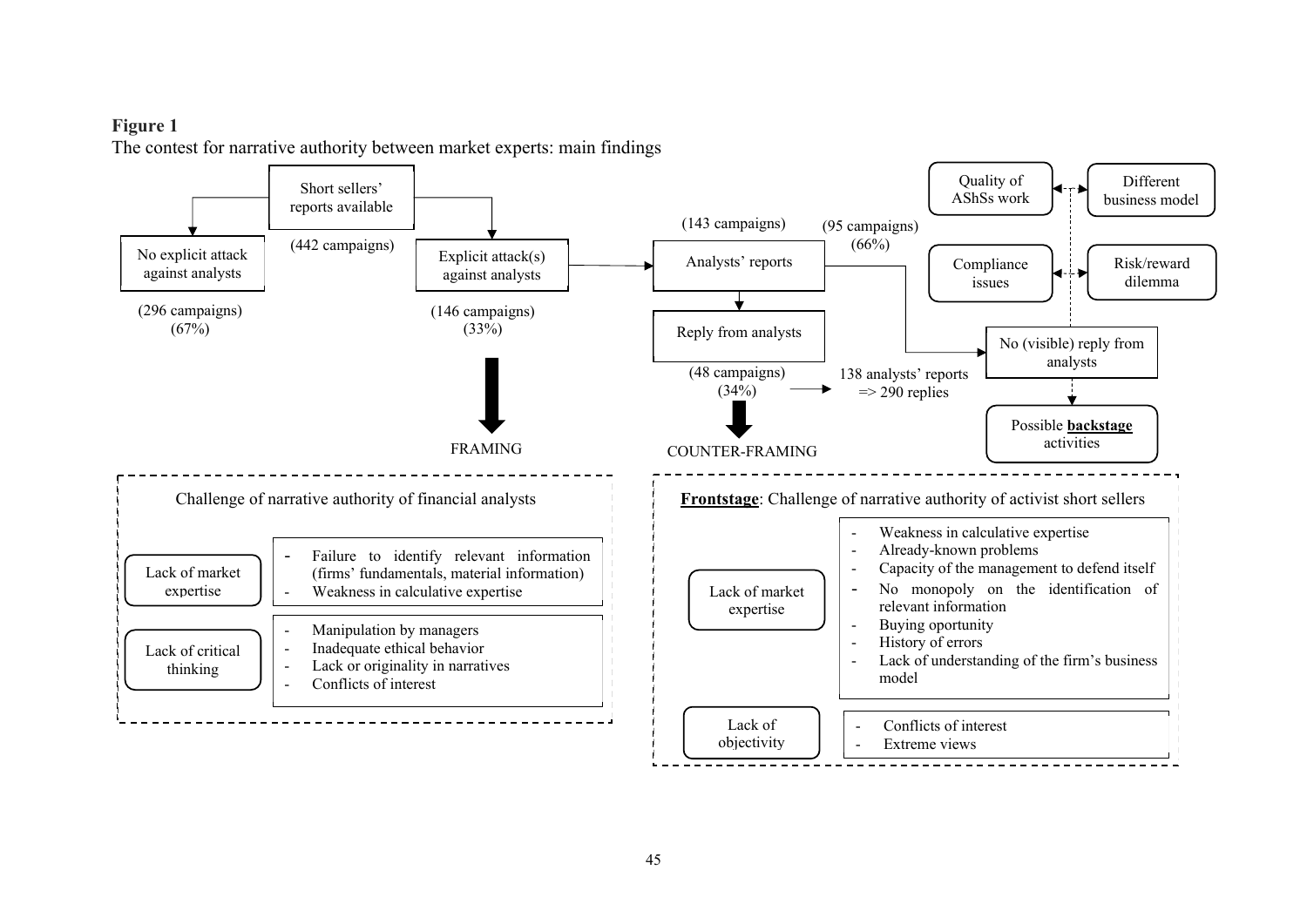## **Table 1**

|       | Number of<br>campaigns | ShS reports<br>not available | ShS reports<br>available | $%$ reports<br>available | Reports with<br>attacks on | $%$ reports<br>with attacks |
|-------|------------------------|------------------------------|--------------------------|--------------------------|----------------------------|-----------------------------|
|       |                        |                              |                          |                          | analysts                   |                             |
| 2015  | 189                    | 61                           | 128                      | 67.7%                    | 34                         | 26.6%                       |
| 2016  | 187                    | 68                           | 119                      | 63.6%                    | 36                         | 30.3%                       |
| 2017  | 143                    | 34                           | 109                      | 76.2%                    | 37                         | 33.9%                       |
| 2018  | 100                    | 14                           | 86                       | 86.0%                    | 39                         | 45.3%                       |
| Total | 619                    | 177                          | 442                      | 71.4%                    | 146                        | 33.0%                       |

Number of activist short sellers' campaigns and explicit attacks against financial analysts (2015-2018)

Table 1 shows the number of activist short seller campaigns per year and specifies the selection of our sample of activist short sellers' reports. The last two columns indicate, for each year, the number (and proportion) of short sellers' reports explicitly attacking financial analysts. ShS: short seller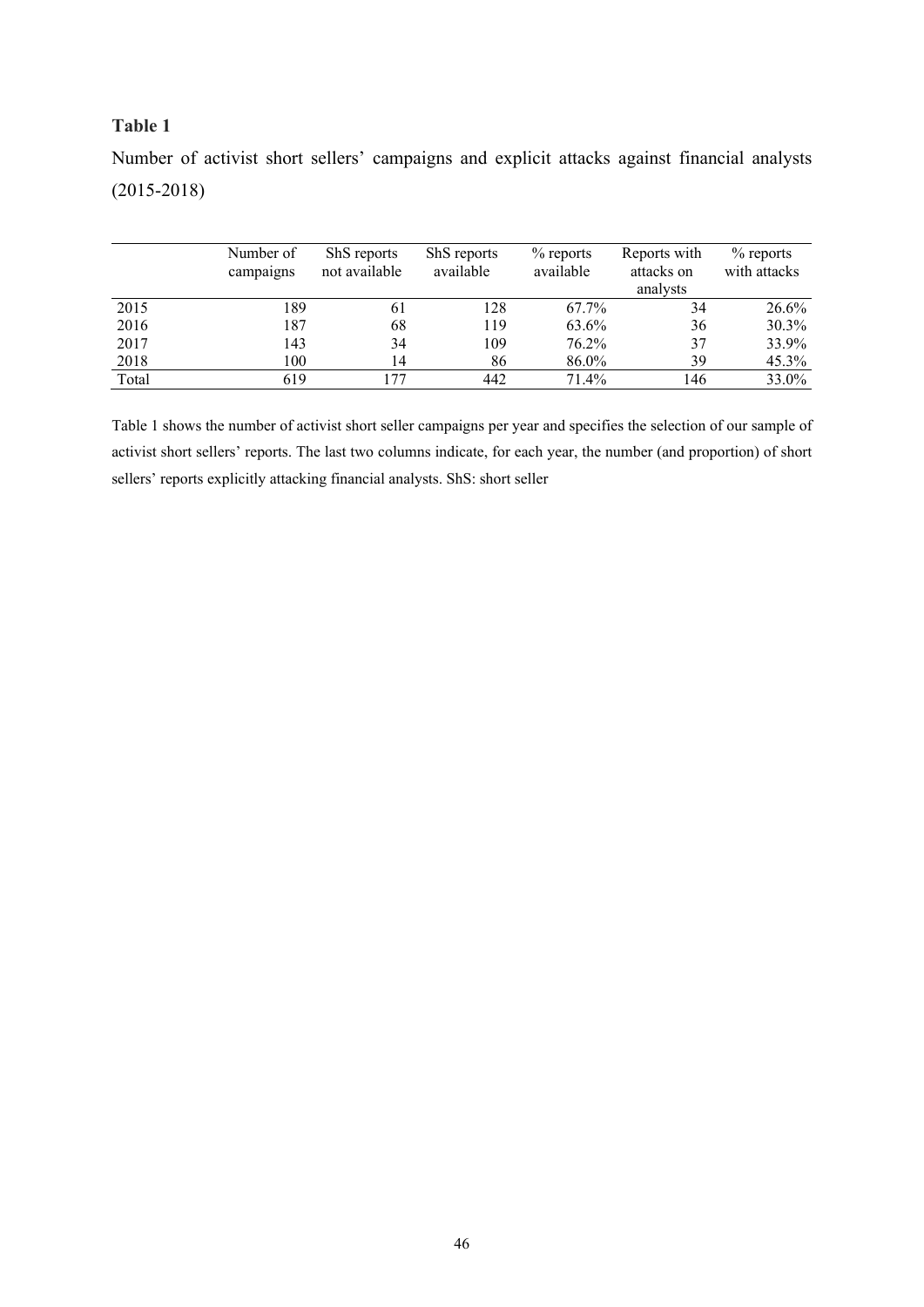# **Table 2**

# Overview of interviews

| Interviewees                                           | Duration | Date       | Language | Interviewers  |
|--------------------------------------------------------|----------|------------|----------|---------------|
|                                                        | (mn)     |            |          |               |
| Financial Analyst 1                                    | 32       | 03/11/2020 | French   | Authors $1/2$ |
| <b>Financial Analyst 2</b>                             | 45       | 03/10/2021 | French   | Authors $1/2$ |
| Financial Analyst 3                                    | 44       | 03/10/2021 | French   | Authors $1/2$ |
| <b>Financial Analyst 4</b>                             | 36       | 03/11/2021 | French   | Author 2      |
| Financial Analyst 5                                    | 36       | 03/18/2021 | French   | Author 2      |
| Financial Analyst 6                                    | 45       | 04/29/2021 | English  | Authors $1/2$ |
| Activist short seller 1 (Arnaud Vagner, Iceberg        | 34       | 03/16/2021 | French   | Authors $1/2$ |
| Research)                                              |          |            |          |               |
| Activist short seller 2 (Fraser Perring, Zatarra       | 44       | 03/26/2021 | English  | Author 2      |
| Research then Viceroy Research)                        |          |            |          |               |
| Activist short seller 3 (Daniel Yu, Gotham City        | 66       | 03/30/2021 | English  | Authors 1/2   |
| Research)                                              |          |            |          |               |
| Activist short seller 4 (Soren Aandahl, Blue Orca      | 27       | 03/30/2021 | English  | Author 1      |
| Capital)                                               |          |            |          |               |
| Activist short seller 5 (Nate Koppikar, Orso Partners) | 49       | 04/12/2021 | English  | Authors $1/2$ |
| Activist short seller 6 (Matt Earl, ShadowFall)        | 59       | 04/14/2021 | English  | Authors $1/2$ |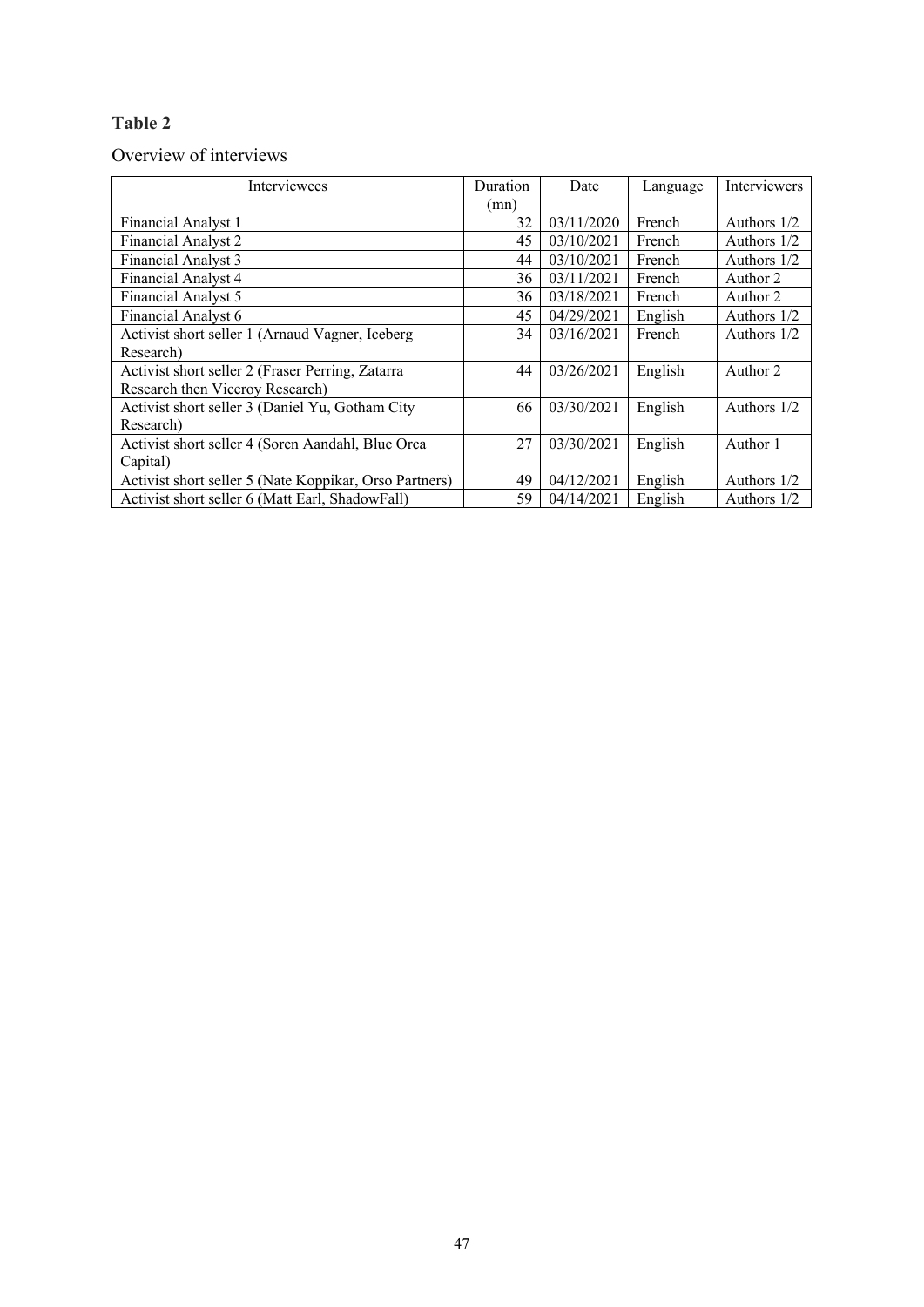Competing for narrative authority in capital markets: Activist short sellers vs. financial analysts Supplementary data – Online appendices

**Online appendix A. Interview guides** 

**Online appendix B. The association between activist short sellers' campaigns and financial analysts' stock recommendations and target prices**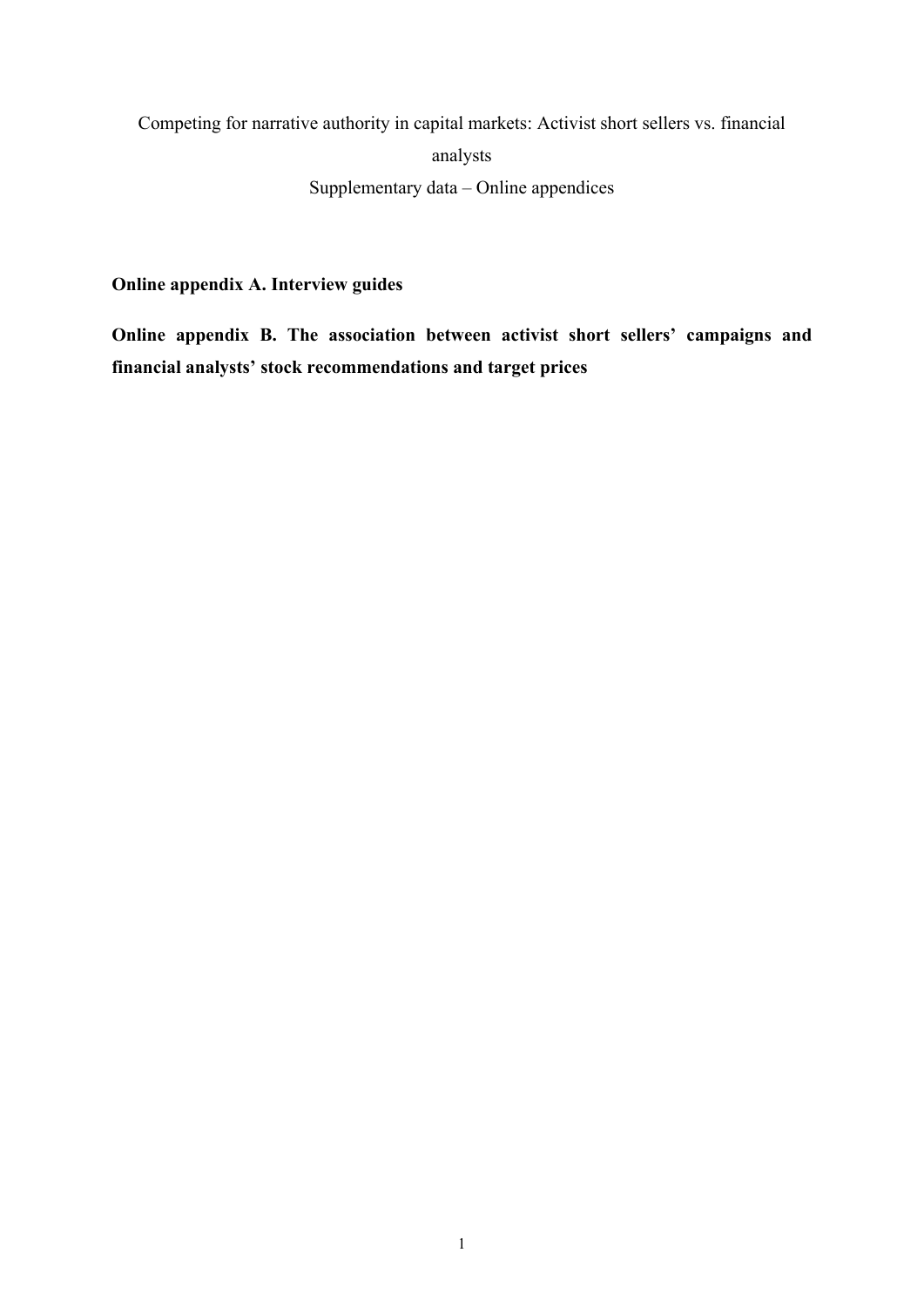# **Online appendix A. Interview guides**

# **Interview guide for activist short sellers**

- Can you tell us a little bit about your education and career background?
- What is your own role or function in this organization?
- How would you describe the mission of your organization?
- What are the main kinds of activity or work carried out in your organization?
- Do you have any type of inter-relationship with other investment research organizations? Other short sellers? Financial analysts?
- How do you view the work of sell side financial analysts?
- What is their role in financial markets?
- What would be a good equity research report for a financial analyst?
- What would you say are the main differences between your work and the work of sell side financial analysts?
- Why do you think activist short sellers sometimes criticize financial analysts?
- Do you think they can respond to short sellers when their work is criticized? Should they respond?
- In our data, we find that financial analysts often do not respond to short sellers (at least in their research reports) even when they are criticized by activist short sellers? Why do you think this is the case?
- Do you communicate with sell side financial analysts "off record"? Have you ever communicated a short seller report before making it public?
- Do you think your work can have negative consequences on financial analysts? For instance for their reputation?
- Do you think that due to your reports the work of financial analysts can appear to be less legitimate?
- Could your activities reduce the perception that financial analysts are expert of financial markets?
- Do you think analysts write convincing stories about investment opportunities?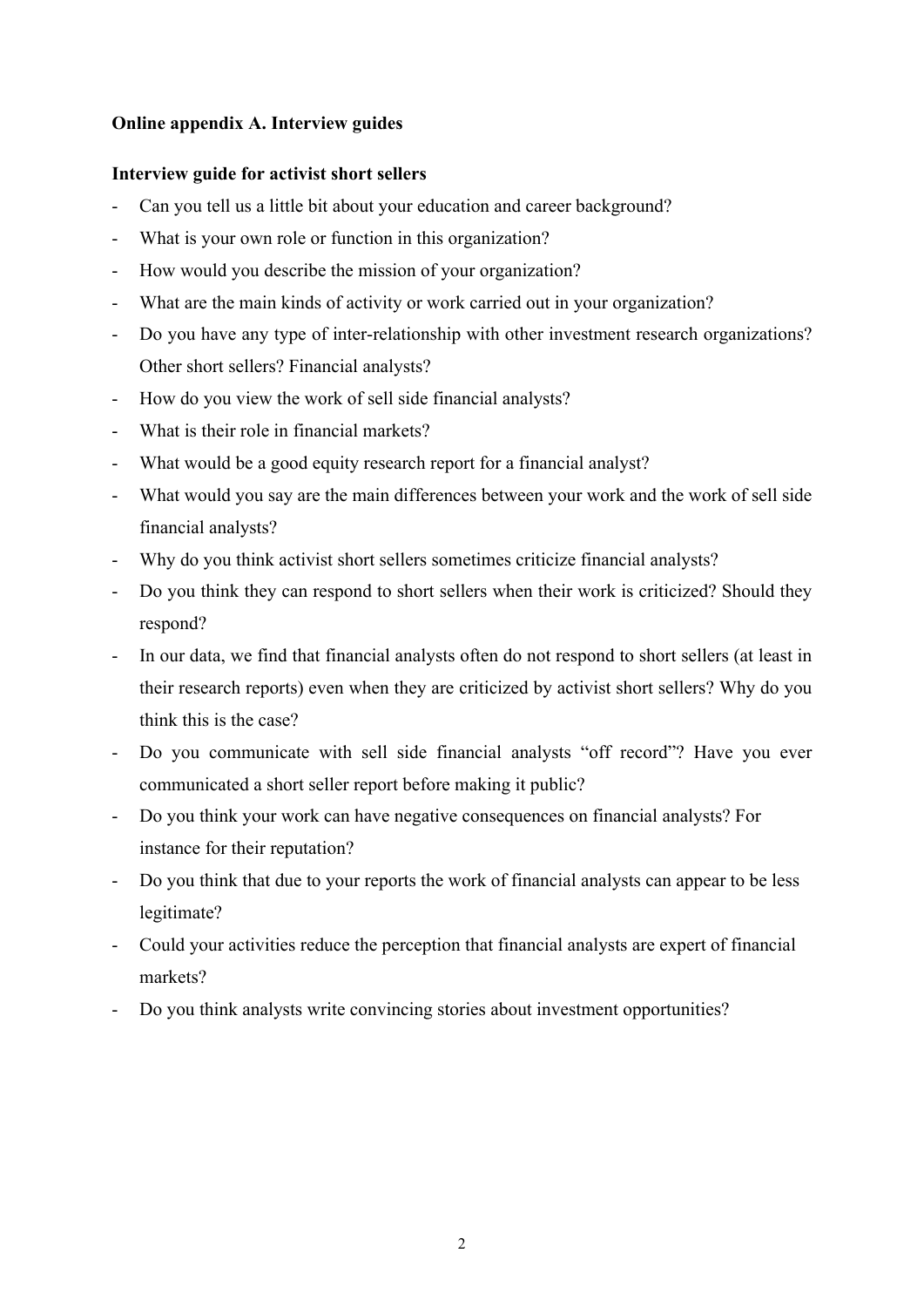# **Interview guide for financial analysts**

- Could you tell us a little bit about yourself and your background?
- Could you tell us a little bit about your current work? And past work as a sell side financial analyst?
- What is your perception about the work of activist short sellers? Are you familiar with what they do?
- What is your view about the quality of the work they do? Their role in financial markets?
- Have you been directly confronted with the work of activist short sellers?
- Have you ever received short reports? Do you know if sell-side analysts sometimes receive the work of short sellers before it becomes publicly available?
- If not, are you still aware of the short report via another channel? For instance through the media or social media (e.g., Twitter, Seeking Alpha)?
- Do you think it is possible that a sell side analyst didn't hear about the short report of activist short sellers on a firm he or she covers?
- Do you communicate "off record" with activist short sellers? Are you aware of off record communication between sell side analysts and activist short sellers?
- If you are aware of the short report and are following the target, would you reply to the report?
- If yes, why? (And how? During a conference call or in your equity report?)
- If not, why? (Would you respond off record to clients and colleagues?)
- If you are not concerned by the report, what do you think of other analysts' attitude?
- Do you think activist short sellers can damage the reputation of a sell side analyst?
- Why many analysts don't reply to the short report, even if analysts are attacked?
- Why do you think some sell side analysts do respond officially in their equity reports?
- How do you communicate with clients about investment opportunities? How do you present / pitch your research in equity reports?
- What is a good equity research report?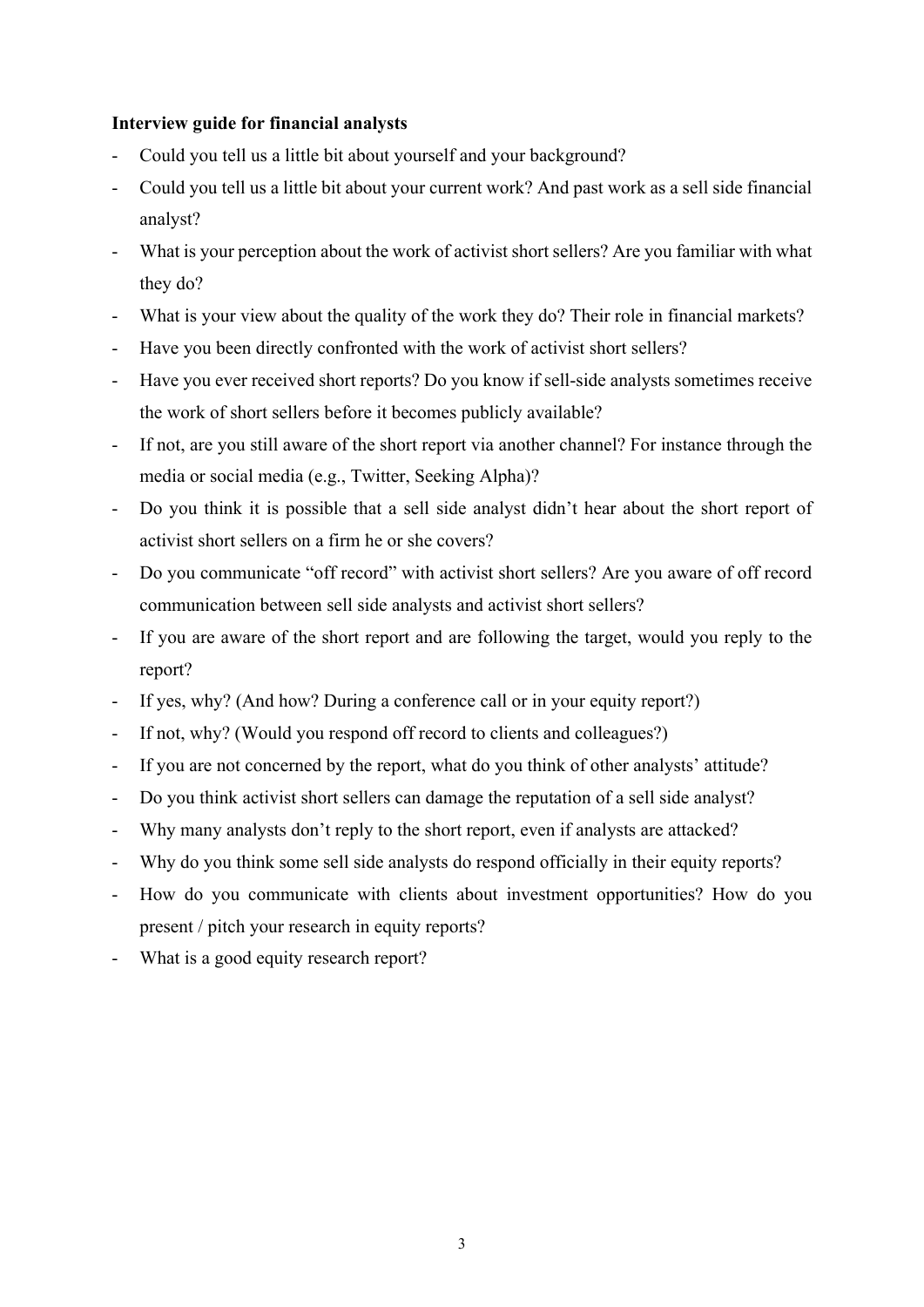# **Online appendix B. The association between activist short sellers' campaigns and financial analysts' stock recommendations and target prices**

In this appendix, we test whether we obtain empirical support for the frontstage and backstage activities of financial analysts following the publication of AShSs' reports. In particular, we focus on the association between AShSs' campaigns and two key outputs of financial analysts: their stock recommendations (frontstage activity) and their target prices (backstage activity).

We download monthly stock recommendations and consensus (mean) target prices from IBES for our sample of 452 unique firms (targeted in 619 AShSs' campaigns) over the period 2015 to 2018 as well as several firms' financial characteristics from Compustat (i.e., firm size, firm profitability, tangibility, leverage, growth prospect, bankruptcy risk, and length of operating cycle, see Table A1). We obtain analysts' stock recommendations, analysts' target prices, and firms' financial data on 274 unique target firms (we lose target firms with missing consensus or financial variables). Table A2 provides descriptive statistics for all the variables for both target firms and control firms.

First, we examine the association between AShSs' report and analysts' stock recommendations over the 12 months after publication of AShSs' reports.<sup>1</sup> We do not extend the analysis after 12 months because we reason that one year allows sufficient time for financial analysts to revise (or not) their stock recommendations. Besides, extending the analysis after 12 months may lead to capturing confounding effects influencing financial analysts' target stock recommendations. Therefore, we estimate the following model for target firms:

 $MEANREC = b_0 + b_1 Post + b_2 NUMEST + b_3 SIZE + b_4 ROA + b_5 PPE + b_6 LEV + b_7 TobinO$ 

 $+ b_8 Zscore + b_9 \tOperating_Cycle + Fixed Effects + \varepsilon$  (1)

where:

- *MEANREC* = monthly mean IBES-compiled recommendation transformed on a numerical scale ranging from 1 to 5 (1= strong buy, 2 = buy, ..., 4 = sell, 5 = strong sell)
- *Post* = An indicator variable (specific only to the treated group) that takes the value of 1 for all periods starting from the event date, and 0 for all pre-event periods. If the firm is targeted multiple times over the sample period the dummy equals 1 after the first attack.

<sup>&</sup>lt;sup>1</sup> We find similar evidence using either three or six months after the AShSs' reports.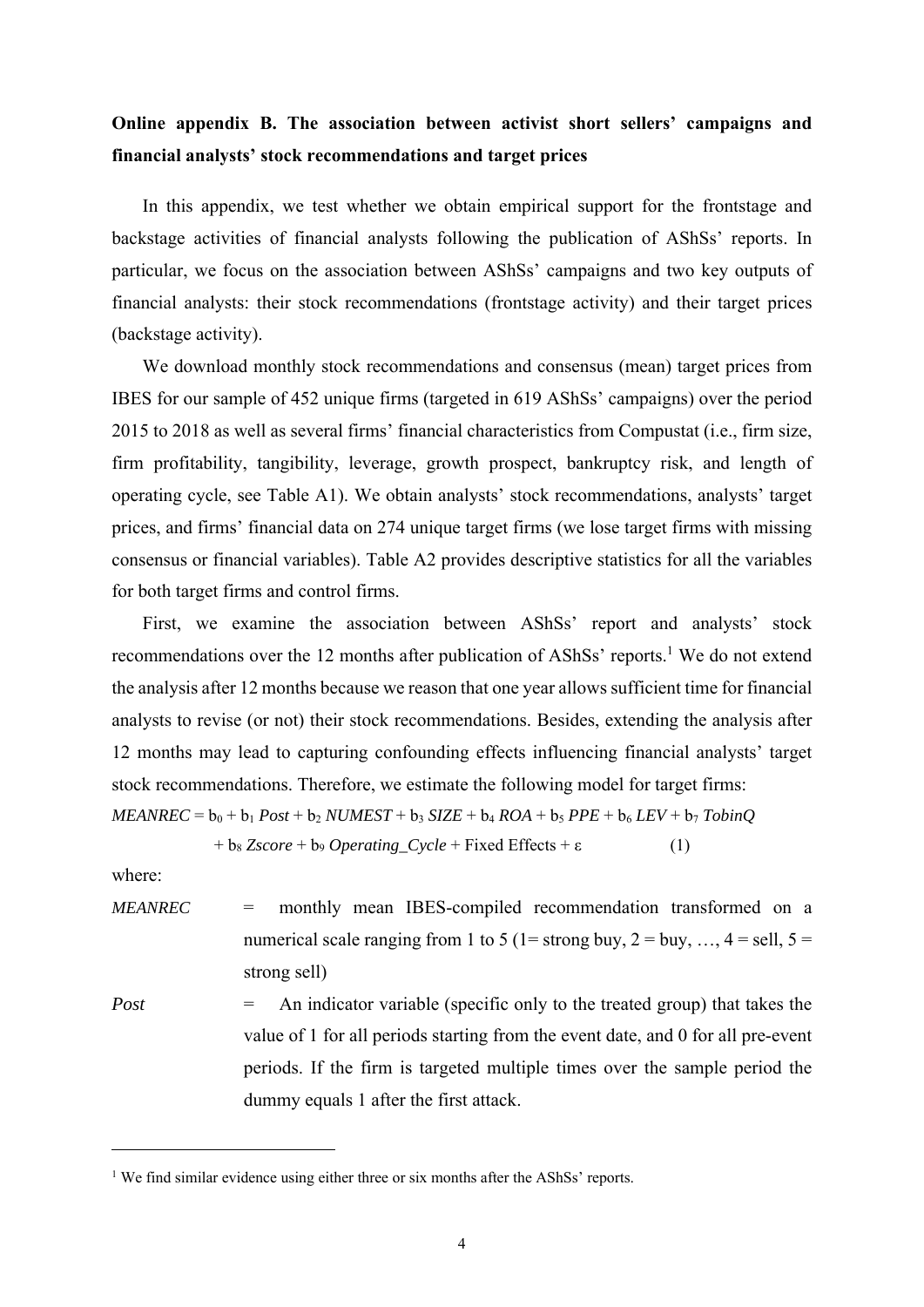The other variables are used as controls and are defined in Table A1. We include industry or firm, and calendar-year fixed effects and cluster standard errors at the firm and calendaryear level. In model (1), the main coefficient of interest is  $b_1$  that measures differences in analysts' stock recommendations from before to after the AShSs' report. If financial analysts construct do not engage in visible frontstage activities then coefficient  $b_1$  should be insignificant in model (1).

Second, we examine the change in target firms' consensus target price from before to after the first AShS's report. We examine the association between AShS's report and analysts' change of target price over three different time windows: over the first three months after the AShS report, over the first six months after the AShS report, and over the first 12 months after the AShS report. Again, we do not extend the analysis after 12 months because we reason that one year allows sufficient time for financial analysts to revise (or not) their target prices. Therefore, we estimate the following models over three different time windows in the post period (i.e., three months, six months and 12 months) for target firms:

$$
\Delta Target\_Price = b_0 + b_1 Post + b_2 NUMEST + b_3 SIZE + b_4 ROA + b_5 PPE + b_6 LEV + b_7 TobinQ
$$
  
+ b\_8 Zscore + b\_9 Operating\_Cycle + Fixed Effects + \epsilon (2)  
Downgrade TP = b\_0 + b\_1 Post + b\_2 NUMEST + b\_3 SIZE + b\_4 ROA + b\_5 PPE + b\_6 LEV + b\_7 TobinQ

$$
+ b_8 \, Z \, \text{score} + b_9 \, \text{Operating\_Cycle} + \text{Fixed Effects} + \varepsilon \tag{3}
$$

where:

- Δ*Target\_Price* = Percentage change in the monthly average IBES-compiled mean target price relative to month t-1 (= target price(t) / target price (t-1) - 1)
- *DowngradeTP* = A dummy equal to 1 if in month t the average IBES-compiled mean target price is lower than in month t-1, 0 otherwise.

The other variables are used as controls and are defined in Table A1. We also include industry or firm, and calendar-year fixed effects and cluster standard errors at the firm and calendar-year level. In model (1) (model (2)), the main coefficient of interest is  $b_1$  that measures the percentage change in analysts' target prices (likelihood of downward revision of target prices) from before to after the AShS's report. If financial analysts engage in backstage activities and update their target prices then coefficient  $b_1$  should be negative in model (1) and positive in model (2).

In additional robustness tests, we also compare the association between AShSs' publication of short reports and analysts' recommendations and revisions of target price estimates for two control samples: (1) non-target firms from the entire population of firms covered in IBES and Compustat over the sample period 2015-2018 (2,991 unique control firms), or (2) propensity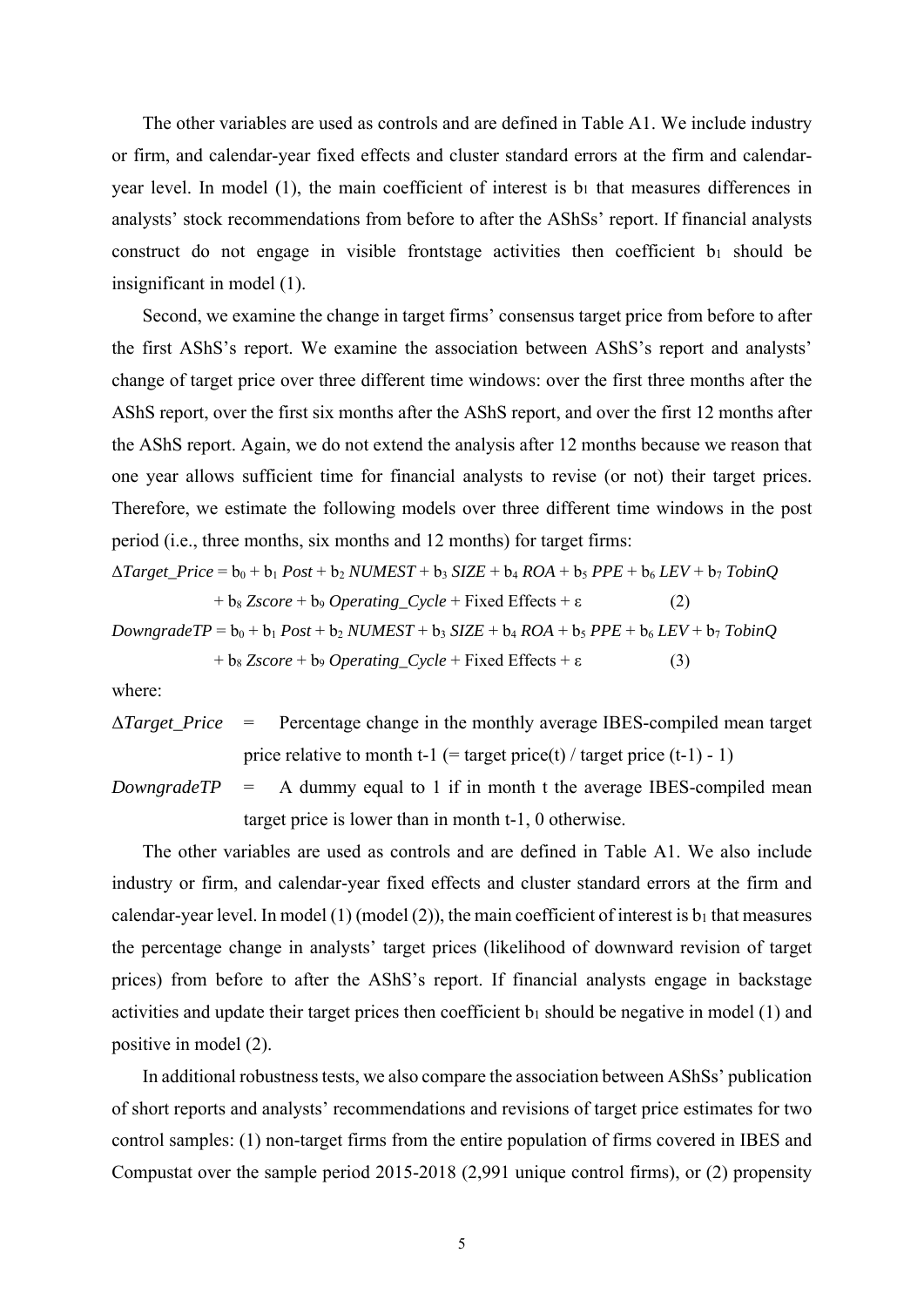score matched (PSM) non-target firms over the sample period (271 matched control firms).<sup>2</sup> This analyses allow to examine whether financial analysts engage in frontstage and backstage activities differently for target firms after AShS's reports *relative to* other non-target firms. It controls for market-wide effects or observable target firm characteristics. We estimate the following OLS (or Logit) models:

 $MEANREC = b_0 + b_1$  *Treated* + b<sub>2</sub> *Treated* ×  $Post + b_3$  *NUMEST* + b<sub>4</sub> *SIZE* + b<sub>5</sub> *ROA* + b<sub>6</sub> *PPE*  $+ b_7$  *LEV* +  $b_8$  *TobinQ* +  $b_9$  *Zscore* +  $b_{10}$  *Operating\_Cycle* + Fixed Effects +  $\varepsilon$  (4)  $\Delta Target\ Price = b_0 + b_1\ Treated + b_2\ Treated \times Post + b_3\ NUMBERST + b_4\ SIZE + b_5\ ROA + b_6\ PPE$  $+ b_7$  *LEV* +  $b_8$  *TobinQ* +  $b_9$  *Zscore* +  $b_{10}$  *Operating\_Cycle* + Fixed Effects +  $\varepsilon$  (5)

*DowngradeTP* =  $b_0 + b_1$  *Treated* +  $b_2$  *Treated* × *Post* +  $b_3$  *NUMEST* +  $b_4$  *SIZE* +  $b_5$  *ROA* +  $b_6$  *PPE* 

 $+ b_7$  *LEV* +  $b_8$  *TobinQ* +  $b_9$  *Zscore* +  $b_{10}$  *Operating\_Cycle* + Fixed Effects +  $\varepsilon$  (6)

where:

*Treated*  $=$  A dummy equal to 1 if a firm is targeted in an AShS campaign, 0 otherwise.

*Post* = An indicator variable (specific only to the treated group) that takes the value of 1 for all periods starting from the event date (we focus on the 12 months after the AShS report), and 0 for all pre-event periods. If the firm is targeted multiple times over the sample period the dummy equals 1 after the first attack. Note that because there is staggering of events, all control firms (i.e., non-target firms) are automatically assigned  $Post = 0$  so that *Treated*  $\times$ *Post* and *Post* are the same.

The other variables are used as controls and are defined in Table A1. As in models (1), (2) and (3), we include industry or firm, and calendar-year fixed effects and cluster standard errors at the firm and calendar-year level. In models (4) and (5) the main coefficient of interest is  $b_2$ that measures the difference between target and non-target firms in the stock recommendations and the percentage change in target prices, respectively, from before to after the AShSs' first allegations *relative to* control firms. In model (6), b2 measure the difference in the likelihood of downward target price estimates from before to after the disclosure of AShSs' report relative to control firms. If financial analysts do not engage in frontstage activities while engaging in

<sup>&</sup>lt;sup>2</sup> We use one-to-one matching without replacement and a maximum caliper distance of 1%. We obtain similar results with replacement or with lower or no maximum caliper distance. The model used to compute propensity scores for treated firms is  $Pr(Treated = 1) = b_0 + b_1 NUMEST + b_2 SIZE + b_3 ROA + b_4 PPE + b_5 LEV + b_6 TobinQ$ + b7 *Zscore* + b8 *Operating\_Cycle* + Fixed Effects + ε. We include industry fixed effects and year-month fixed effects. We match 271 treated (attacked) firms.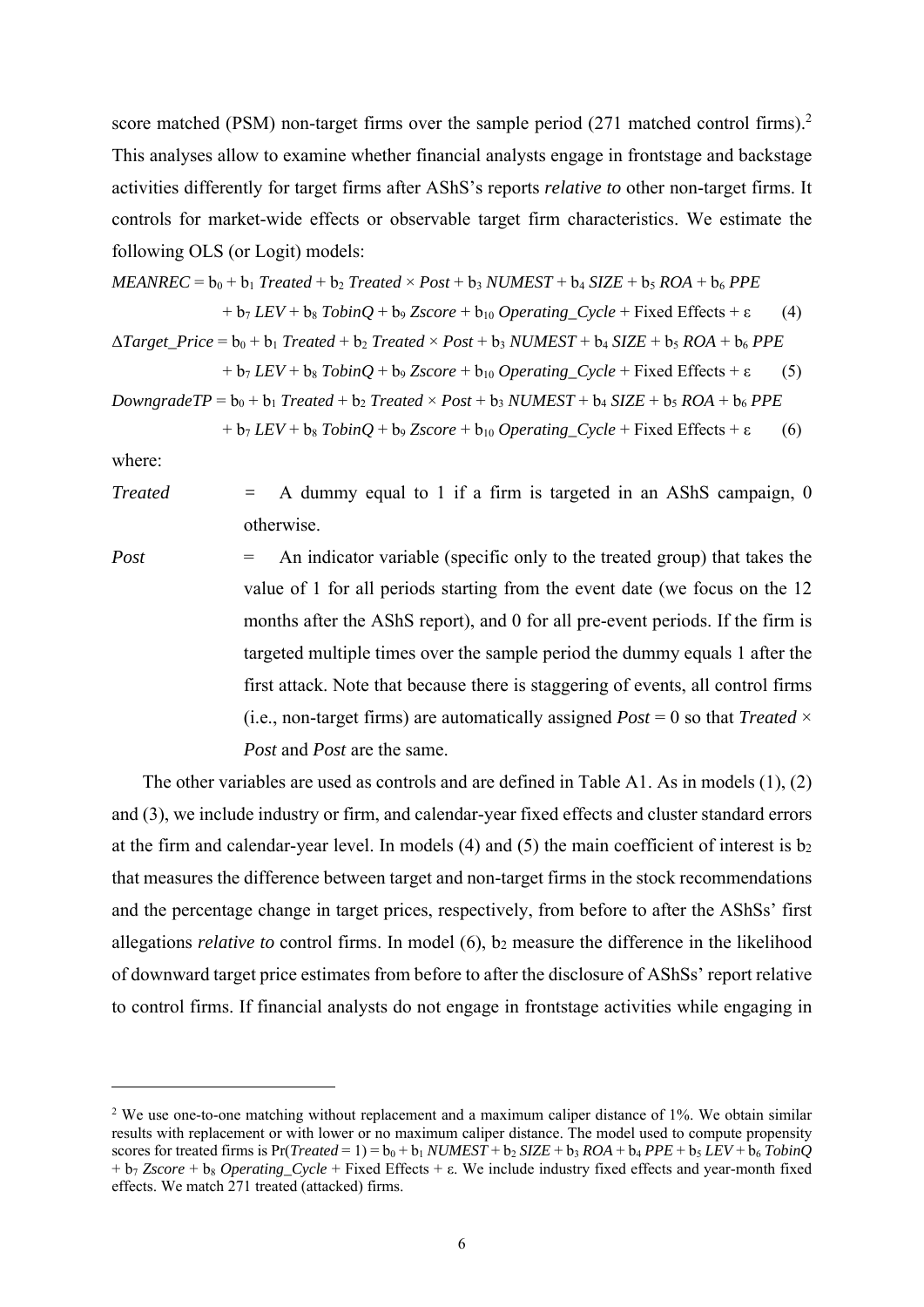backstage activities then then coefficient b2 should be insignificant in model (4), significantly negative in model (5), and positive in model (6).

Table A2 shows descriptive statistics for target firms and compare the characteristics of target firms to the full IBES-Compustat control group and the propensity score matched control group. In Panel A of Table A2, we find that target firms have, on average, 65% of buy recommendations. Analysts issue hold recommendations for 31% of target firms, and very few target firms have sell recommendations (only 3.9% of target firms have sell recommendations). A comparison with firms not targeted by AShSs (control firms) indicate that financial analysts are more optimistic for target firms than they are for non-target firms. For instance, financial analysts issue buy recommendations for 65% of target firms whereas they have only 59% of buy recommendations for non-target firms (the difference is statistically significant).

Panel B of Table A2 shows that the mean (median) percentage change in target price is 0.6% (0.0%) and the average monthly frequency of downward revision of target prices is 29.3%. Panel C of Table A2 reports significant differences between target firms and the IBES-Compustat population over our sample period. Target firms are followed by more analysts (*NUMEST*), are smaller (*SIZE*), less profitable (*ROA*), have less tangible fixed assets (*PPE*), are more levered (*LEV*) and have higher prospective growth (*TobinQ*), a higher risk of bankruptcy (*Zscore*) and a shorter operating cycle (*Operating\_Cycle*). Panel D of Table A2 reports the differences between treated and propensity-score-matched control firms. Propensity score matching eliminates all observable differences between treated and control firms except for analyst coverage (*NUMEST*), firm size (*SIZE*) and the tangibility of the balance sheet (*PPE*).

Table A3 reports the estimation results of model (1) in columns (1) and (2). It reports the estimation results examining the association between the disclosure of AShSs' reports and analysts' stock recommendation in the year following AShSs' allegations. Table A3 shows that there is no association between AShSs' publication of their report and subsequent analysts stock recommendations (see insignificant coefficient b<sub>1</sub> for *Post* in columns (1) and (2)). This is consistent with the argument that financial analysts do not engage in any frontstage activities for the target firms.

Table A4 reports the estimation results of model (1) in columns (1) and (2). It reports the estimation results examining the association between the disclosure of AShSs' reports and analysts' revision of their target prices (backstage activities) in the first three months following AShSs' allegations, Panel B for the first six months following AShSs' allegations, and Panel C for the first 12 months following AShSs' allegations.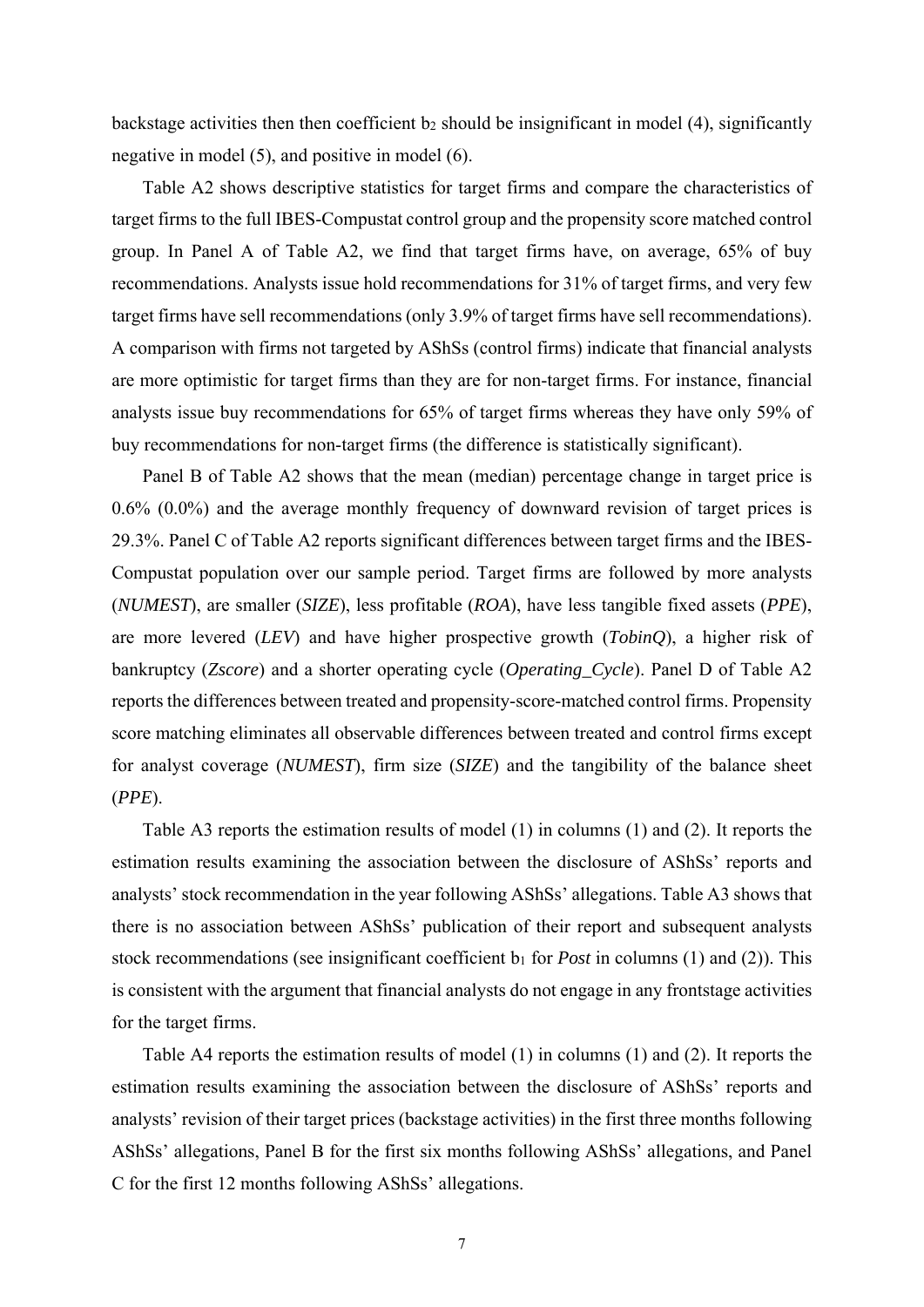In Panel A of Table A4, we find that financial analysts revise their target prices downwards for firms targeted by AShSs following AShSs' allegations (see negative coefficient of variable *Post*,  $b_1 = -0.009$ , significant at less than 5% in column (2)). We find a negative but insignificant coefficient in Column (1) (see negative coefficient  $b_1 = -0.004$ , t-stat = -1.24 in column (1)). We find evidence that financial analysts are more likely to revise target prices downward after AShSs' allegations using the likelihood of monthly downward change of target prices (*DowngradeTP*) of the consensus target price in columns (3) to (5). In a given month, financial analysts are between 4.6% and 5.3% more likely to downgrade a target firm (see positive coefficient  $b_1 = 0.046$ , significant at less than 5%, in column (3) and  $b_1 = 0.053$ , significant at less than 5%, in column (4)). This coefficient must be compared to the mean monthly likelihood of target price downgrade when there is no AShS attacks which is approximately 29% (see the mean of *DowngradeTP* in Panel A of Table A2).

In Panel B and Panel C of Table A4, we extend the duration of the post period to the first six months and 12 months after the AShSs' report, respectively. We find similar evidence that financial analysts revise the target prices of the firm they cover after the publication of AShSs' reports. From columns (1) and (2) of Panels B and C, we find that the magnitude of monthly target price revision ranges between -0.8% and -1.2% after AShSs' reports. We also find corroborating evidence using the likelihood of downward revisions in columns (3) to (5) of Panels B and C. The coefficients for *Post* are significant at less than 5% (see columns (4) of Panel B and columns (3) and (4) of Panel C) or at less than 1% in all other columns of Panels B and C. Assuming an average monthly change in the consensus target price of -1.0% for target firms; it indicates a change of target price of -12.0% over one year (=  $12 \times 0.01$ ). We find similar evidence when we use a Logit estimation procedure instead of an OLS model in column (5) (see Panel C, positive coefficient  $b_1 = 0.235$ , significant at less than 1%, in column (5)).

In Table A5, we report the results of models (4), (5), and (6) that compare the association between AShSs' campaign and stock recommendations or change in target prices for attacked firms relative to control firms. Panel A compares differences in stock recommendations between target firms to the IBES-Compustat population whereas Panel B compares differences in stock recommendations for target firms to propensity-score-matched control firms. Panel A and Panel B of Table A5 show no association between AShSs' reports and analysts' subsequent stock recommendations (see insignificant coefficient  $b_2$  in columns (1) and (2) of Panel A and B). This corroborates the no-frontstage reaction from financial analysts, on average.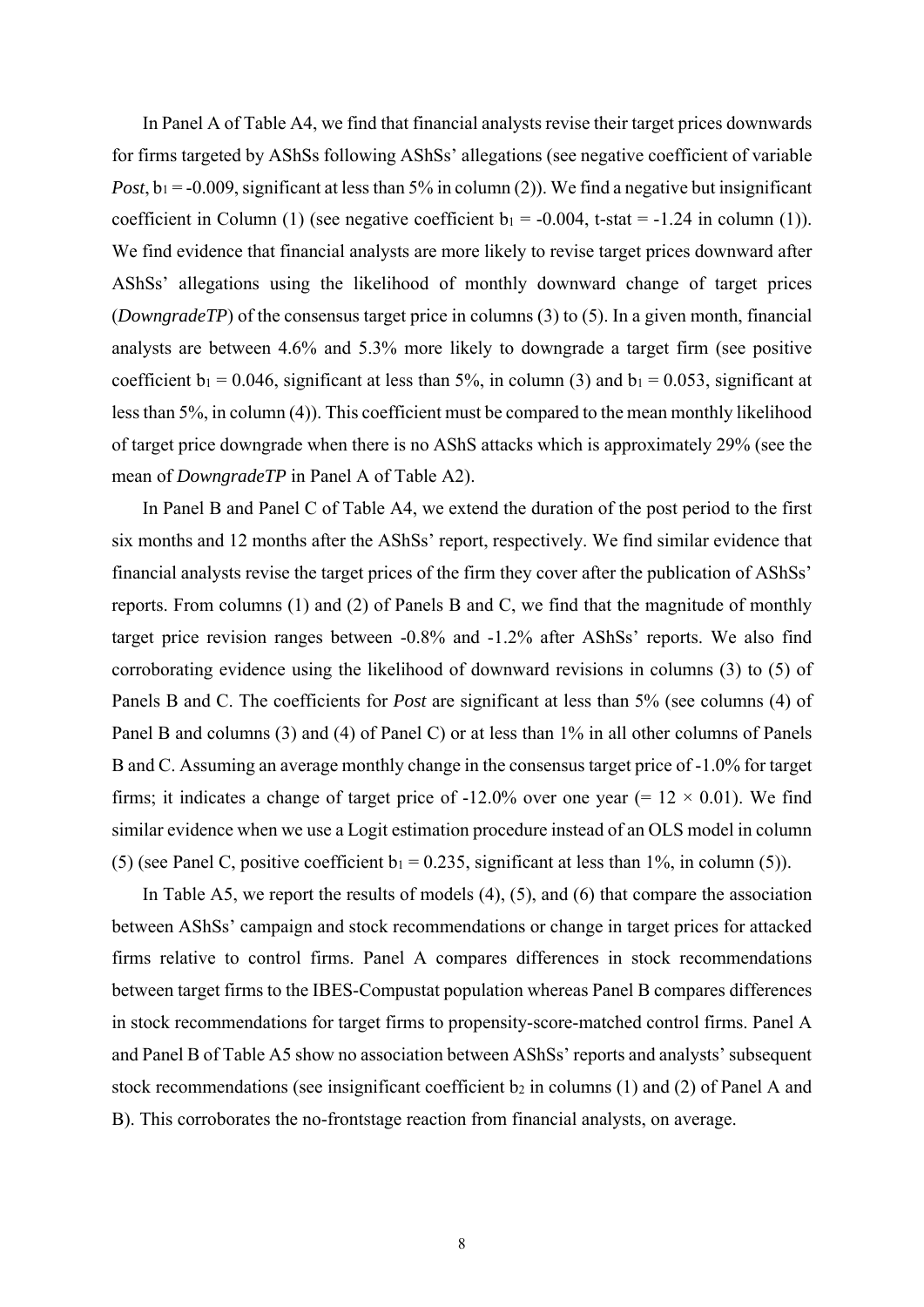Panel C compares differences in revisions of target prices between attacked firms to the IBES-Compustat population whereas Panel B compares differences in revisions of target prices for attacked firms to propensity-score-matched control firms.

In Panel C, we find that financial analysts revise their target prices downwards for firms targeted by AShSs following the month of allegations relative to other firms covered by financial analysts (see variable *Treated*  $\times$  *Post*, negative coefficient b<sub>2</sub> = -0.008, significant at less than 1% in column (1), and  $b_2 = -0.009$ , significant at less than 1% in column (2)). We find corroborating evidence using the likelihood of monthly downward change of target prices (*DowngradeTP*) of the consensus target price in columns (3) to (5). In a given month, financial analysts are between 4.0% and 5.6% more likely to downgrade a target firm than a non-target firm after AShSs' allegations (see positive coefficient  $b_2 = 0.040$ , significant at less than 5%, in column (3) and  $b_2 = 0.056$ , significant at less than 1%, in column (4)). We find similar evidence when we use a Logit estimation procedure instead of an OLS model in column (5) (see positive coefficient  $b_2 = 0.217$ , significant at less than 1%, in column (5)).

In Panel D of Table A5, we run models (5) and (6) using the propensity-score-matched sample. This analysis allows to alleviate concerns that our results are driven by target firms' characteristics. We find similar evidence using the matched sample. Financial analysts tend to revise target prices of attacked firms downward relative to matched control firms. Target firms exhibit a change in the monthly consensus between 0.8% and 1.1% lower after AShSs' reports relative to matched control firms (see variable *Treated*  $\times$  *Post*, coefficient  $b_2 = -0.008$ , significant at less than 1%, in column (1) and coefficient  $b_2 = -0.011$ , significant at less than 1%, in column (2)). We find corroborating evidence using the likelihood of monthly downward change of target prices of the consensus target price in columns (3) to (5) where the estimated coefficient b<sub>2</sub> for *Treated*  $\times$  *Post* is significant at less than 5% (see column (3)) and at less than  $1\%$  (see column (4) and (5)).

Overall, our results support the existence of no frontstage reaction to AShSs and the existence of backstage activities by financial analysts. While financial analysts maintain a frontstage absence of response through no change in their stock recommendations, they actually tend to integrate AShSs allegations through backstage activities such as by revising their target prices after AShSs' allegations.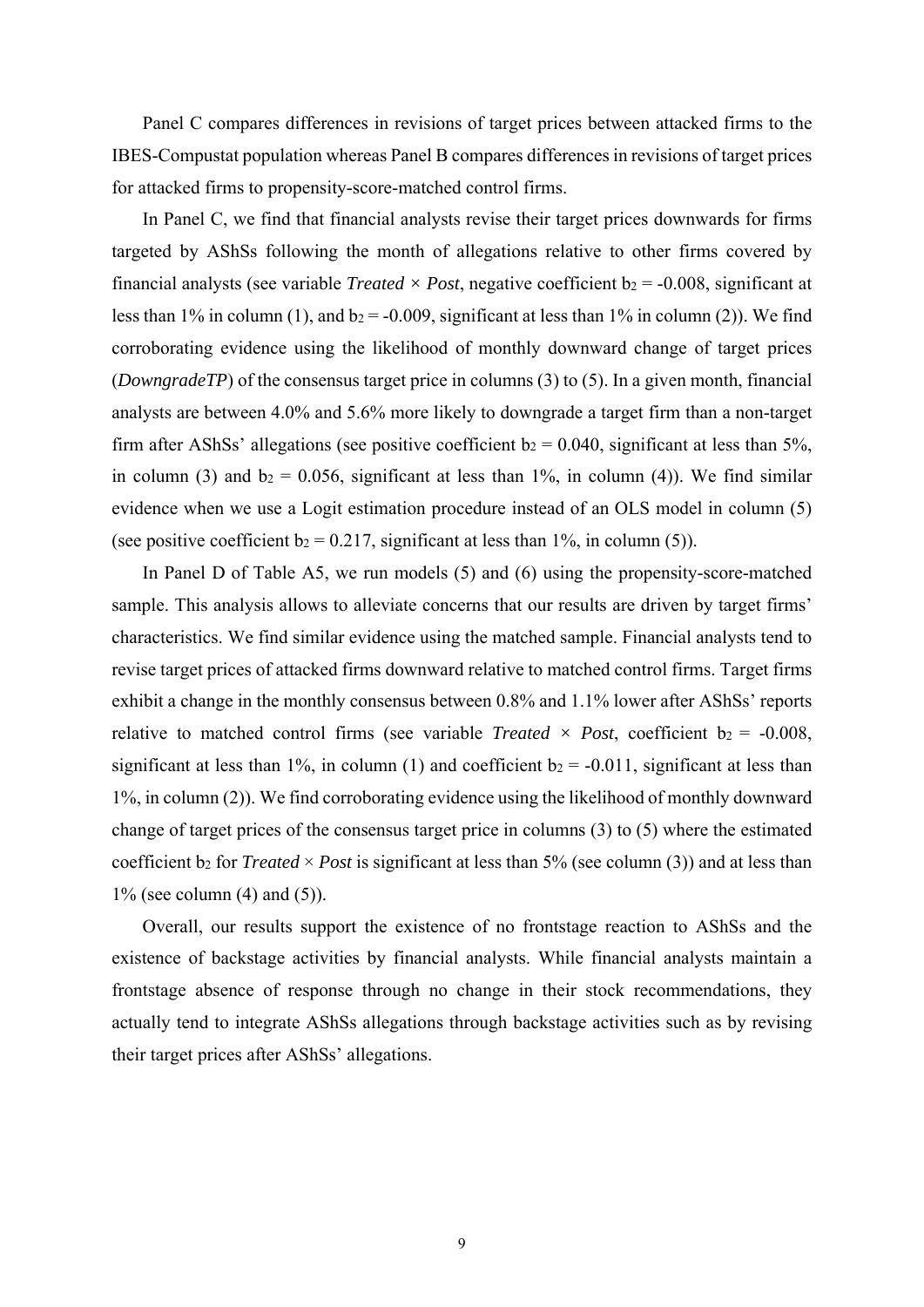**Table A1** 

Variable definitions

| <b>DEPENDENT VARIABLES</b>      |                                                                                                   |
|---------------------------------|---------------------------------------------------------------------------------------------------|
| <b>MEANREC</b>                  | monthly mean IBES-compiled recommendation transformed on a numerical                              |
|                                 | scale ranging from 1 to 5 (1= strong buy, 2 = buy, , $4 =$ sell, $5 =$ strong sell)               |
| $\triangle Target$ <i>Price</i> | Percentage change in the monthly average IBES-compiled mean target price                          |
|                                 | relative to month t-1 (= target price(t) / target price (t-1) - 1)                                |
| DowngradeTP                     | A dummy equal to 1 if in month t the average IBES-compiled mean target                            |
|                                 | price is lower than in month t-1, 0 otherwise.                                                    |
| <b>INDEPENDENT VARIABLES</b>    |                                                                                                   |
| <b>Treated</b>                  | A dummy equal to 1 if a firm is targeted in an AShS campaign, 0 otherwise.                        |
| Post                            | An indicator variable (specific only to the treated group) that takes the value of                |
|                                 | 1 for all periods starting from the event date, and 0 for all pre-event periods. If               |
|                                 | the firm is targeted multiple times over the sample period the dummy equals 1                     |
|                                 | after the first attack. Note that because there is staggering of events, all control              |
|                                 | firms (i.e., non-target firms) are automatically assigned $Post = 0$ so that Treated              |
|                                 | $\times$ <i>Post</i> and <i>Post</i> are the same.                                                |
| <b>Control</b> variables        |                                                                                                   |
| <b>NUMEST</b>                   | Number of analysts covering the firm in month t                                                   |
| <b>SIZE</b>                     | Firm $i$ 's natural logarithm of total assets in year y (AT) in millions of US                    |
|                                 | dollars.                                                                                          |
| <b>ROA</b>                      | Firm $i$ 's net income (NI) (in year y) divided by total assets (AT) of that same                 |
|                                 | period.                                                                                           |
| <b>PPE</b>                      | Firm <i>i</i> 's gross PPE (PPEGT) (in quarter y) divided by total assets (AT) of that            |
|                                 | same period.                                                                                      |
| LEV                             | Firm <i>i</i> 's sum (in year y) of long-term debt (DLTT) and debt in current liabilities         |
|                                 | (DLC) divided by total assets (AT)                                                                |
| <b>TobinQ</b>                   | Firm i's sum (in year y) of book value of debt and market value of equity scaled                  |
|                                 | by total assets (AT), where market value of equity equals price per share times                   |
|                                 | the total number of shares outstanding (PRCC*CSHO), and book value of debt                        |
|                                 | equals total assets minus book value of equity (AT - CSTK)                                        |
| Zscore                          | Firm <i>i</i> 's Altman (1968)'s Z-score (in year <i>t</i> ), computed as: $(3.3*EBIT + 1*sales)$ |
|                                 | $+1.2*$ current assets $+1.4*$ retained earnings) /total assets                                   |
| Operating_Cycle                 | Firm <i>i</i> 's operating cycle in year y, calculated as: log ((receivables [RECT]/              |
|                                 | sales $[SALE]$ + inventory $[INVT] / cost$ of sales $[COGS]$ $*360$                               |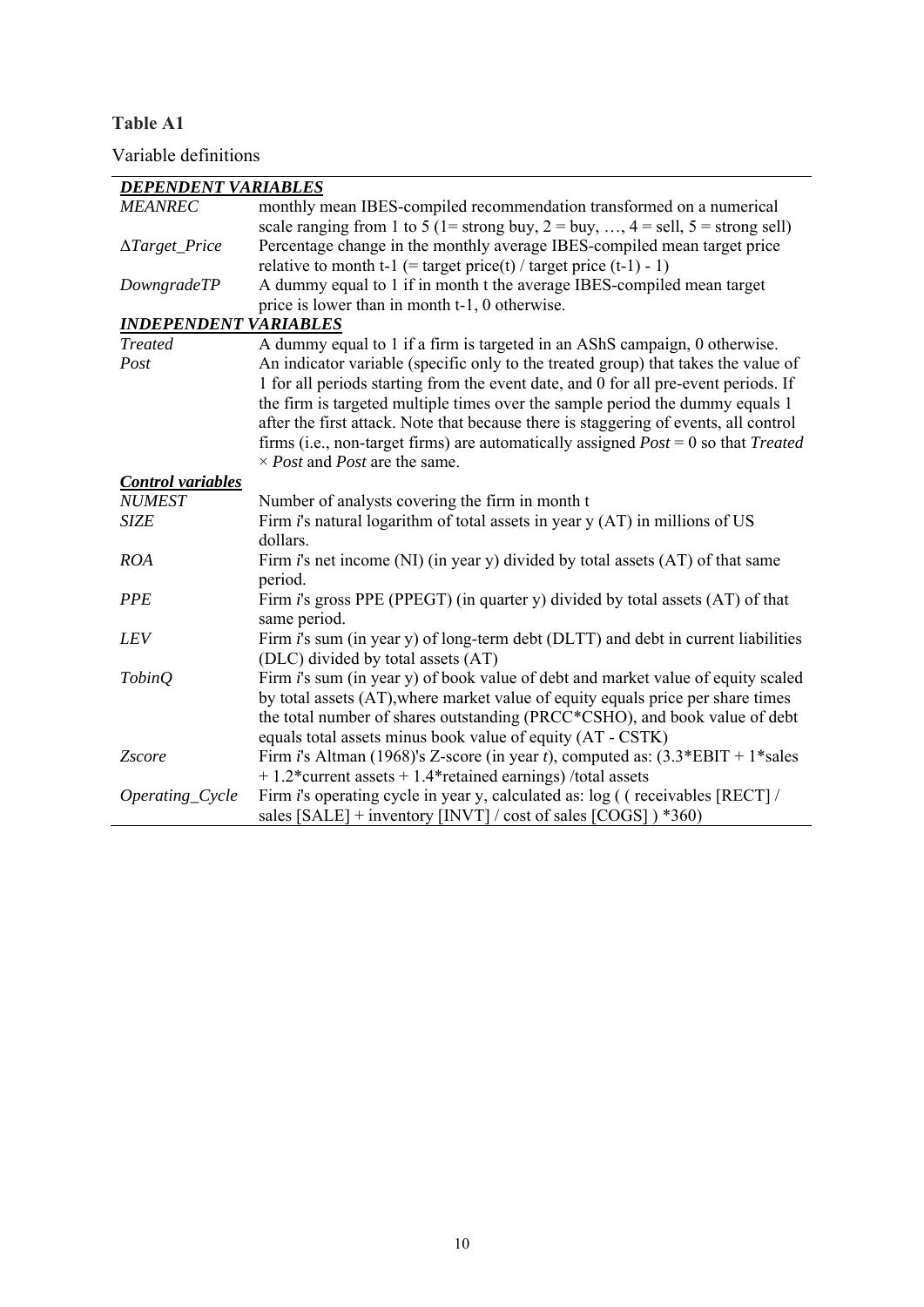# **Table A2**

Descriptive statistics of target firms and control firms

| Firms targeted by activist short sellers $n = 274$ |       | Control firms $n = 2,991$ | Diff.    | Sig. |
|----------------------------------------------------|-------|---------------------------|----------|------|
|                                                    | Mean  | mean                      |          |      |
| Buy recommendations                                | 65.3% | 58.5%                     | $6.8\%$  | ***  |
| Hold recommendations                               | 30.8% | 36.3%                     | $-5.5\%$ | ***  |
| Sell recommendations                               | 3.9%  | $5.2\%$                   | $-1.3\%$ | ***  |
| <b>MEANREC</b>                                     | 2.12  | 2.22                      | $-0.1$   | ***  |
| <b>NUMEST</b>                                      | 10.2  | 9.7                       |          | ***  |

Panel A: Descriptive statistics of stock recommendations for target firms and control firms

|                       | N     | Mean     | sd    | p25      | Median | p75    |
|-----------------------|-------|----------|-------|----------|--------|--------|
| $\Delta Target$ Price | 7,185 | 0.006    | 0.075 | $-0.006$ | 0.000  | 0.019  |
| DowngradeTP           | 7,185 | 0.293    | 0.455 | 0.000    | 0.000  | 1.000  |
| <b>NUMEST</b>         | 7,185 | 8.484    | 6.610 | 4.000    | 6.000  | 11.000 |
| <b>SIZE</b>           | 7,185 | 6.780    | 1.931 | 5.366    | 6.704  | 7.966  |
| <b>ROA</b>            | 7,185 | $-0.085$ | 0.307 | $-0.124$ | 0.020  | 0.077  |
| <b>PPE</b>            | 7,185 | 0.403    | 0.378 | 0.134    | 0.270  | 0.543  |
| <b>LEV</b>            | 7,185 | 0.335    | 0.334 | 0.011    | 0.287  | 0.512  |
| <i>TobinQ</i>         | 7,185 | 4.000    | 3.470 | 1.674    | 2.613  | 4.957  |
| <i><u>Zscore</u></i>  | 7,185 | 0.520    | 3.863 | $-0.112$ | 1.475  | 2.707  |
| Operating_Cycle       | 7,185 | 4.524    | 0.946 | 3.960    | 4.590  | 5.193  |

Panel B: Descriptive statistics of target firms

| Panel C: Descriptive statistics of target firms and all control firms covered in IBES- |  |  |  |  |
|----------------------------------------------------------------------------------------|--|--|--|--|
| Compustat                                                                              |  |  |  |  |

| Firms targeted by activist short sellers $n = 274$ |       |          |        |  |         | Control firms $n = 2,991$ |        | Diff.    | Sig. |
|----------------------------------------------------|-------|----------|--------|--|---------|---------------------------|--------|----------|------|
|                                                    | N     | Mean     | Median |  | N       | Mean                      | Median |          |      |
| $\Delta Target$ Price                              | 7,185 | 0.006    | 0.000  |  | 103,878 | 0.003                     | 0.000  | 0.003    | ***  |
| DowngradeTP                                        | 7,185 | 0.293    | 0.000  |  | 103,878 | 0.289                     | 0.000  | 0.004    |      |
| <b>NUMEST</b>                                      | 7,185 | 8.484    | 6.000  |  | 103,878 | 8.149                     | 6.000  | 0.335    | ***  |
| <b>SIZE</b>                                        | 7,185 | 6.780    | 6.704  |  | 103,878 | 7.410                     | 7.378  | $-0.629$ | ***  |
| <b>ROA</b>                                         | 7,185 | $-0.085$ | 0.020  |  | 103,878 | $-0.012$                  | 0.034  | $-0.073$ | ***  |
| <b>PPE</b>                                         | 7,185 | 0.403    | 0.270  |  | 103,878 | 0.540                     | 0.382  | $-0.137$ | ***  |
| <i>LEV</i>                                         | 7,185 | 0.335    | 0.287  |  | 103,878 | 0.290                     | 0.257  | 0.045    | ***  |
| <i>TobinQ</i>                                      | 7,185 | 4.000    | 2.613  |  | 103,878 | 2.528                     | 1.769  | 1.472    | ***  |
| <i><u>Zscore</u></i>                               | 7,185 | 0.520    | 1.475  |  | 103,878 | 1.201                     | 1.625  | $-0.681$ | ***  |
| <i>Operating_Cycle</i>                             | 7,185 | 4.524    | 4.590  |  | 103,878 | 4.576                     | 4.638  | $-0.052$ | ***  |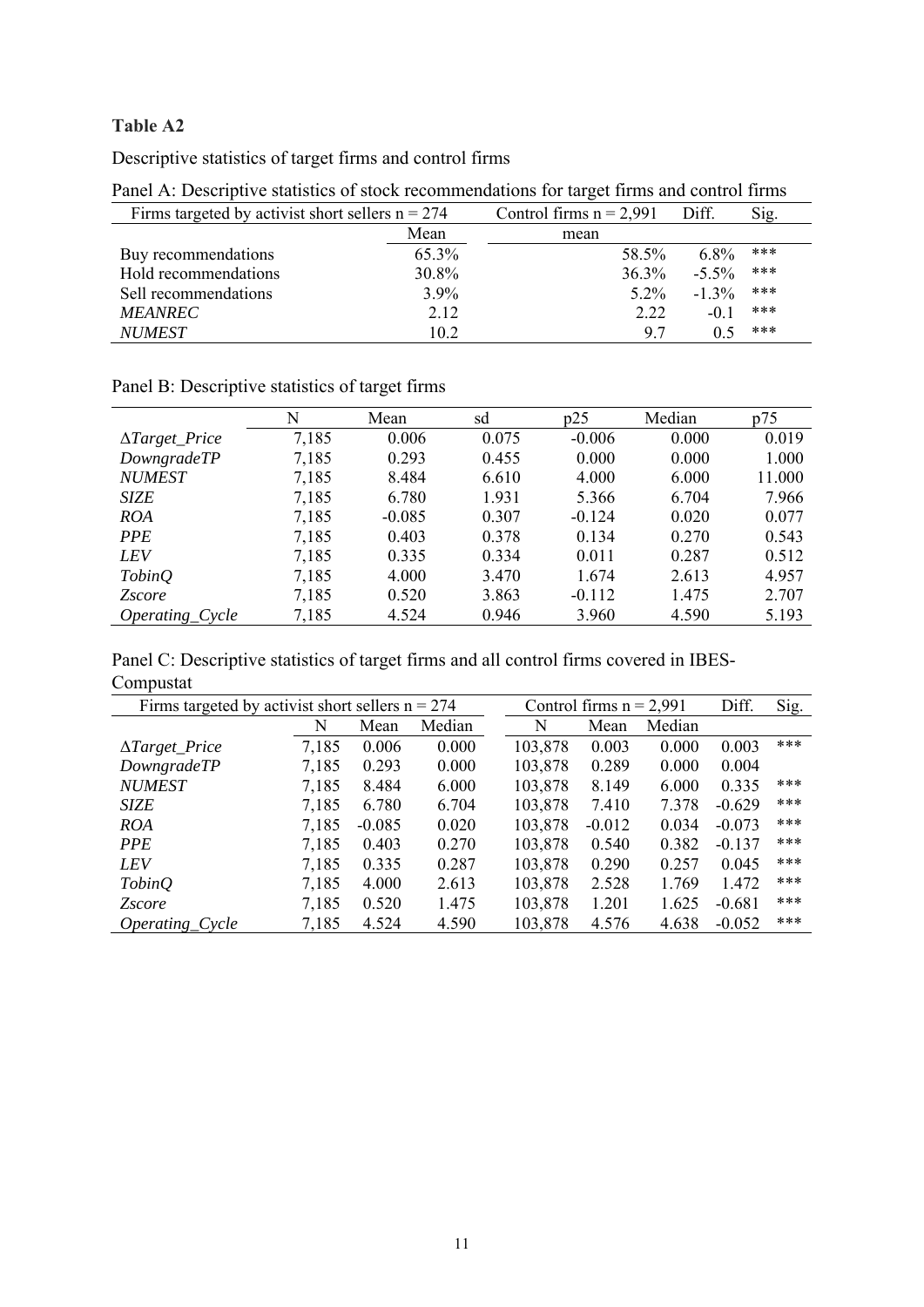| Firms targeted by activist short sellers $n = 271$ | Matched control firms $n = 271$ |          |        | Diff. | Sig.     |        |          |     |
|----------------------------------------------------|---------------------------------|----------|--------|-------|----------|--------|----------|-----|
|                                                    | N                               | Mean     | Median | N     | Mean     | Median |          |     |
| $\Delta Target$ Price                              | 7,064                           | 0.006    | 0.000  | 7,064 | 0.006    | 0.000  | 0.000    |     |
| DowngradeTP                                        | 7,064                           | 0.293    | 0.000  | 7,064 | 0.297    | 0.000  | $-0.003$ |     |
| <b>NUMEST</b>                                      | 7,064                           | 8.491    | 6.000  | 7,064 | 9.323    | 7.000  | $-0.833$ | *** |
| SIZE                                               | 7,064                           | 6.790    | 6.705  | 7,064 | 6.932    | 6.928  | $-0.143$ | *** |
| <b>ROA</b>                                         | 7,064                           | $-0.081$ | 0.020  | 7,064 | $-0.080$ | 0.029  | $-0.001$ |     |
| <i>PPE</i>                                         | 7,064                           | 0.404    | 0.270  | 7,064 | 0.384    | 0.269  | 0.019    | *** |
| <b>LEV</b>                                         | 7,064                           | 0.329    | 0.286  | 7,064 | 0.327    | 0.270  | 0.002    |     |
| <i>TobinQ</i>                                      | 7,064                           | 3.924    | 2.595  | 7,064 | 3.957    | 2.513  | $-0.033$ |     |
| <i><u><b>Zscore</b></u></i>                        | 7,064                           | 0.549    | 1.469  | 7,064 | 0.574    | 1.584  | $-0.025$ |     |
| <i>Operating_Cycle</i>                             | 7,064                           | 4.521    | 4.589  | 7,064 | 4.517    | 4.581  | 0.003    |     |

Panel D: Descriptive statistics of target firms and propensity-score-matched control firms

Table A2 reports descriptive statistic for firms targeted by AShSs and comparisons with descriptive statistics for two control groups. The table reports monthly observations. The target firms are firms identified in the Activist Insight database and matched to IBES and Compustat. In Panel B, the control sample are all firms with available data in IBES and Compustat. In Panel C, the control firms are obtained after propensity score matching. We use one-to-one matching without replacement and a maximum caliper distance of 1%. The model used to compute propensity scores is  $Pr(Treated = 1) = b_0$  $+ b_1 NUMEST + b_2 SIZE + b_3 ROA + b_4 PPE + b_5 LEV + b_6 TobinQ + b_7 Zscore + b_8 Operating_Cycle$ + Fixed Effects + ε. We include industry fixed effects and year-month fixed effects. All variables are defined in Table A1. The \*, \*\*, and \*\*\* indicate significance at the 10%, 5%, and 1% levels, respectively.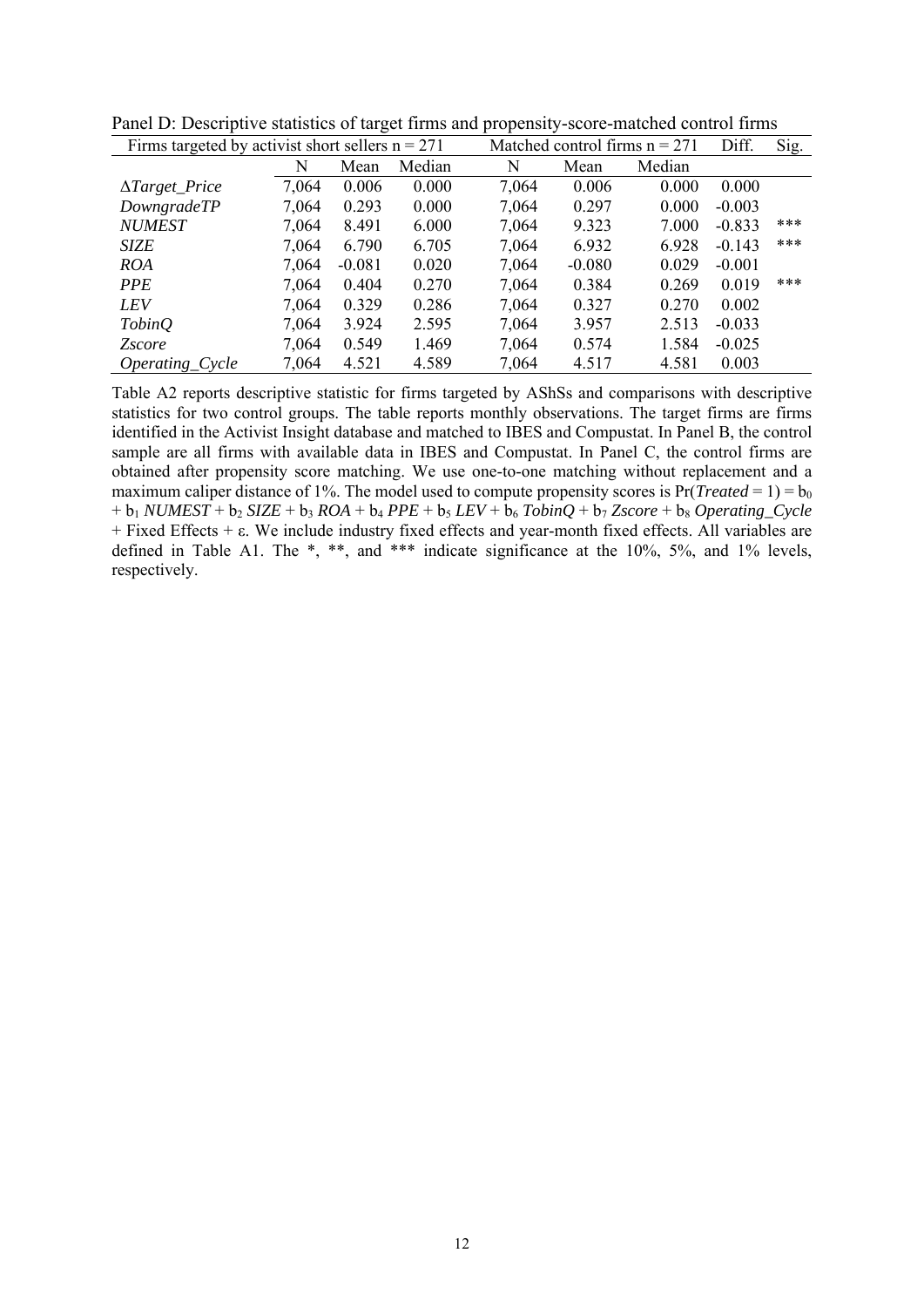# **Table A3**

The effect of activist short sellers' campaigns on financial analysts' stock recommendations: do financial analysts revise their stock recommendations?

| $\sigma_8$ <i>Escore</i> $\sigma_9$ <i>Operating</i> $\sigma_8$ <i>Cycle</i> $\sigma_1$ <b>Excel</b> <i>Chicots</i> $\sigma_1$<br>Revision of stock recommendation in the 12 months after the short seller report |                |                |  |  |  |  |
|-------------------------------------------------------------------------------------------------------------------------------------------------------------------------------------------------------------------|----------------|----------------|--|--|--|--|
|                                                                                                                                                                                                                   |                |                |  |  |  |  |
|                                                                                                                                                                                                                   | (1)            | (2)            |  |  |  |  |
| Dep. Var:                                                                                                                                                                                                         | <b>MEANREC</b> | <b>MEANREC</b> |  |  |  |  |
| Post                                                                                                                                                                                                              | 0.015          | $-0.008$       |  |  |  |  |
|                                                                                                                                                                                                                   | (0.41)         | $(-0.33)$      |  |  |  |  |
| <b>NUMEST</b>                                                                                                                                                                                                     | 0.006          | $-0.027***$    |  |  |  |  |
|                                                                                                                                                                                                                   | (0.94)         | $(-4.19)$      |  |  |  |  |
| <b>SIZE</b>                                                                                                                                                                                                       | $0.047*$       | $-0.094*$      |  |  |  |  |
|                                                                                                                                                                                                                   | (2.00)         | $(-1.93)$      |  |  |  |  |
| <b>ROA</b>                                                                                                                                                                                                        | 0.116          | 0.001          |  |  |  |  |
|                                                                                                                                                                                                                   | (0.89)         | (0.01)         |  |  |  |  |
| <b>PPE</b>                                                                                                                                                                                                        | 0.130          | 0.081          |  |  |  |  |
|                                                                                                                                                                                                                   | (1.64)         | (0.95)         |  |  |  |  |
| LEV                                                                                                                                                                                                               | $-0.103$       | 0.064          |  |  |  |  |
|                                                                                                                                                                                                                   | $(-1.34)$      | (0.88)         |  |  |  |  |
| <b>TobinQ</b>                                                                                                                                                                                                     | $-0.011$       | $-0.016**$     |  |  |  |  |
|                                                                                                                                                                                                                   | $(-1.39)$      | $(-2.47)$      |  |  |  |  |
| <b>Zscore</b>                                                                                                                                                                                                     | $-0.005$       | 0.002          |  |  |  |  |
|                                                                                                                                                                                                                   | $(-0.51)$      | (0.15)         |  |  |  |  |
| Operating_Cycle                                                                                                                                                                                                   | 0.019          | $-0.025$       |  |  |  |  |
|                                                                                                                                                                                                                   | (0.60)         | $(-0.66)$      |  |  |  |  |
| Constant                                                                                                                                                                                                          | $1.694***$     | 3.109***       |  |  |  |  |
|                                                                                                                                                                                                                   | (8.66)         | (8.45)         |  |  |  |  |
| <b>Industry FE</b>                                                                                                                                                                                                | Yes            | N <sub>o</sub> |  |  |  |  |
| Firm FE                                                                                                                                                                                                           | No             | Yes            |  |  |  |  |
| Calendar month FE                                                                                                                                                                                                 | Yes            | Yes            |  |  |  |  |
| Estimation                                                                                                                                                                                                        | <b>OLS</b>     | <b>OLS</b>     |  |  |  |  |
| Observations                                                                                                                                                                                                      | 7,158          | 7,158          |  |  |  |  |
| Adj. $R^2$ / Pseudo $R^2$                                                                                                                                                                                         | 0.2104         | 0.7563         |  |  |  |  |

| $MEANREC = b_0 + b_1 Post + b_2 NUMEST + b_3 SIZE + b_4 ROA + b_5 PPE + b_6 LEV + b_7 Tobino$ |  |  |  |
|-----------------------------------------------------------------------------------------------|--|--|--|
| + $b_8$ Zscore + $b_9$ Operating_Cycle + Fixed Effects + $\varepsilon$                        |  |  |  |

All variables are defined in Table A1. Standard errors are clustered at the firm and calendar-year level. The \*, \*\*, and \*\*\* indicate significance at the 10%, 5%, and 1% levels, respectively.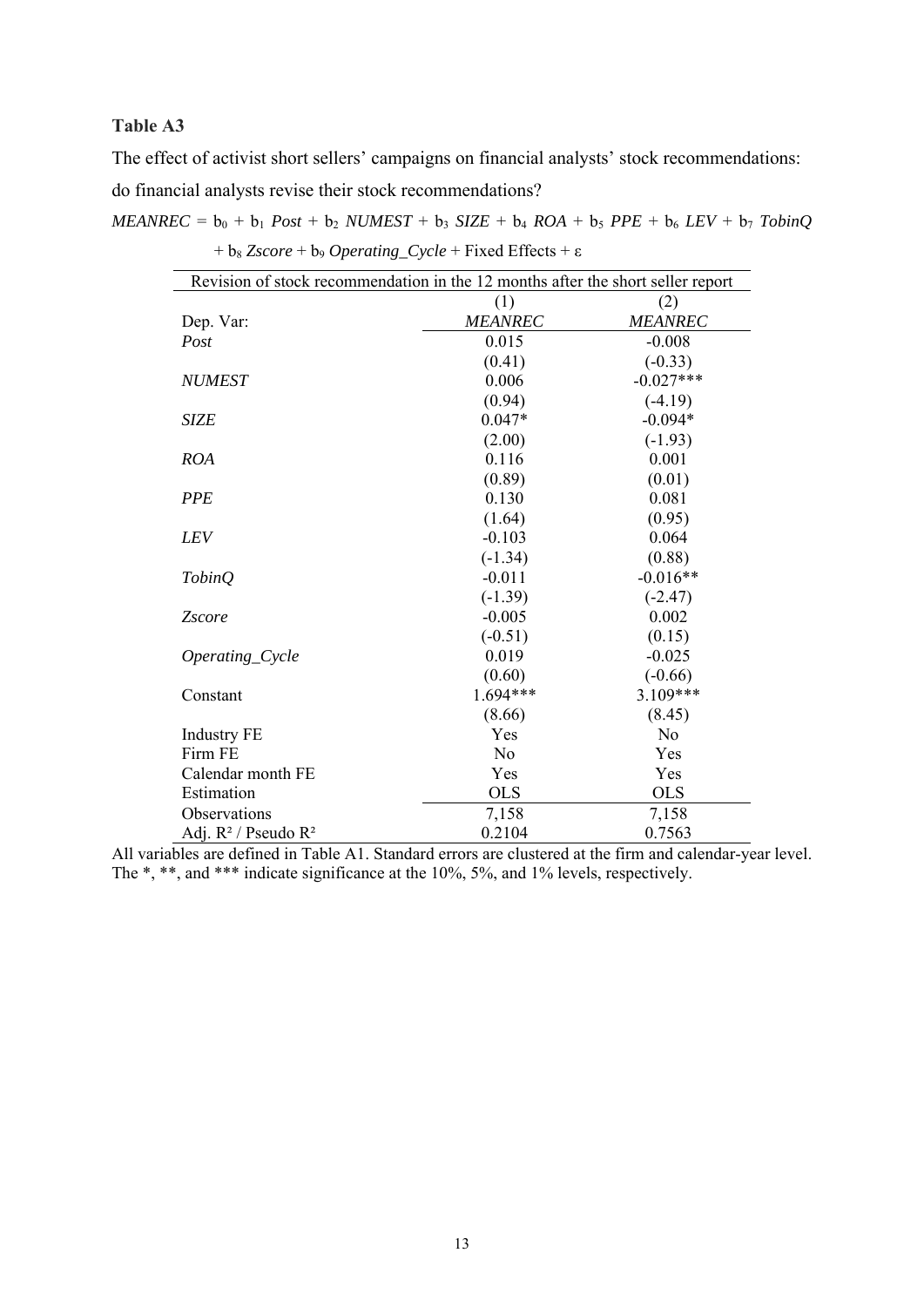## **Table A4**

The effect of activist short sellers' campaigns on financial analysts' target prices: do financial analysts revise their target prices?

Columns (1) and (2) report the estimation results of the following OLS model:

 $\Delta Target\_Price = b_0 + b_1 Post + b_2 NUMBER + b_3 SIZE + b_4 ROA + b_5 PPE + b_6 LEV + b_7 TobinQ$  $+ b_8 Z \text{score} + b_9 \text{ Operating\_Cycle} + \text{Fixed Effects} + \varepsilon$  (1)

Columns (3) and (4) and column (5) report the estimation results of the following OLS (columns (3) and (4)) and Logit model (column (5)):

 $DowngradeTP = b_0 + b_1 Post + b_2 NUMEST + b_3 SIZE + b_4 ROA + b_5 PPE + b_6 LEV + b_7 TobinQ$  $+ b_8 Z \text{score} + b_9 \text{ Operating\_Cycle} + \text{Fixed Effects} + \varepsilon$  (2)

|                           | Revision of target price in the first three months after the short seller report |                        |             |             |             |  |  |
|---------------------------|----------------------------------------------------------------------------------|------------------------|-------------|-------------|-------------|--|--|
|                           | (1)                                                                              | (2)                    | (3)         | (4)         | (5)         |  |  |
| Dep. Var:                 | ∆Target_Price                                                                    | $\Delta Target\_Price$ | DowngradeTP | DowngradeTP | DowngradeTP |  |  |
| Post                      | $-0.004$                                                                         | $-0.009**$             | $0.046**$   | $0.053**$   | $0.274***$  |  |  |
|                           | $(-1.24)$                                                                        | $(-2.24)$              | (2.45)      | (2.57)      | (3.13)      |  |  |
| <b>NUMEST</b>             | $-0.000$                                                                         | $-0.002*$              | $0.010***$  | 0.011       | $0.054***$  |  |  |
|                           | $(-1.50)$                                                                        | $(-1.96)$              | (4.46)      | (1.54)      | (6.84)      |  |  |
| <b>SIZE</b>               | 0.000                                                                            | $-0.014*$              | 0.003       | $0.099**$   | 0.012       |  |  |
|                           | (0.25)                                                                           | $(-1.78)$              | (0.36)      | (2.02)      | (0.36)      |  |  |
| <b>ROA</b>                | $0.039***$                                                                       | $0.070***$             | $-0.168***$ | $-0.310***$ | $-1.068***$ |  |  |
|                           | (4.72)                                                                           | (3.00)                 | $(-3.72)$   | $(-2.68)$   | $(-4.54)$   |  |  |
| <b>PPE</b>                | $-0.008*$                                                                        | $-0.010$               | 0.034       | $-0.034$    | 0.170       |  |  |
|                           | $(-1.67)$                                                                        | $(-0.59)$              | (1.29)      | $(-0.31)$   | (1.32)      |  |  |
| <b>LEV</b>                | $-0.004$                                                                         | 0.005                  | $0.068**$   | $-0.015$    | $0.445***$  |  |  |
|                           | $(-0.88)$                                                                        | (0.63)                 | (2.14)      | $(-0.32)$   | (3.73)      |  |  |
| <i>TobinQ</i>             | $0.005***$                                                                       | $0.007***$             | $-0.017***$ | $-0.023***$ | $-0.117***$ |  |  |
|                           | (9.06)                                                                           | (7.57)                 | $(-6.10)$   | $(-3.97)$   | $(-7.92)$   |  |  |
| <b>Zscore</b>             | $-0.000$                                                                         | 0.000                  | $0.006*$    | $-0.000$    | $0.044**$   |  |  |
|                           | $(-0.01)$                                                                        | (0.13)                 | (1.83)      | $(-0.03)$   | (2.16)      |  |  |
| Operating_Cycle           | $-0.002$                                                                         | $-0.003$               | 0.007       | 0.033       | 0.037       |  |  |
|                           | $(-1.31)$                                                                        | $(-0.74)$              | (0.64)      | (1.34)      | (0.70)      |  |  |
| Constant                  | $-0.001$                                                                         | $-0.093**$             | $0.199***$  | 0.327       | $-2.363***$ |  |  |
|                           | $(-0.10)$                                                                        | $(-2.13)$              | (4.33)      | (1.23)      | $(-4.83)$   |  |  |
| <b>Industry FE</b>        | Yes                                                                              | No                     | Yes         | No          | Yes         |  |  |
| Firm FE                   | No                                                                               | Yes                    | No          | Yes         | No          |  |  |
| Calendar month FE         | Yes                                                                              | Yes                    | Yes         | Yes         | Yes         |  |  |
| Estimation                | <b>OLS</b>                                                                       | <b>OLS</b>             | <b>OLS</b>  | <b>OLS</b>  | Logit       |  |  |
| Observations              | 5,254                                                                            | 5,254                  | 5,254       | 5,254       | 5,243       |  |  |
| Adj. $R^2$ / Pseudo $R^2$ | 0.0889                                                                           | 0.1185                 | 0.1150      | 0.1505      | 0.114       |  |  |

Panel A: Analysts' change in target price three months after activist short sellers' reports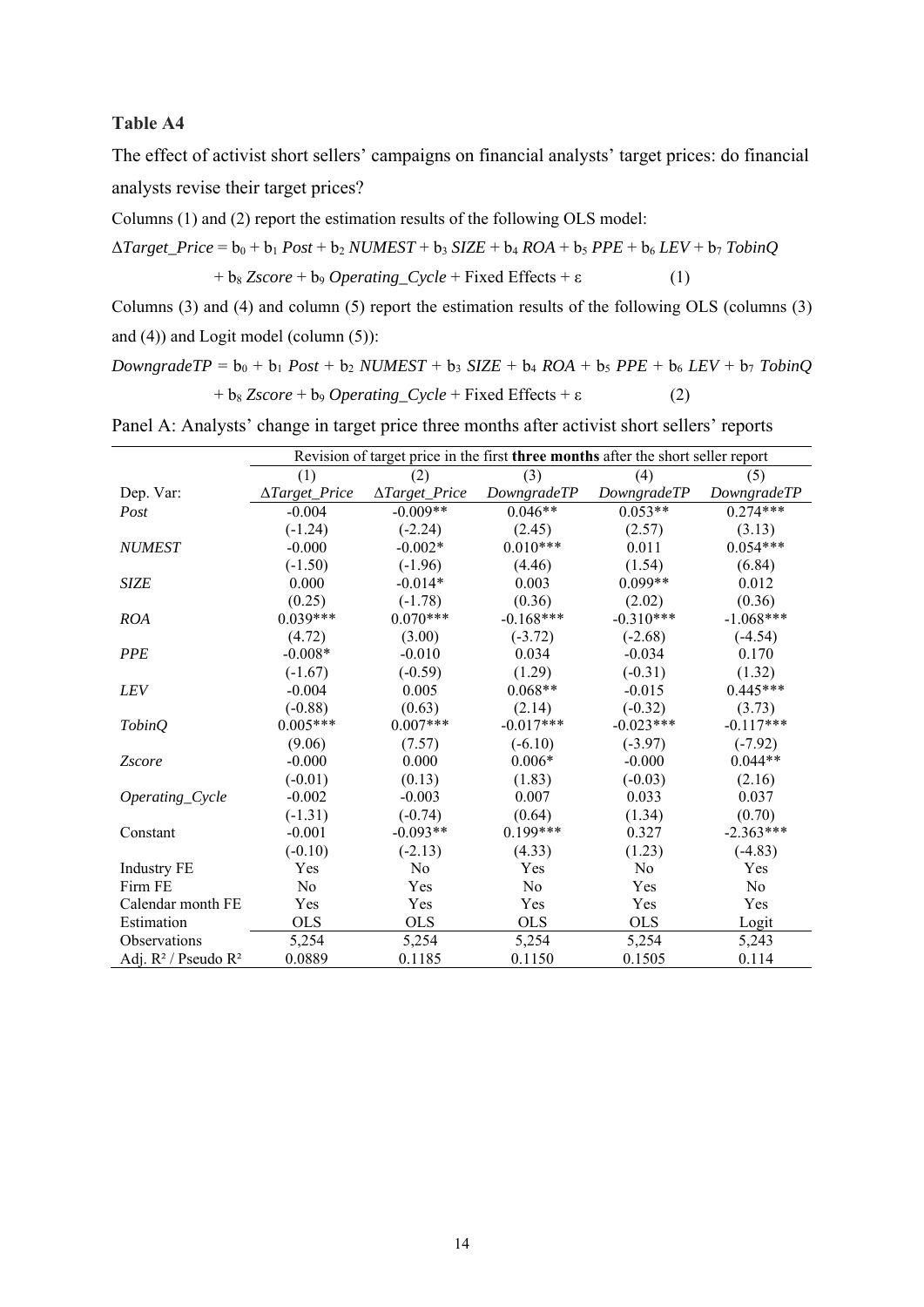|                           | Revision of target price in the first six months after the short seller report |                        |             |             |             |  |  |  |
|---------------------------|--------------------------------------------------------------------------------|------------------------|-------------|-------------|-------------|--|--|--|
|                           | (1)                                                                            | (2)                    | (3)         | (4)         | (5)         |  |  |  |
| Dep. Var:                 | ∆Target_Price                                                                  | $\Delta Target\_Price$ | DowngradeTP | DowngradeTP | DowngradeTP |  |  |  |
| Post                      | $-0.008***$                                                                    | $-0.011***$            | $0.046***$  | $0.045**$   | $0.273***$  |  |  |  |
|                           | $(-3.12)$                                                                      | $(-3.13)$              | (2.72)      | (2.26)      | (3.74)      |  |  |  |
| <b>NUMEST</b>             | $-0.000$                                                                       | $-0.002**$             | $0.010***$  | $0.012*$    | $0.056***$  |  |  |  |
|                           | $(-1.10)$                                                                      | $(-2.04)$              | (5.02)      | (1.66)      | (7.59)      |  |  |  |
| <b>SIZE</b>               | 0.000                                                                          | $-0.015**$             | 0.001       | $0.091**$   | 0.002       |  |  |  |
|                           | (0.27)                                                                         | $(-2.08)$              | (0.15)      | (2.03)      | (0.08)      |  |  |  |
| <b>ROA</b>                | $0.039***$                                                                     | $0.072***$             | $-0.168***$ | $-0.269***$ | $-1.036***$ |  |  |  |
|                           | (4.74)                                                                         | (3.46)                 | $(-3.88)$   | $(-2.62)$   | $(-4.83)$   |  |  |  |
| <b>PPE</b>                | $-0.009**$                                                                     | $-0.028**$             | $0.044*$    | 0.039       | $0.220*$    |  |  |  |
|                           | $(-1.97)$                                                                      | $(-2.11)$              | (1.79)      | (0.51)      | (1.89)      |  |  |  |
| <b>LEV</b>                | $-0.002$                                                                       | 0.009                  | $0.057*$    | $-0.027$    | $0.379***$  |  |  |  |
|                           | $(-0.60)$                                                                      | (1.21)                 | (1.87)      | $(-0.55)$   | (3.38)      |  |  |  |
| <b>TobinQ</b>             | $0.005***$                                                                     | $0.007***$             | $-0.018***$ | $-0.022***$ | $-0.120***$ |  |  |  |
|                           | (10.57)                                                                        | (8.50)                 | $(-7.04)$   | $(-4.52)$   | $(-8.77)$   |  |  |  |
| <b>Zscore</b>             | 0.000                                                                          | 0.000                  | $0.006*$    | $-0.001$    | $0.038**$   |  |  |  |
|                           | (0.18)                                                                         | (0.26)                 | (1.76)      | $(-0.07)$   | (2.08)      |  |  |  |
| Operating_Cycle           | $-0.001$                                                                       | $-0.005$               | 0.006       | $0.042*$    | 0.031       |  |  |  |
|                           | $(-0.73)$                                                                      | $(-1.24)$              | (0.60)      | (1.94)      | (0.63)      |  |  |  |
| Constant                  | 0.004                                                                          | $0.131***$             | $0.170***$  | $-0.563*$   | $-2.325***$ |  |  |  |
|                           | (0.40)                                                                         | (2.91)                 | (2.89)      | $(-1.93)$   | $(-4.98)$   |  |  |  |
| <b>Industry FE</b>        | Yes                                                                            | No                     | Yes         | No          | Yes         |  |  |  |
| Firm FE                   | No                                                                             | Yes                    | No          | Yes         | No          |  |  |  |
| Calendar month FE         | Yes                                                                            | Yes                    | Yes         | Yes         | Yes         |  |  |  |
| Estimation                | <b>OLS</b>                                                                     | <b>OLS</b>             | <b>OLS</b>  | <b>OLS</b>  | Logit       |  |  |  |
| <b>Observations</b>       | 5,932                                                                          | 5,932                  | 5,932       | 5,932       | 5,915       |  |  |  |
| Adj. $R^2$ / Pseudo $R^2$ | 0.0915                                                                         | 0.1168                 | 0.1099      | 0.1397      | 0.108       |  |  |  |

Panel B: Analysts' change in target price six months after activist short sellers' reports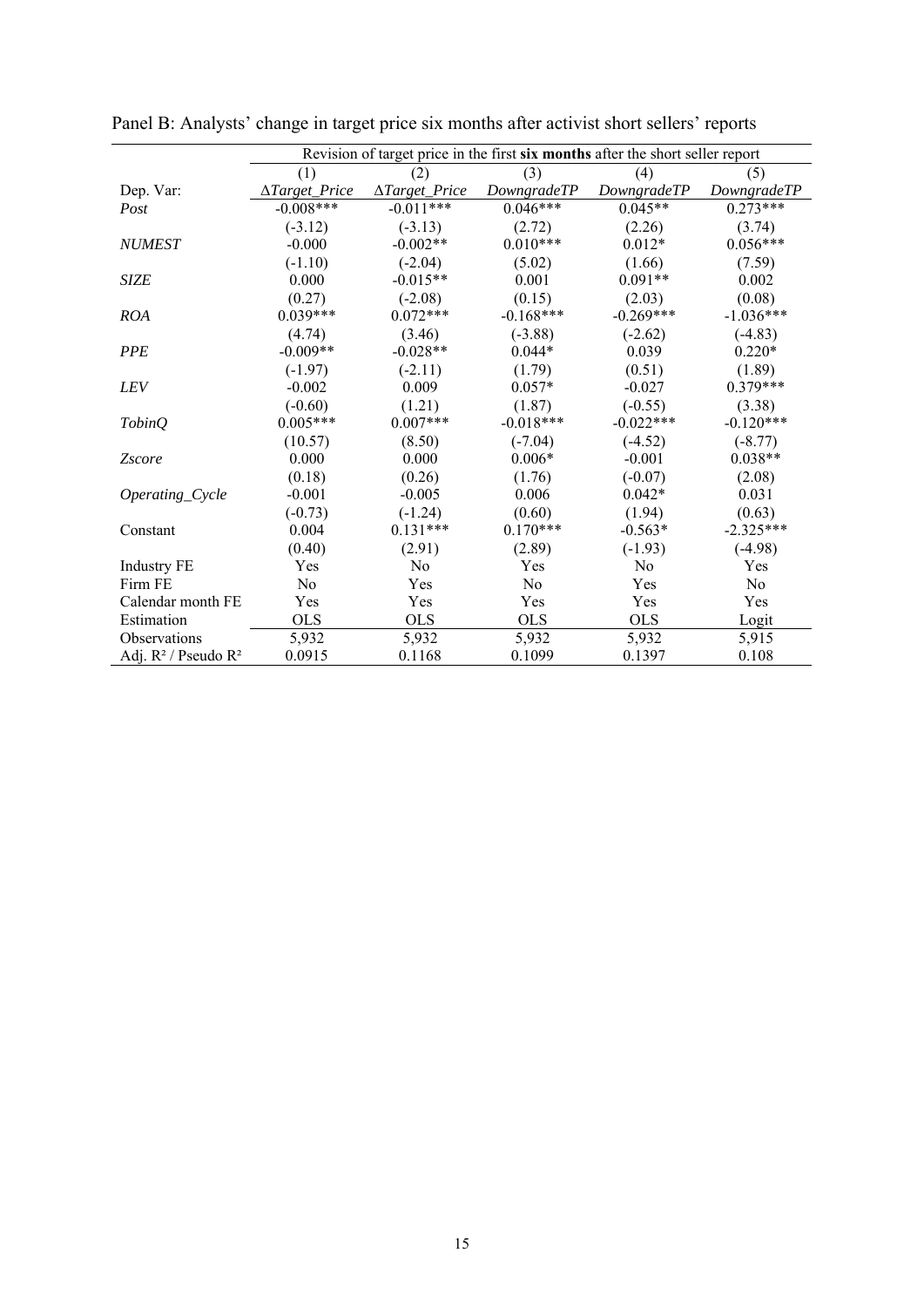|                           | Revision of target price in the first 12 months after the short seller report |                        |             |             |             |
|---------------------------|-------------------------------------------------------------------------------|------------------------|-------------|-------------|-------------|
|                           | (1)                                                                           | (2)                    | (3)         | (4)         | (5)         |
| Dep. Var:                 | $\Delta Target$ Price                                                         | $\Delta Target\_Price$ | DowngradeTP | DowngradeTP | DowngradeTP |
| Post                      | $-0.009***$                                                                   | $-0.012***$            | $0.040**$   | $0.050**$   | $0.235***$  |
|                           | $(-3.79)$                                                                     | $(-3.45)$              | (2.53)      | (2.49)      | (3.68)      |
| <b>NUMEST</b>             | $-0.000**$                                                                    | $-0.002**$             | $0.011***$  | $0.013**$   | $0.059***$  |
|                           | $(-2.09)$                                                                     | $(-2.43)$              | (6.42)      | (2.17)      | (8.87)      |
| <b>SIZE</b>               | 0.001                                                                         | $-0.018***$            | $-0.000$    | $0.089**$   | $-0.006$    |
|                           | (1.36)                                                                        | $(-2.79)$              | $(-0.04)$   | (2.24)      | $(-0.21)$   |
| <b>ROA</b>                | $0.038***$                                                                    | $0.058***$             | $-0.176***$ | $-0.267***$ | $-1.047***$ |
|                           | (5.13)                                                                        | (3.39)                 | $(-4.55)$   | $(-3.23)$   | $(-5.38)$   |
| <b>PPE</b>                | $-0.007**$                                                                    | $-0.029***$            | $0.051**$   | 0.081       | $0.262**$   |
|                           | $(-2.09)$                                                                     | $(-3.04)$              | (2.24)      | (1.50)      | (2.53)      |
| <b>LEV</b>                | $-0.002$                                                                      | 0.010                  | 0.036       | $-0.040$    | $0.256**$   |
|                           | $(-0.53)$                                                                     | (1.37)                 | (1.28)      | $(-0.88)$   | (2.53)      |
| <b>TobinQ</b>             | $0.005***$                                                                    | $0.008***$             | $-0.018***$ | $-0.026***$ | $-0.120***$ |
|                           | (11.56)                                                                       | (9.88)                 | $(-8.08)$   | $(-6.12)$   | $(-9.88)$   |
| <b>Zscore</b>             | 0.000                                                                         | 0.002                  | $0.007**$   | $-0.001$    | $0.047***$  |
|                           | (0.14)                                                                        | (1.24)                 | (2.53)      | $(-0.08)$   | (2.82)      |
| Operating_Cycle           | $-0.000$                                                                      | $-0.001$               | 0.006       | 0.026       | 0.030       |
|                           | $(-0.13)$                                                                     | $(-0.16)$              | (0.57)      | (1.30)      | (0.69)      |
| Constant                  | $-0.007$                                                                      | $0.134***$             | $0.181***$  | $-0.495*$   | $-2.069***$ |
|                           | $(-0.74)$                                                                     | (3.04)                 | (3.22)      | $(-1.88)$   | $(-4.89)$   |
| <b>Industry FE</b>        | Yes                                                                           | No                     | Yes         | No          | Yes         |
| Firm FE                   | N <sub>o</sub>                                                                | Yes                    | No          | Yes         | No          |
| Calendar month FE         | Yes                                                                           | Yes                    | Yes         | Yes         | Yes         |
| Estimation                | <b>OLS</b>                                                                    | <b>OLS</b>             | <b>OLS</b>  | <b>OLS</b>  | Logit       |
| <b>Observations</b>       | 7,185                                                                         | 7,185                  | 7,185       | 7,185       | 7,185       |
| Adj. $R^2$ / Pseudo $R^2$ | 0.0879                                                                        | 0.1114                 | 0.1034      | 0.1308      | 0.0999      |

Panel C: Analysts' change in target price 12 months after activist short sellers' reports

All variables are defined in Table A1. Standard errors are clustered at the firm and calendar-year level. The \*, \*\*, and \*\*\* indicate significance at the 10%, 5%, and 1% levels, respectively.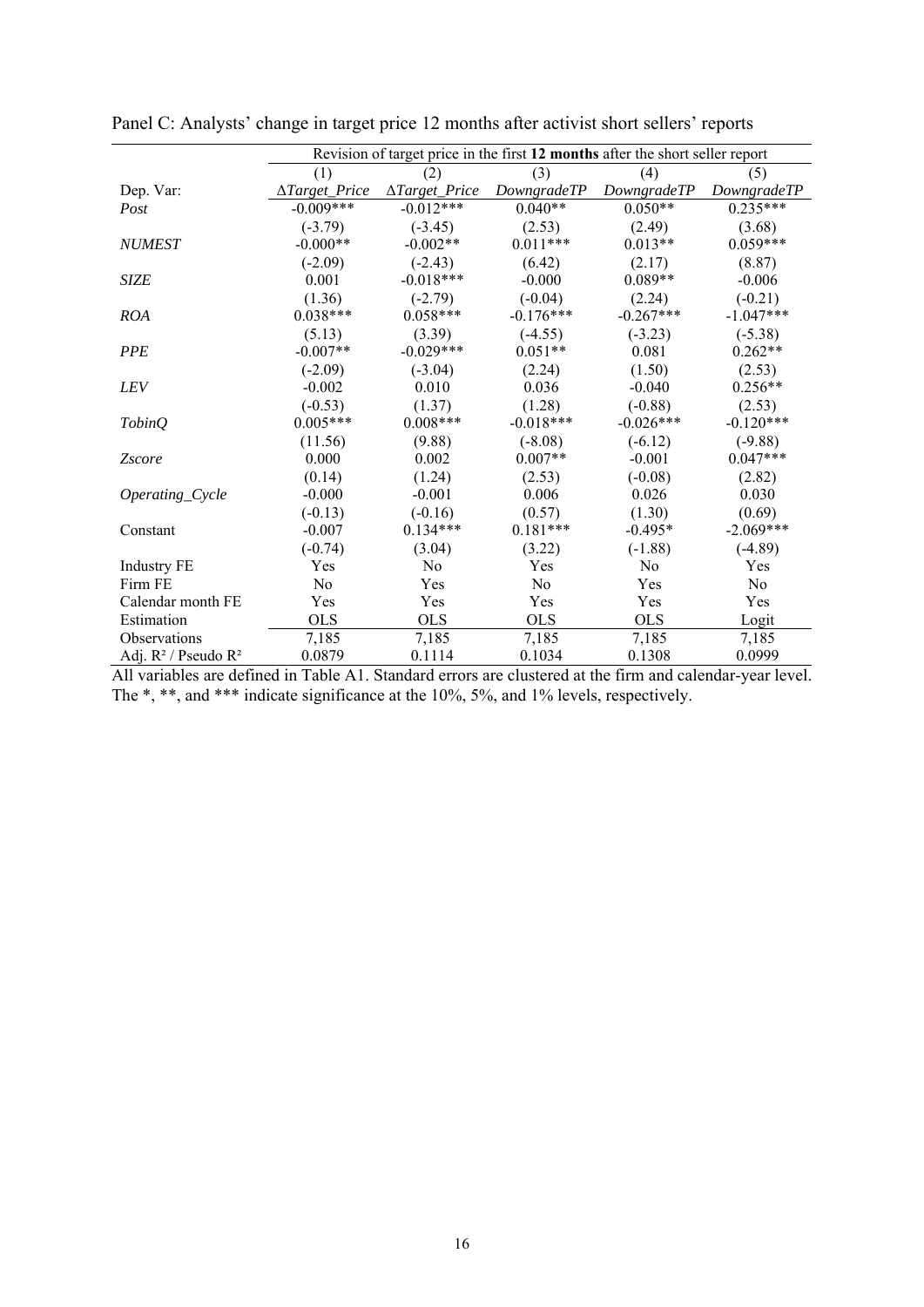### **TABLE A5**

Difference-in-differences analyses

Panel A and Panel B report the estimation of the following OLS model:

 $MEANREC = b_0 + b_1$  *Treated* +  $b_2$  *Treated* ×  $Post + b_3$  *NUMEST* +  $b_4$  *SIZE* +  $b_5$  *ROA* +  $b_6$  *PPE*  $+ b_7$  *LEV* +  $b_8$  *TobinQ* +  $b_9$  *Zscore* +  $b_{10}$  *Operating\_Cycle* + Fixed Effects +  $\varepsilon$ 

Panels C and D, columns (1) and (2) report the estimation results of the following OLS model:

 $\triangle Target\_Price = b_0 + b_1$  *Treated* +  $b_2$  *Treated* × *Post* +  $b_3$  *NUMEST* +  $b_4$  *SIZE* +  $b_5$  *ROA* +  $b_6$  *PPE*  $+ b_7$  *LEV* +  $b_8$  *TobinQ* + Fixed Effects +  $\varepsilon$ 

In Panel C and D, columns (3), (4) and (5) report the estimation results of the following OLS (columns  $(3)$  and  $(4)$ ) and Logit model (column  $(5)$ ):

*DowngradeTP* =  $b_0 + b_1$  *Treated* +  $b_2$  *Treated* × *Post* +  $b_3$  *NUMEST* +  $b_4$  *SIZE* +  $b_5$  *ROA* +  $b_6$  *PPE*  $+ b_7$  *LEV* +  $b_8$  *TobinQ* + Fixed Effects +  $\varepsilon$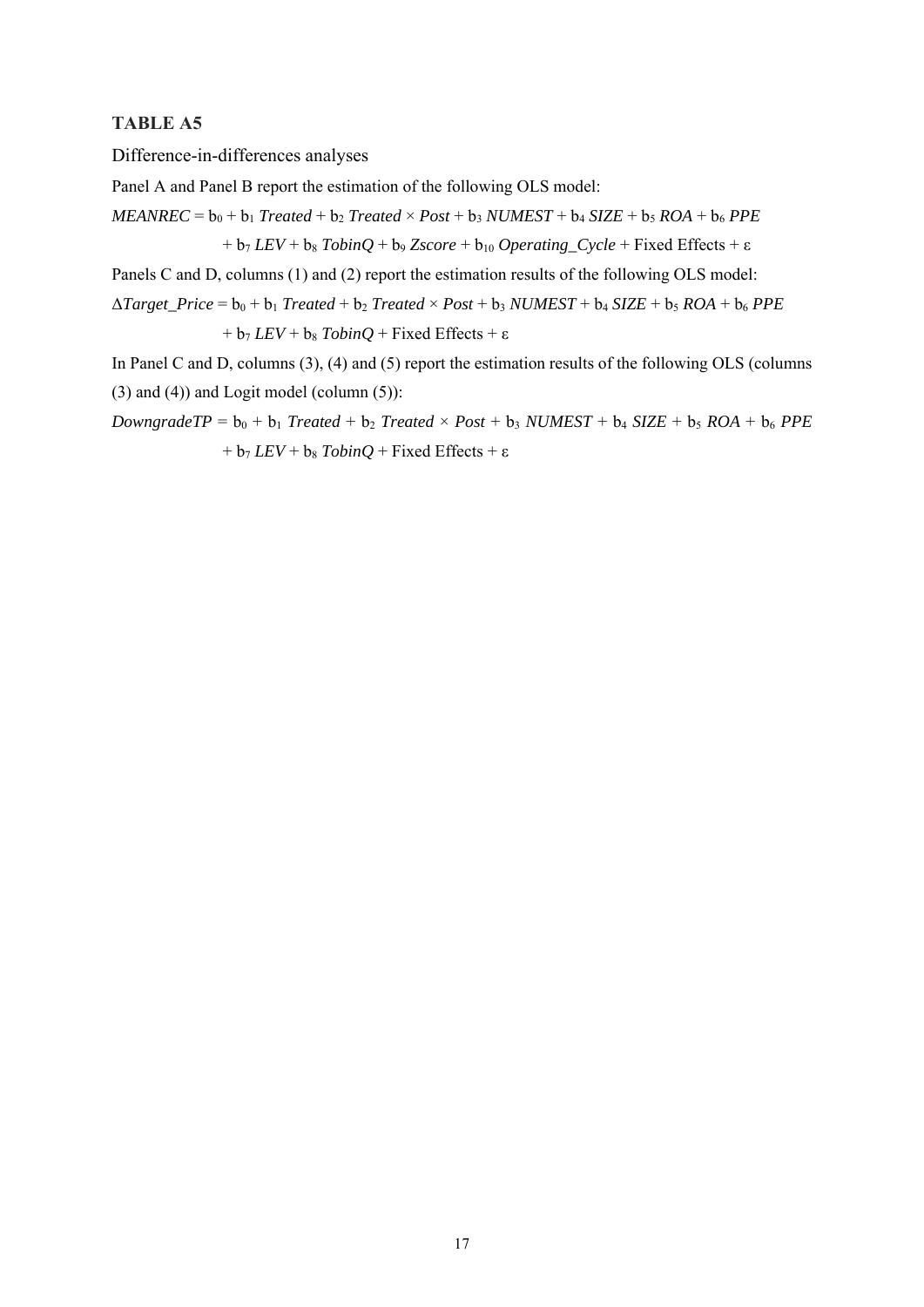|                           | Revision of stock recommendations in the 12 months after the short seller report |                |  |  |
|---------------------------|----------------------------------------------------------------------------------|----------------|--|--|
|                           | (1)                                                                              | (2)            |  |  |
| Dep. Var:                 | <b>MEANREC</b>                                                                   | <b>MEANREC</b> |  |  |
|                           |                                                                                  |                |  |  |
| <b>Treated</b>            | $-0.032$                                                                         |                |  |  |
|                           | $(-1.05)$                                                                        |                |  |  |
| $Treated \times Post$     | 0.017                                                                            | 0.015          |  |  |
|                           | (0.53)                                                                           | (0.64)         |  |  |
| <b>NUMEST</b>             | 0.001                                                                            | $-0.018***$    |  |  |
|                           | (0.45)                                                                           | $(-8.44)$      |  |  |
| <b>SIZE</b>               | $0.033***$                                                                       | $-0.066**$     |  |  |
|                           | (3.77)                                                                           | $(-2.62)$      |  |  |
| <b>ROA</b>                | 0.073                                                                            | $-0.096**$     |  |  |
|                           | (1.40)                                                                           | $(-2.05)$      |  |  |
| <b>PPE</b>                | $0.124***$                                                                       | 0.039          |  |  |
|                           | (4.90)                                                                           | (1.09)         |  |  |
| LEV                       | $-0.031$                                                                         | 0.019          |  |  |
|                           | $(-0.93)$                                                                        | (0.63)         |  |  |
| <b>TobinQ</b>             | $-0.018***$                                                                      | $-0.020***$    |  |  |
|                           | $(-5.79)$                                                                        | $(-6.25)$      |  |  |
| Zscore                    | 0.005                                                                            | $-0.005$       |  |  |
|                           | (1.28)                                                                           | $(-0.98)$      |  |  |
| Operating_Cycle           | 0.018                                                                            | $-0.010$       |  |  |
|                           | (1.57)                                                                           | $(-0.98)$      |  |  |
| <b>Industry FE</b>        | Yes                                                                              | No             |  |  |
| Firm FE                   | N <sub>o</sub>                                                                   | Yes            |  |  |
| Calendar month FE         | Yes                                                                              | Yes            |  |  |
| Estimation                | <b>OLS</b>                                                                       | <b>OLS</b>     |  |  |
| Observations              | 110,417                                                                          | 110,379        |  |  |
| Adj. $R^2$ / Pseudo $R^2$ | 0.0882                                                                           | 0.6882         |  |  |

Panel A: Difference-in-differences analysis of analysts' stock recommendations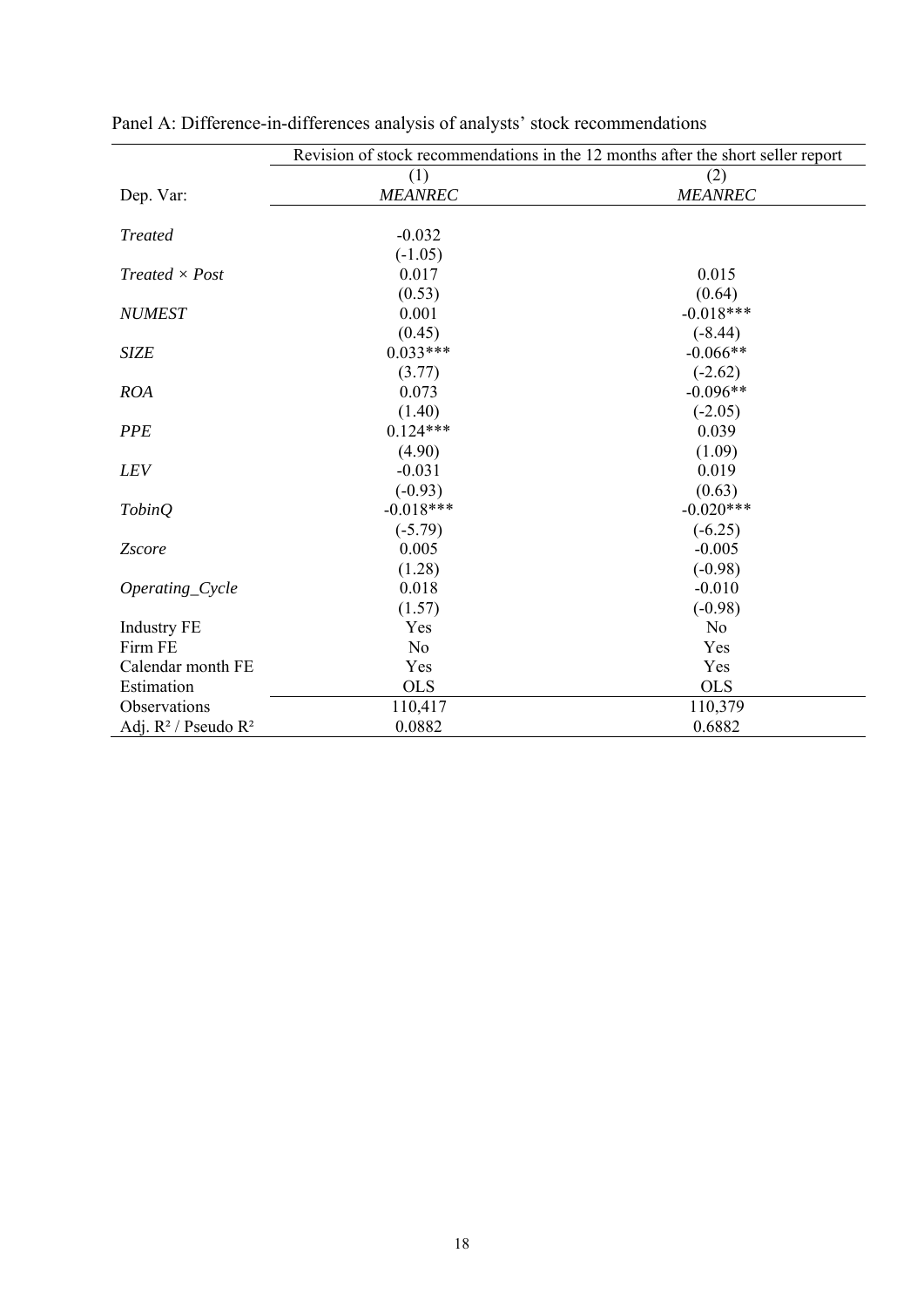| Revision of stock recommendations in the 12 months after the short seller report |                |                |  |  |
|----------------------------------------------------------------------------------|----------------|----------------|--|--|
|                                                                                  | (1)            | (2)            |  |  |
| Dep. Var:                                                                        | <b>MEANREC</b> | <b>MEANREC</b> |  |  |
|                                                                                  |                |                |  |  |
| <b>Treated</b>                                                                   | $-0.036$       |                |  |  |
|                                                                                  | $(-1.14)$      |                |  |  |
| $Treated \times Post$                                                            | 0.022          | $-0.009$       |  |  |
|                                                                                  | (0.70)         | $(-0.38)$      |  |  |
| <b>NUMEST</b>                                                                    | $-0.001$       | $-0.027***$    |  |  |
|                                                                                  | $(-0.26)$      | $(-4.99)$      |  |  |
| <b>SIZE</b>                                                                      | $0.053***$     | $-0.090**$     |  |  |
|                                                                                  | (4.01)         | $(-2.43)$      |  |  |
| <b>ROA</b>                                                                       | $0.161*$       | $-0.036$       |  |  |
|                                                                                  | (1.95)         | $(-0.37)$      |  |  |
| <b>PPE</b>                                                                       | $0.171***$     | 0.049          |  |  |
|                                                                                  | (3.32)         | (0.69)         |  |  |
| <b>LEV</b>                                                                       | $-0.084*$      | 0.039          |  |  |
|                                                                                  | $(-1.80)$      | (0.73)         |  |  |
| TobinQ                                                                           | $-0.011**$     | $-0.014***$    |  |  |
|                                                                                  | $(-2.62)$      | $(-2.78)$      |  |  |
| <b>Zscore</b>                                                                    | $-0.006$       | 0.006          |  |  |
|                                                                                  | $(-0.95)$      | (0.78)         |  |  |
| Operating_Cycle                                                                  | 0.025          | $-0.010$       |  |  |
|                                                                                  | (1.35)         | $(-0.33)$      |  |  |
| <b>Industry FE</b>                                                               | Yes            | N <sub>o</sub> |  |  |
| Firm FE                                                                          | N <sub>o</sub> | Yes            |  |  |
| Calendar month FE                                                                | Yes            | Yes            |  |  |
| Estimation                                                                       | <b>OLS</b>     | <b>OLS</b>     |  |  |
| Observations                                                                     | 14,070         | 13,850         |  |  |
| Adj. $R^2$ / Pseudo $R^2$                                                        | 0.1463         | 0.7924         |  |  |

Panel B: Difference-in-differences analysis on matched sample of analysts' stock recommendations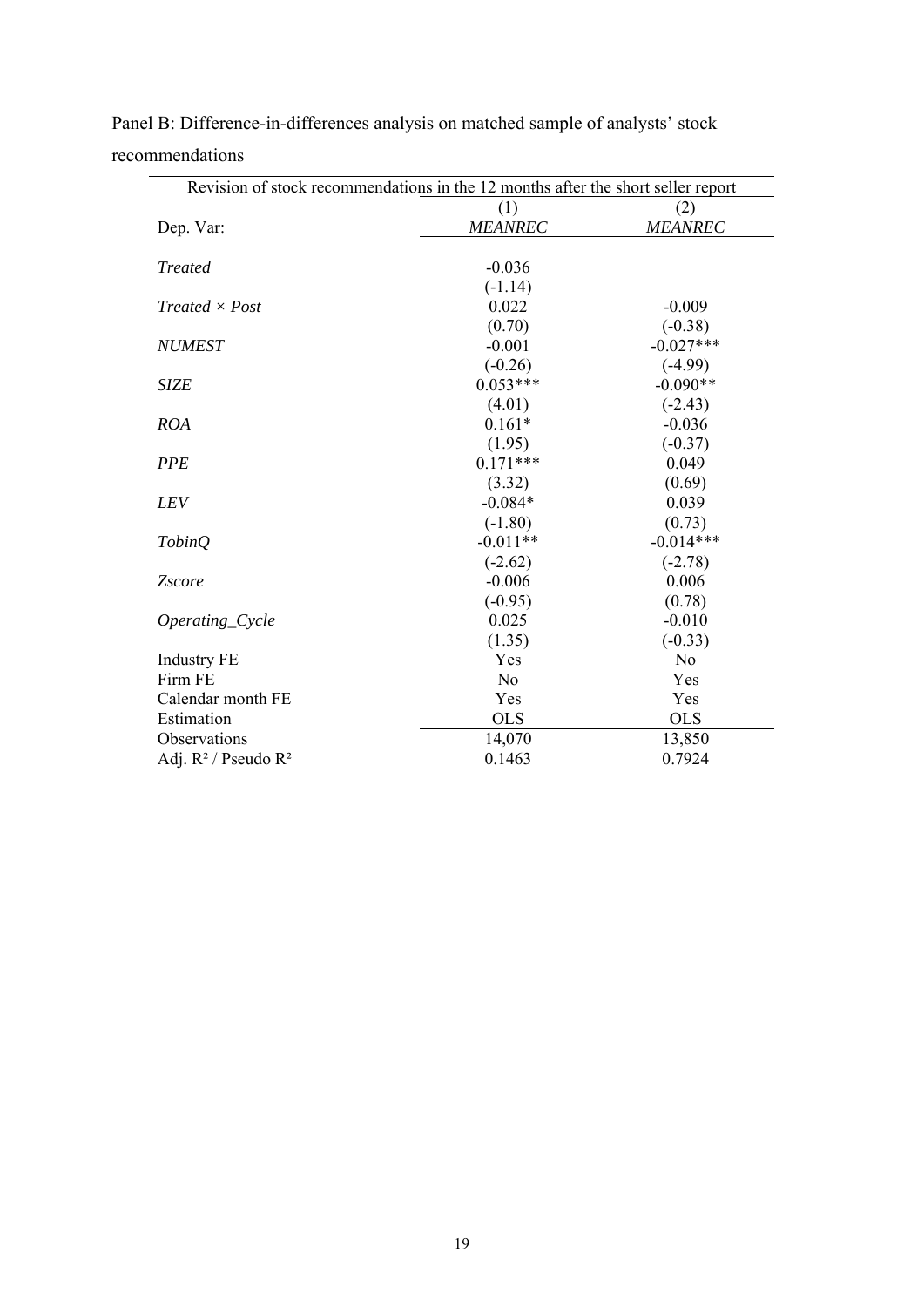|                             | Revision of target price in the first 12 months after the short seller report |                       |             |             |                |
|-----------------------------|-------------------------------------------------------------------------------|-----------------------|-------------|-------------|----------------|
|                             | (1)                                                                           | (2)                   | (3)         | (4)         | (5)            |
| Dep. Var:                   | ∆Target_Price                                                                 | $\Delta Target$ Price | DowngradeTP | DowngradeTP | DowngradeTP    |
|                             |                                                                               |                       |             |             |                |
| <b>Treated</b>              | $0.003**$                                                                     |                       | 0.001       |             | 0.005          |
|                             | (2.42)                                                                        |                       | (0.09)      |             | (0.14)         |
| $Treated \times Post$       | $-0.008***$                                                                   | $-0.009***$           | $0.040**$   | $0.056***$  | $0.217***$     |
|                             | $(-3.50)$                                                                     | $(-3.67)$             | (2.57)      | (3.38)      | (3.88)         |
| <b>NUMEST</b>               | $-0.000***$                                                                   | $-0.002***$           | $0.010***$  | $0.014***$  | $0.049***$     |
|                             | $(-4.79)$                                                                     | $(-5.67)$             | (13.79)     | (7.02)      | (37.17)        |
| <b>SIZE</b>                 | $0.001***$                                                                    | $-0.006*$             | $0.008***$  | $0.077***$  | $0.046***$     |
|                             | (4.21)                                                                        | $(-1.98)$             | (3.61)      | (4.40)      | (8.57)         |
| <b>ROA</b>                  | $0.030***$                                                                    | $0.043***$            | $-0.184***$ | $-0.195***$ | $-1.089***$    |
|                             | (7.60)                                                                        | (6.23)                | $(-9.63)$   | $(-5.45)$   | $(-18.00)$     |
| <b>PPE</b>                  | 0.002                                                                         | 0.004                 | $-0.012$    | $-0.048**$  | $-0.065***$    |
|                             | (1.33)                                                                        | (0.98)                | $(-1.48)$   | $(-2.03)$   | $(-3.03)$      |
| <b>LEV</b>                  | $-0.003**$                                                                    | $-0.009***$           | $0.036***$  | $0.050**$   | $0.236***$     |
|                             | $(-2.40)$                                                                     | $(-2.77)$             | (3.74)      | (2.43)      | (7.84)         |
| <i>TobinQ</i>               | $0.005***$                                                                    | $0.007***$            | $-0.019***$ | $-0.030***$ | $-0.119***$    |
|                             | (12.90)                                                                       | (10.97)               | $(-12.69)$  | $(-9.80)$   | $(-27.37)$     |
| <i><u><b>Zscore</b></u></i> | $-0.000$                                                                      | $-0.001$              | $0.004***$  | $-0.002$    | $0.030***$     |
|                             | $(-0.36)$                                                                     | $(-0.69)$             | (3.29)      | $(-0.39)$   | (6.70)         |
| Operating_Cycle             | $-0.000$                                                                      | 0.001                 | 0.001       | $-0.003$    | 0.006          |
|                             | $(-0.71)$                                                                     | (1.05)                | (0.20)      | $(-0.41)$   | (0.55)         |
| <b>Industry FE</b>          | Yes                                                                           | N <sub>0</sub>        | Yes         | No          | Yes            |
| Firm FE                     | No                                                                            | Yes                   | No          | Yes         | N <sub>o</sub> |
| Calendar month FE           | Yes                                                                           | Yes                   | Yes         | Yes         | Yes            |
| Estimation                  | <b>OLS</b>                                                                    | <b>OLS</b>            | <b>OLS</b>  | <b>OLS</b>  | Logit          |
| Observations                | 111,063                                                                       | 111,025               | 111,063     | 111,025     | 111,063        |
| Adj. $R^2$ / Pseudo $R^2$   | 0.0686                                                                        | 0.0920                | 0.0870      | 0.1273      | 0.0747         |

Panel C: Difference-in-differences using the full sample as control firms